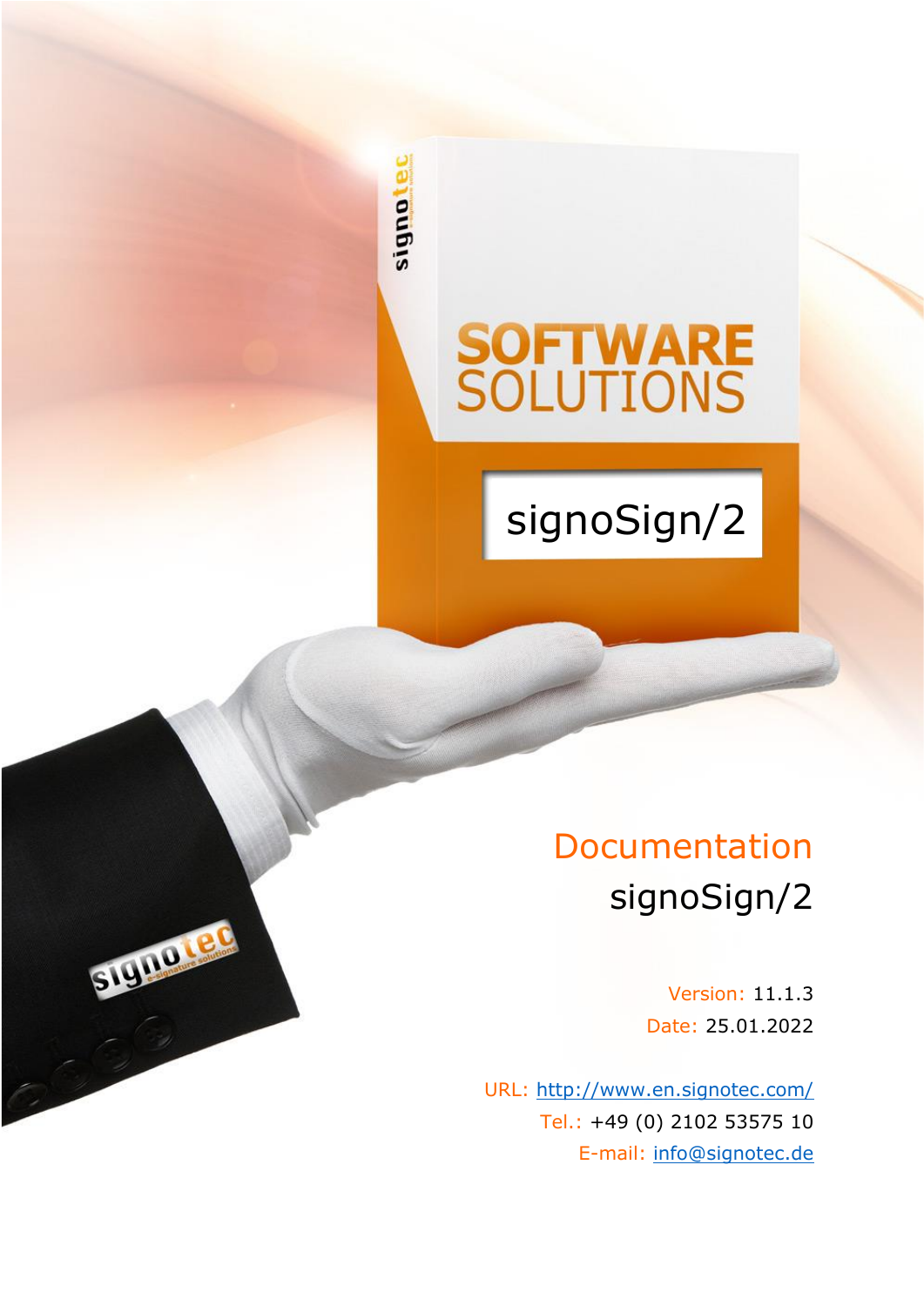# Signote C

# **Contents**

| 1 List of revisions                                                                |                |
|------------------------------------------------------------------------------------|----------------|
|                                                                                    | 5              |
| 2 Configuration                                                                    | 7              |
| 2.1 General settings                                                               | $\overline{7}$ |
| 2.1.1 General settings                                                             | 7              |
| 2.1.2 Accessing the configuration dialog boxes requires login                      | $\overline{7}$ |
| 2.1.3 Language                                                                     | $\bf 8$        |
| 2.1.4 Logging                                                                      | $\bf 8$        |
|                                                                                    |                |
| 2.1.5 Folders of configuration files                                               | $\,8\,$        |
| 2.1.6 Maintenance                                                                  | 9              |
| 2.2 Print settings                                                                 | 9              |
| 2.2.1 General print settings                                                       | 9              |
| 2.2.2 Printer preselection                                                         | 10             |
| 2.3 E-mail settings                                                                | 10             |
| 2.3.1 General settings                                                             | 10             |
| 2.3.2 SMTP settings                                                                | 10             |
|                                                                                    | 10             |
| 2.4 Signature settings                                                             |                |
| 2.4.1 General signature settings                                                   | 10             |
| 2.4.2 Configuration for time servers                                               | 11             |
| 2.4.3 Settings for the signing process                                             | 12             |
| 2.4.4 Certificate settings                                                         | 12             |
| 2.4.4.1 Selecting an existing certificate                                          | 13             |
| 2.4.4.2 Creating a new certificate                                                 | 13             |
| 2.4.5 Settings for the interactive signing mode                                    | 13             |
| 2.4.6 Use 'signotec Content Signing'                                               | 14             |
|                                                                                    | 15             |
| 2.5 Stamp settings                                                                 |                |
| 2.5.1 Stamps                                                                       | 15             |
| 2.5.1.1 Stamp settings                                                             | 15             |
| 2.6 Signature device settings                                                      | 15             |
| 2.6.1 General settings                                                             | 15             |
| 2.6.2 Selecting signature devices                                                  | 16             |
| 2.6.2.1 Configuring the signature pad                                              | 17             |
| 2.6.2.1.1 Signature device settings                                                | 17             |
| 2.6.2.1.2 Display a preview of the document in the signature device during signing |                |
|                                                                                    |                |
|                                                                                    | 18             |
| 2.6.2.1.3 Maintenance options                                                      | 19             |
| 2.6.2.2 Configuring the IP list capture plug-in                                    | 19             |
| 2.6.2.2.1 Available IP adapters                                                    | 20             |
| 2.6.2.2.2 Manual input                                                             | 20             |
| 2.6.2.2.3 Assigned IP adapters                                                     | 20             |
| 2.6.2.3 Configuring the Mobile capture plug-in                                     | 20             |
| 2.6.2.4 Configuring the SmartCard Signing plug-in                                  | 20             |
| 2.7 Scanner and webcam settings                                                    | 20             |
| 2.7.1 Use the interface of the scanner driver (recommended)                        | 20             |
|                                                                                    |                |
| 2.7.2 Use the interface of signoSign/2                                             | 22             |
| 2.7.3 Webcam settings                                                              | 22             |
| 2.8 Settings for resubmission                                                      | 23             |
| 2.8.1 General settings                                                             | 23             |
| 2.8.2 Settings for signoStorage                                                    | 23             |
| 2.8.3 Settings for resubmission in file system                                     | 23             |
| 2.9 signoSign/Universal settings                                                   | 23             |
| 2.9.1 General settings                                                             | 23             |
| 2.10 Customising the user interface                                                | 24             |
|                                                                                    |                |
| 2.10.1 General settings                                                            | 24             |
| 2.10.2 Menu item                                                                   | 24             |
| 2.11 Main index file settings                                                      | 24             |
| 2.11.1 Content of the main index file                                              | 24             |
|                                                                                    |                |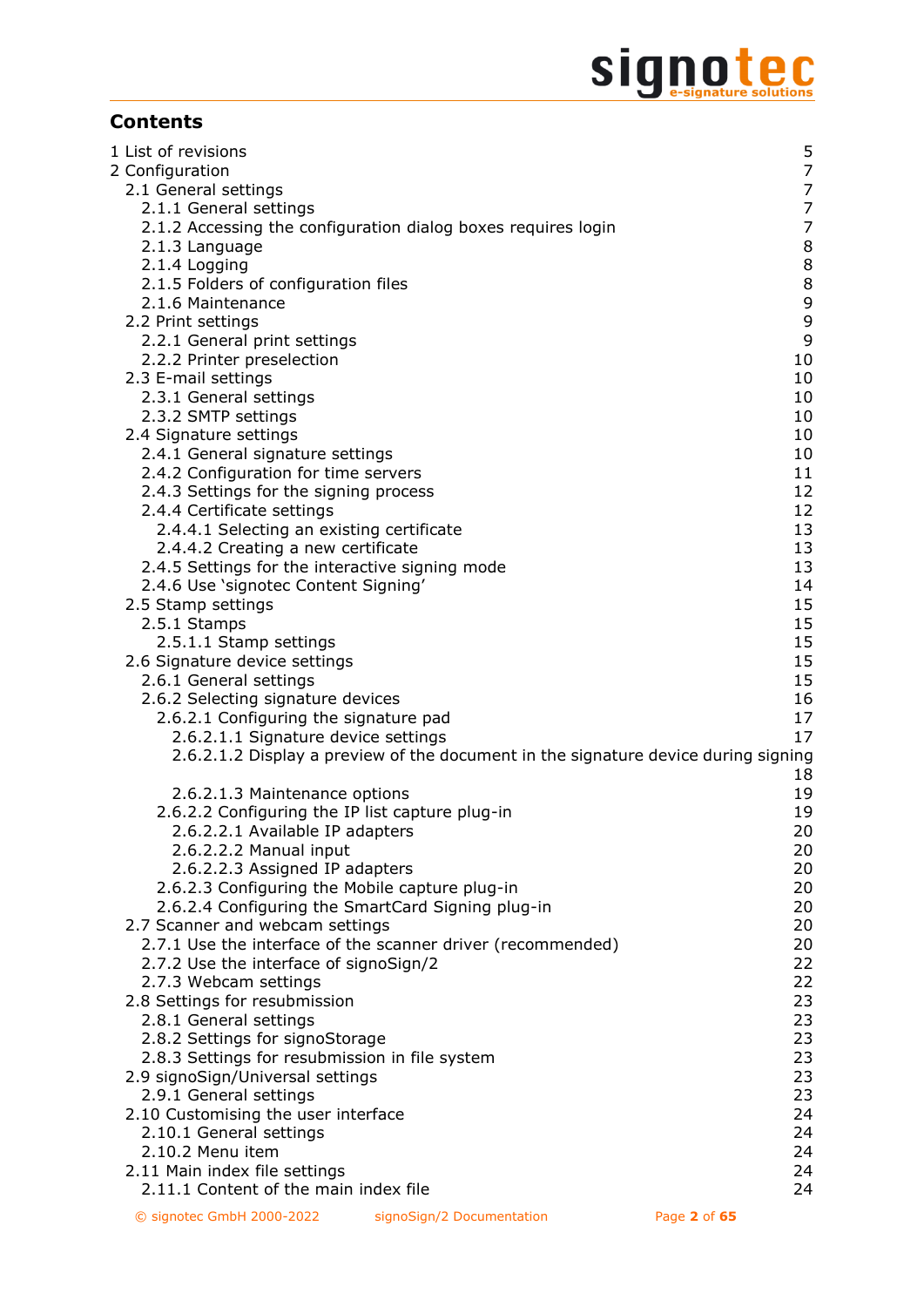# Signote C

| 2.12 Plug-in information                                                           | 25       |
|------------------------------------------------------------------------------------|----------|
| 2.12.1 Information on the plug-in                                                  | 25       |
| 3 Document type administration                                                     | 25       |
| 3.1 General settings                                                               | 25       |
| 3.1.1 List of document types                                                       | 25       |
| 3.1.2 Document type functions                                                      | 25       |
| 3.1.3 Document type                                                                | 27       |
| 3.1.4 Identification definitions                                                   | 27       |
| 3.1.5 Document processing                                                          | 28       |
| 3.1.6 Content to insert after opening the document                                 | 30       |
| 3.1.7 Split document                                                               | 31       |
| 3.2 Print settings                                                                 | 32       |
| 3.2.1 General settings                                                             | 32       |
| 3.2.2 Print custom text starting with the 2nd copy                                 | 32       |
| 3.3 Signature field settings                                                       | 33<br>33 |
| 3.3.1 Global signature field settings<br>3.3.2 Defining signature fields           | 35       |
| 3.3.2.1 General settings                                                           | 36       |
| 3.3.2.2 Display the following information in the capture dialog                    | 36       |
| 3.3.2.3 The following text must be confirmed in the pad before the signing process |          |
|                                                                                    | 36       |
| 3.3.2.4 Display following text during signature capture                            | 37       |
| 3.3.2.5 Condition                                                                  | 37       |
| 3.3.2.6 Overwrite configuration                                                    | 38       |
| 3.3.2.7 Configure position                                                         | 38       |
| 3.3.2.8 Use 'Content Signing'                                                      | 38       |
| 3.3.2.8.1 General settings                                                         | 38       |
| 3.3.2.8.2 Overwrite configuration                                                  | 39       |
| 3.3.2.9 Configure signature field groups                                           | 39       |
| 3.3.3 Save signatures as images                                                    | 39       |
| 3.3.4 Save biometric data to files                                                 | 40       |
| 3.4 Defining placeholders                                                          | 41       |
| 3.4.1 Defining placeholders                                                        | 41       |
| 3.4.1.1 Configure placeholder                                                      | 41       |
| 3.4.1.2 Options                                                                    | 45       |
| 3.5 E-mail settings                                                                | 45       |
| 3.5.1 Default values for messages                                                  | 45       |
| 3.6 signoSign/Universal settings                                                   | 46       |
| 3.6.1 Common signoSign/Universal settings                                          | 46       |
| 3.6.2 E-mail settings for signoSign/Universal                                      | 46       |
| 3.7 Archiving settings                                                             | 46       |
| 3.7.1 Configure Archive Service                                                    | 46       |
| 3.7.1.1 Access with logged in user account (Default)                               | 47       |
| 3.7.1.2 Access with different user account                                         | 47       |
| 3.7.2 General settings                                                             | 48       |
| 3.7.3 Additional actions                                                           | 48       |
| 3.8 Settings for index file                                                        | 49       |
| 3.8.1 Generate index file                                                          | 49       |
| 3.9 Settings for resubmission                                                      | 49       |
| 3.9.1 General settings                                                             | 49       |
| 3.9.2 Settings for signoStorage                                                    | 50       |
| 4 Operating signoSign/2                                                            | 50       |
| 4.1 The menu bar                                                                   | 50       |
| 4.1.1 File                                                                         | 50       |
| 4.1.2 Edit                                                                         | 51       |
| 4.1.3 View                                                                         | 54       |
| 4.1.4 Tools                                                                        | 55       |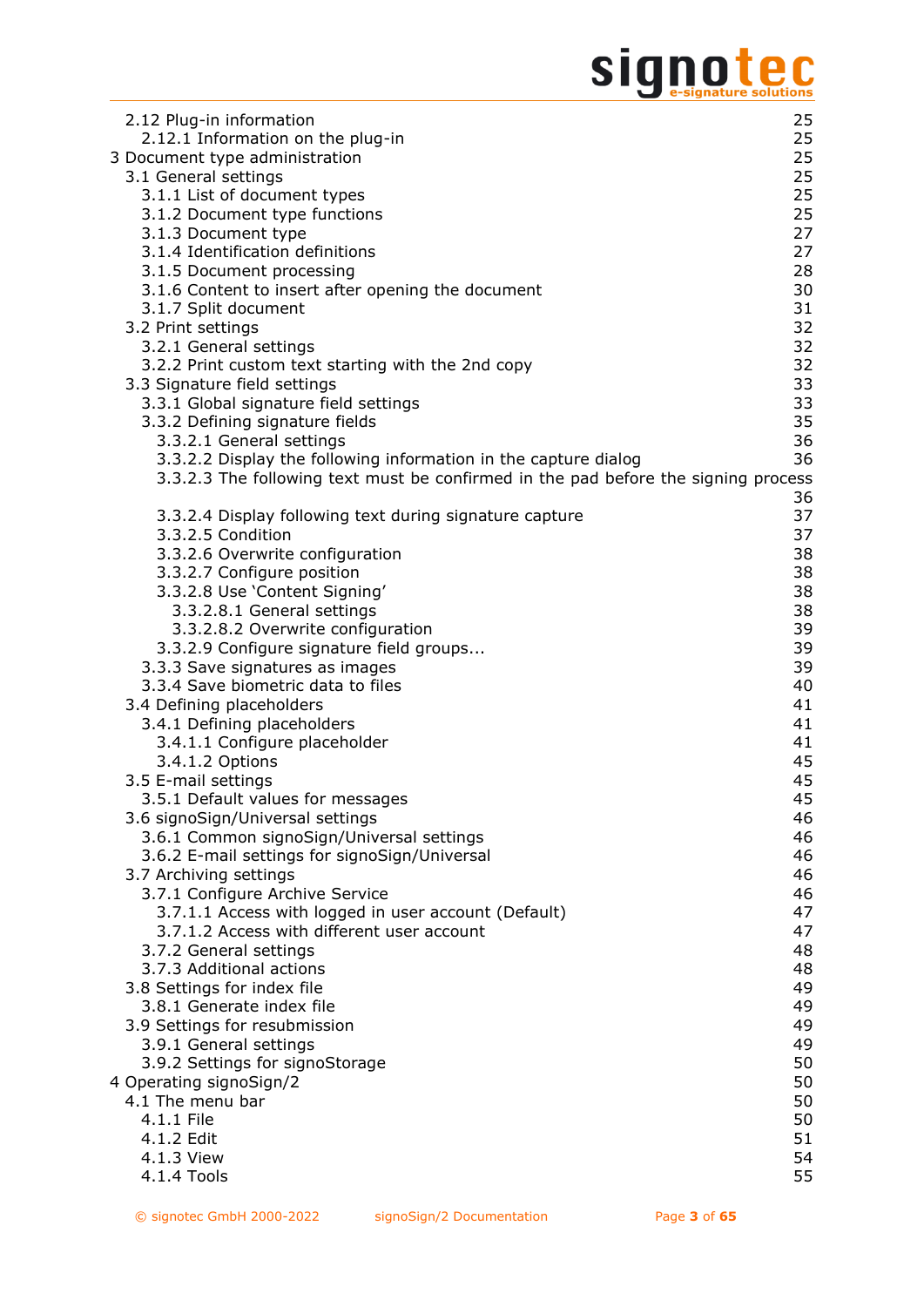# signote

| 4.1.5 Help                                                | 55 |
|-----------------------------------------------------------|----|
| 4.2 Status bar                                            | 57 |
| 4.3 Parameter values                                      | 57 |
| 4.4 Using SML files                                       | 58 |
| 4.5 Use ZIP & SZP files                                   | 59 |
| 4.6 Use URL schema                                        | 59 |
| 4.7 Read-only document types                              | 60 |
| 4.8 Saving user-defined values                            | 60 |
| 4.9 Available keyboard shortcuts for the signature dialog | 60 |
| 4.10 Available placeholders                               | 61 |
| 4.11 Available buttons on the signature pad               | 63 |
| 5 Plug-ins                                                | 64 |
| 5.1 Mobile capture                                        | 64 |
| 5.1.1 Installing the app                                  | 64 |
| 5.1.2 Plug-in configuration                               | 64 |
| 5.1.3 Signing with the plug-in                            | 64 |
| 5.2 IP list capture                                       | 65 |
| 5.2.1 Plug-in configuration                               | 65 |
| 5.2.2 Signing with the plug-in                            | 65 |
| 5.3 Smart card signing                                    | 65 |
| 5.3.1 Plug-in configuration                               | 65 |
| 5.3.2 Signing with the plug-in                            | 65 |

# **Legal notice**

All rights reserved. This document and the components it describes are products copyrighted by signotec GmbH, domiciled in Germany. Reproduction of this documentation, in part or in whole, is subject to prior written approval from signotec GmbH. All hardware and software names used are trade names and/or trademarks of their respective manufacturers/owners. Subject to change without notice.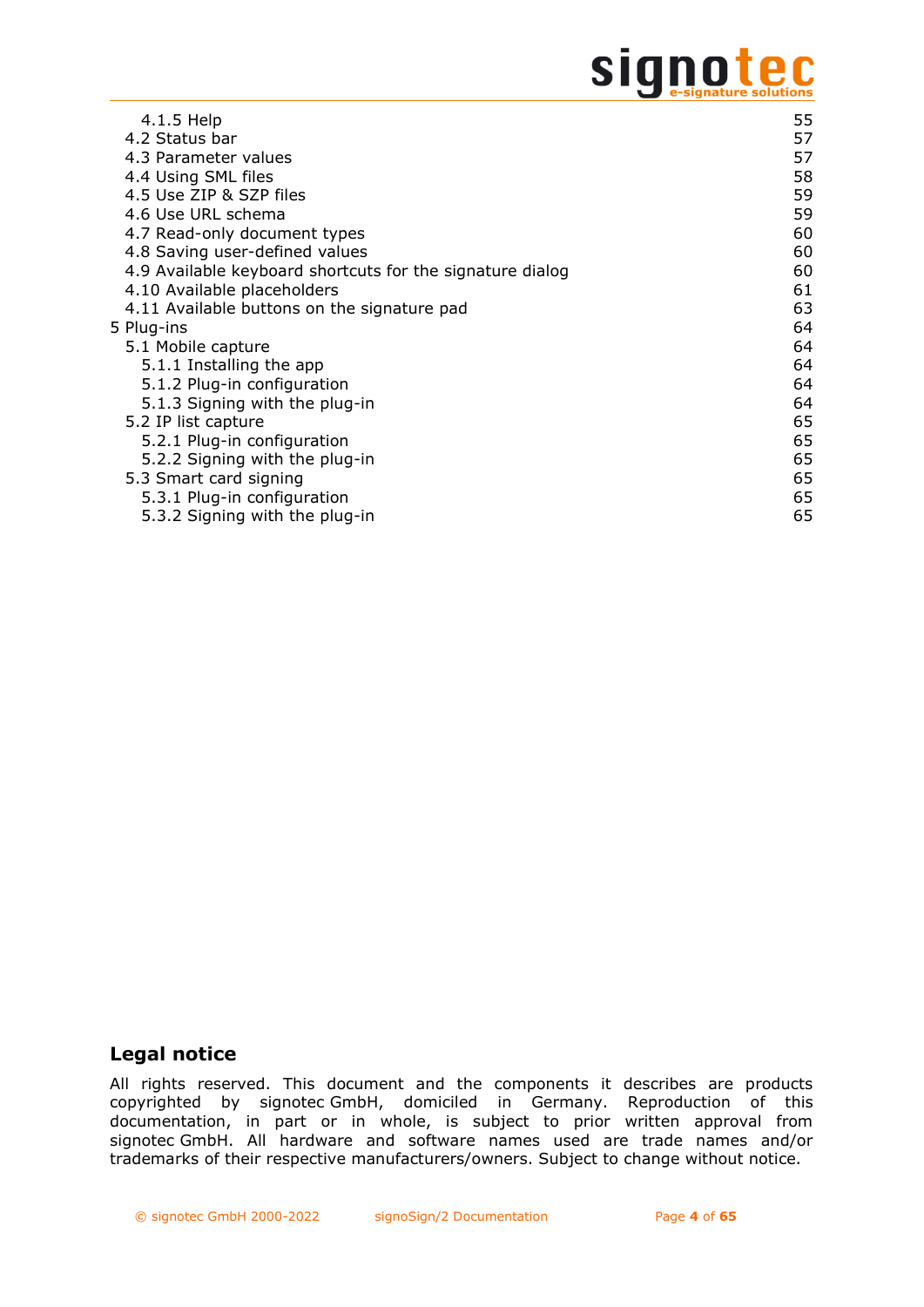

<span id="page-4-0"></span>

|  | <b>1 List of revisions</b> |  |
|--|----------------------------|--|
|  |                            |  |

| <b>Version</b> | <b>Date</b>     | <b>Person responsible</b> | <b>Note</b>                                                                                                                                                                                                                                                                                                                                                                |
|----------------|-----------------|---------------------------|----------------------------------------------------------------------------------------------------------------------------------------------------------------------------------------------------------------------------------------------------------------------------------------------------------------------------------------------------------------------------|
| 1.0            | 05 Apr.<br>2012 | Ferenc Hilker             | Documentation created                                                                                                                                                                                                                                                                                                                                                      |
| 1.1            | 23 Apr.<br>2012 | Ferenc Hilker             | Additions made: form mode, scan<br>function, line width and archiving<br>name                                                                                                                                                                                                                                                                                              |
| 1.2            | 08 May<br>2012  | Ferenc Hilker             | Additions made: archiving subfolder,<br>notes, placeholder definitions and SML<br>files                                                                                                                                                                                                                                                                                    |
| 1.3            | 22 Jun.<br>2012 | Ferenc Hilker             | Additions made: webcam function,<br>extraction mode, application<br>behaviour and transfer application                                                                                                                                                                                                                                                                     |
| 1.4            | 27 Aug.<br>2012 | Ferenc Hilker             | Additions made: parameters and<br>iPhone capture plug-in                                                                                                                                                                                                                                                                                                                   |
| 1.5            | 06 Sep.<br>2012 | Ferenc Hilker             | Additions made: import and export of<br>single document types, sending an e-<br>mail without an attachment and IP list<br>capture plug-in                                                                                                                                                                                                                                  |
| 1.6            | 20 Dec.<br>2012 | Ferenc Hilker             | Additions made: saving the signatures<br>as a graphic and adding a PDF<br>document                                                                                                                                                                                                                                                                                         |
| 1.7            | 22 Mar.<br>2012 | Ferenc Hilker             | Additions made: archive query,<br>fetching the documentation and new<br>pad configuration                                                                                                                                                                                                                                                                                  |
| 1.8            | 02 Aug.<br>2013 | Ferenc Hilker             | Additions made: PDF/A compliance,<br>signing on the pad, print settings per<br>document type, saving of biometric<br>data, application parameters,<br>switching the pad during signature<br>capture, setting up an ad hoc<br>network, adjusting the pad<br>configuration and information on<br>plug-ins                                                                    |
| 1.9            | 31 Jul.<br>2014 | <b>Ferenc Hilker</b>      | Additions made: certified timestamp,<br>signotec content signing, actions after<br>opening or closing the document,<br>signature approval per signature field,<br>version status for content signing, file<br>names as well as external programs<br>and their parameters for signature<br>images and biometric data, deleting<br>placeholders and signing in Alpha<br>mode |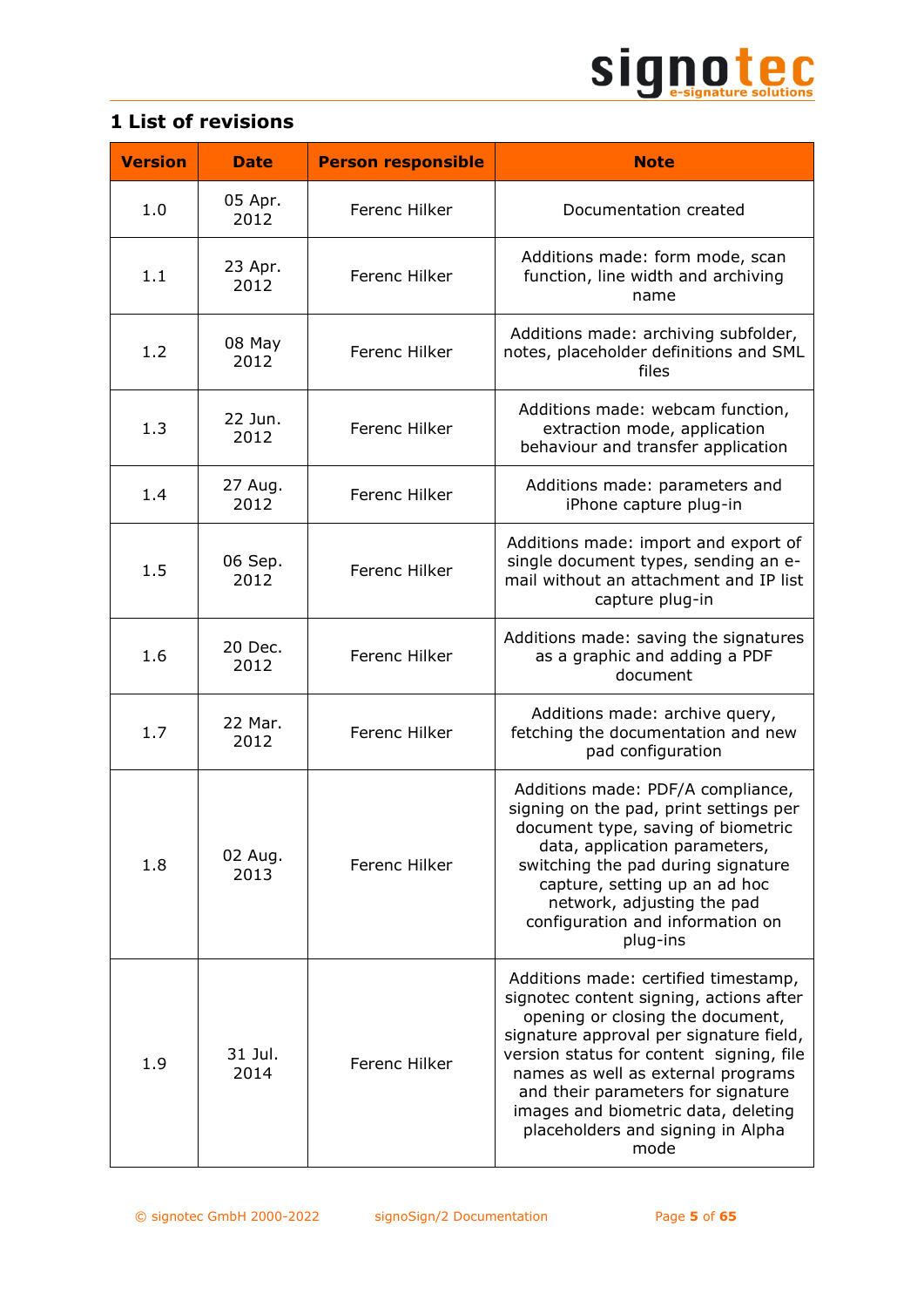

| 1.10 | 30 Sep.<br>2014        | Ferenc Hilker | Additions made: control of the<br>signature process via keyboard                                                                                                                                                            |
|------|------------------------|---------------|-----------------------------------------------------------------------------------------------------------------------------------------------------------------------------------------------------------------------------|
| 1.11 | 28 May<br>2015         | Ferenc Hilker | Additions made: log file name,<br>brightness and contrast of scans,<br>signoStorage, add picture after<br>opening, own print settings, signature<br>additions settings, overwrite source<br>file and manually add a picture |
| 1.12 | 09 Feb.<br>2016        | Ferenc Hilker | Configuration of the Gamma pad<br>added                                                                                                                                                                                     |
| 1.13 | 08 Jul.<br>2016        | Ferenc Hilker | Additions made: archive service and<br>custom pad display                                                                                                                                                                   |
| 1.14 | 05 Oct.<br>2016        | Ferenc Hilker | Additions made: support of TWAIN<br>scanners and certificate exchange                                                                                                                                                       |
| 1.15 | 12 Jan.<br>2017        | Ferenc Hilker | Additions made: configuration of the<br>Delta pad, interactive signing mode,<br>index file name, placeholder from<br>form fields, signature field groups,<br>actions after opening the document<br>and e-mail settings      |
| 2.0  | 16 Nov.<br>2017        | Ferenc Hilker | Full revision                                                                                                                                                                                                               |
| 3.0  | 18 May.<br>2020        | Ferenc Hilker | Full revision                                                                                                                                                                                                               |
| 3.1  | 27 July<br>2020        | Ferenc Hilker | Additions made: new placeholders<br>and check of the XML coding                                                                                                                                                             |
| 3.2  | 25 August<br>2020      | Ferenc Hilker | Additions made: handwritten notes,<br>new placeholders, the signature pad<br>signotec Zeta and adaptation of the<br>'capture signature manually' mode                                                                       |
| 3.3  | 15 October<br>2020     | Ferenc Hilker | Revision of maintenance and<br>signature field groups                                                                                                                                                                       |
| 3.4. | 10<br>December<br>2020 | Ferenc Hilker | Additions made: printing by Adobe,<br>parameter OpenResubmission, e-mail<br>dispatch for resubmission and more<br>available placeholders                                                                                    |
| 3.5  | 22<br>February<br>2021 | Ferenc Hilker | Revision of the e-mail settings                                                                                                                                                                                             |
| 3.6  | 23 June<br>2021        | Ferenc Hilker | Revision of the licensing                                                                                                                                                                                                   |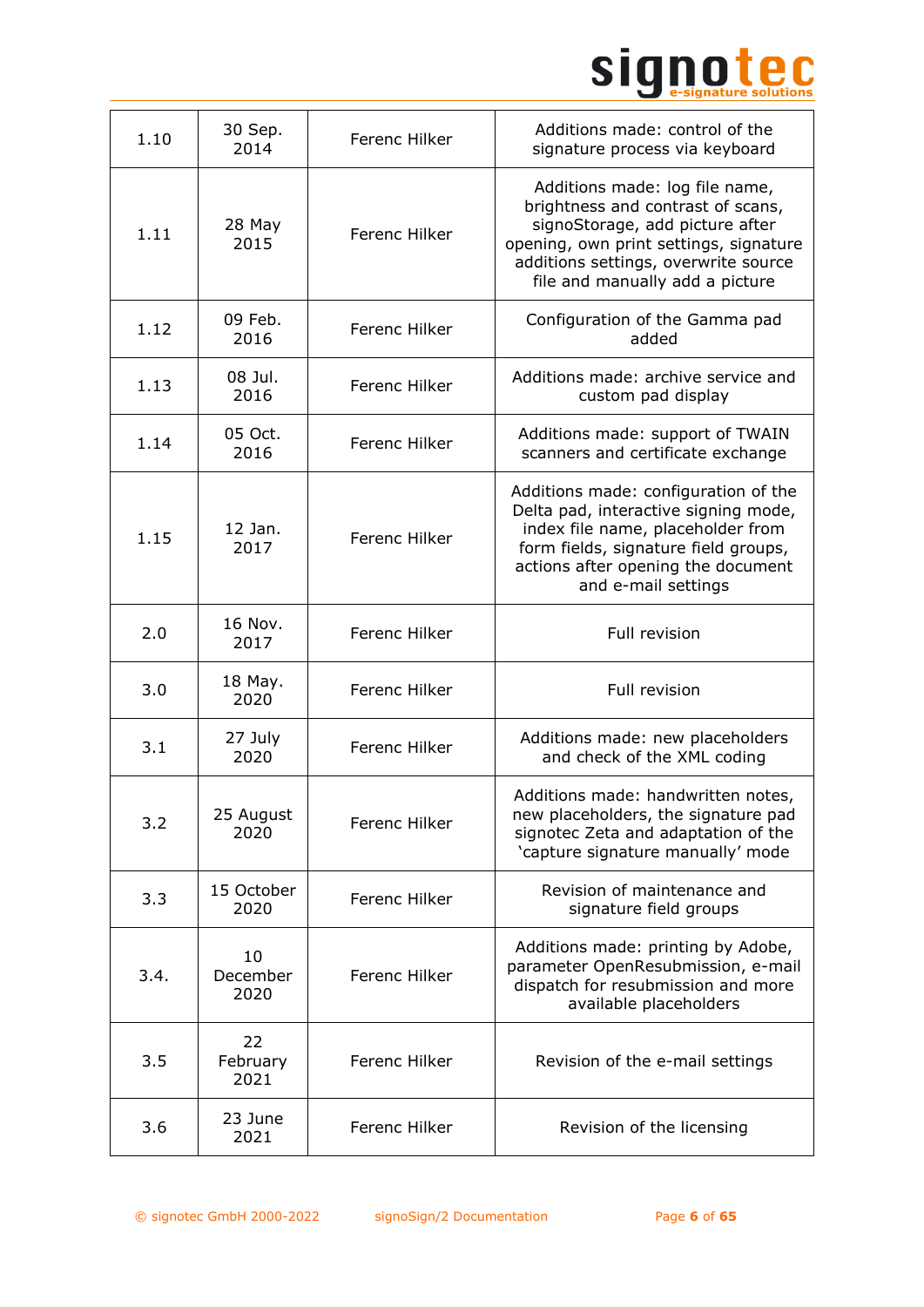

# <span id="page-6-0"></span>**2 Configuration**

signoSign/2 provides a variety of configuration options so that you can customise it to your requirements.

You can open the configuration window by selecting the menu item *Tools > Configuration…*. Alternatively, you an open the configuration window using the *F8* key or the Quick Start bar icon.



# <span id="page-6-1"></span>**2.1 General settings**

# <span id="page-6-2"></span>**2.1.1 General settings**

With the *Start minimized, if no document is opened.* check box, you can specify that signoSign/2 should start minimised if you open it without a document. This is useful if, for example, signoSign/2 was put into autostart but you do not want it to gain focus when the computer is started. This option is disabled by default.

With the *Minimize to System Tray* setting, you can define whether signoSign/2 should be minimised to the system tray or, alternatively, to the taskbar. This option is disabled by default, so the software is minimised to the taskbar.

The general settings allow you to define how signoSign/2 should behave once the last open document is closed. You can choose between *Do nothing* (signoSign/2 remains open), *Minimise the application* (signoSign/2 will be minimised and can be reactivated using the icon in the taskbar or the system tray) or *Close the application* (signoSign/2 will be closed). The option 'Minimise the application' is selected by default.

You can also use the setting *Show info box at startup* to specify whether a window containing important information should be displayed when signoSign/2 starts up. In the window itself, you can deactivate this setting by clicking the button *Do not show again*. This option is enabled by default.

The option *Ask before closing multiple documents* offers you the possibility to display a dialog when closing signoSign/2 if at least two documents (tabs) are open and would be closed as a result. In this dialog you can choose between *Close all documents* or *Close current document* or prevent the closing by clickling *Cancel*. This option is enabled by default.

# <span id="page-6-3"></span>**2.1.2 Accessing the configuration dialog boxes requires login**

By enabling this option, the configuration dialog boxes and document type administration are protected from unauthorised access through a user name and password.

Use *User name* to specify your chosen user name, and *Password* and *Repeat password* to define your chosen password. This option is disabled by default.

Before you can configure signoSign/2, you must enter your user name and password in a window. The configuration dialog box or document type administration opens only after successful authentication.

Alternatively, *Use different login for document type administration* allows you to save separate login data. To do this, activate the option and then enter *User name*, *Password* and *Repeat password* here as well. This option is disabled by default.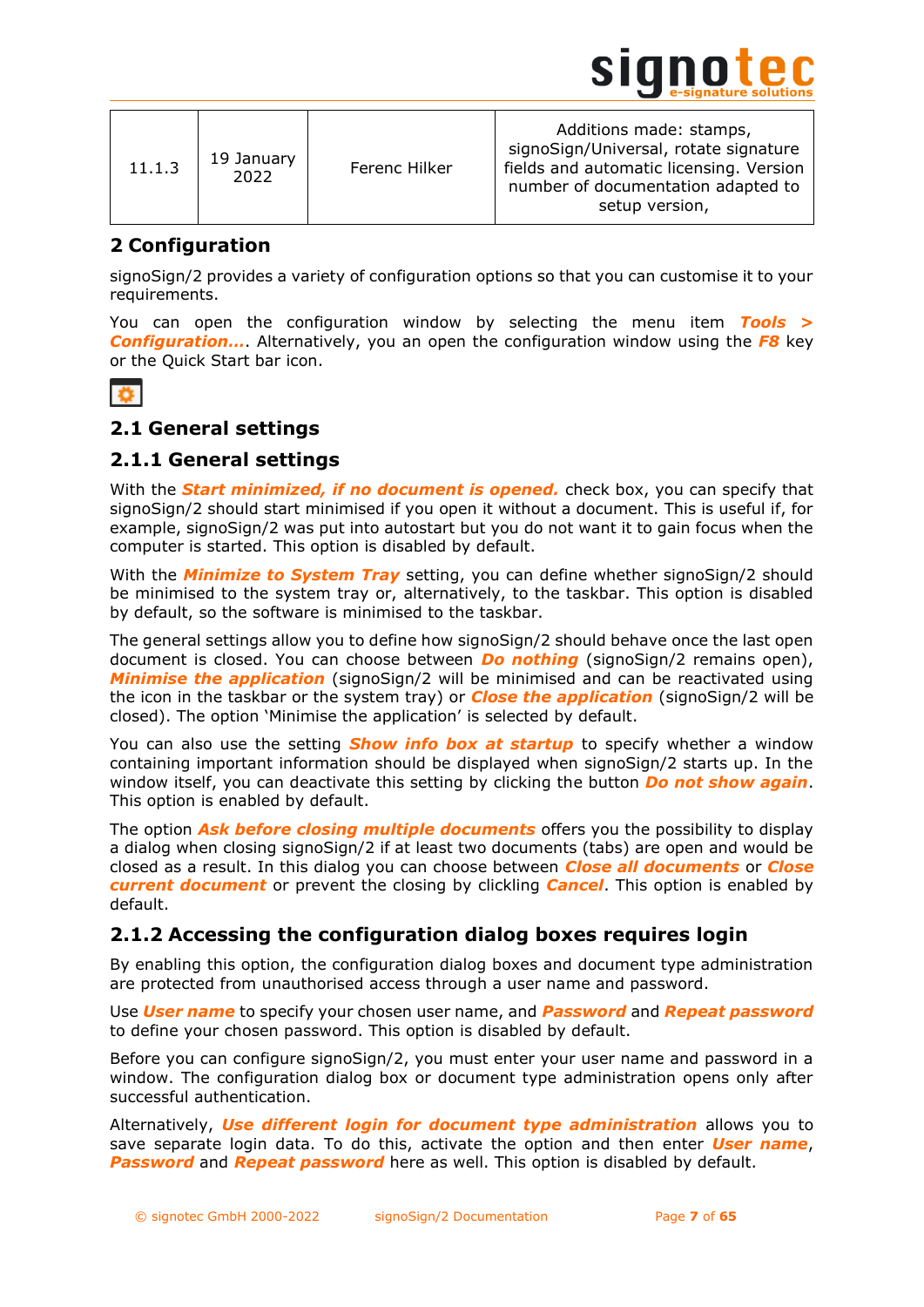

The configuration and the document type administration now have their own login data and can only be accessed via the corresponding dialog.

If you have forgotten your user name or password, please contact our support by filling out our [online form.](https://support.signotec.com/en/support/tickets/new)

# <span id="page-7-0"></span>**2.1.3 Language**

To select the required language, use the selection list displayed. The selected language is only enabled after restarting signoSign/2. If *Automatic* is selected, signoSign/2 will use the language set in the operating system or – if this language is not available in signoSign/2 – English. The option 'Automatic' is selected by default.

# <span id="page-7-1"></span>**2.1.4 Logging**

For the type of logging, you can select *Log nothing*, *Only errors and warnings*, *Log everything* and *Debug mode* from the drop-down list. This logging helps you and us to understand which actions the application has performed. The option 'Only errors and warnings' is selected by default.

If you select *Log nothing*, no log file is created.

If you select *Only errors and warnings*, only problems that occur when using signoSign/2 are documented.

If you select *Log everything*, every event, such as the archiving of individual documents or the insertion of signatures, is logged.

The *Debug mode* should be selected only if Support advises you to do so. This mode is intended for error analysis and causes highly detailed log files to be generated, which may have a negative impact on system performance.

Normally one log file is created per day, in which the corresponding processes are recorded with a precise timestamp. You can select any directory as the *Directory for log files*. To do this, click the button with the three dots. The default directory is *%USERPROFILE%\Documents*.

The *Include the machine name in the log files name.* and/or *Include the user name in the log files name.* check boxes allow you to add the respective information to the file name. The structure of the log file name is: *signoSign2\_machinename\_username\_date.log*. These settings are disabled by default.

A few examples of log file names are given below:

*signoSign2\_20181112.log signoSign2\_FerencHilker\_20181112.log signoSign2\_FERENCHILKER-PC\_20181112.log signoSign2\_FERENCHILKER-PC\_FerencHilker\_20181112.log*

# <span id="page-7-2"></span>**2.1.5 Folders of configuration files**

If the optional *Alternative configuration folder* is activated, a folder can be defined for the configuration file *signoSign2\_Configuration.xml*. You can select this folder by clicking the button with the three dots or you can enter it into the input field and edit it manually. When you confirm and close the configuration dialog, a copy of the configuration file is saved to the defined folder. From now on, this configuration file will be displayed in the configuration of all settings and all configuration settings that are made will be saved in this copy. If the defined folder does not contain a configuration file when signoSign/2 is started, a copy of the configuration file from *%PROGRAMDATA%\signotec\signoSign2* will be saved there. The configuration file and its settings from *%PROGRAMDATA%\signotec\signoSign2* will also be used if the defined folder is not present or cannot be accessed. This option is disabled by default.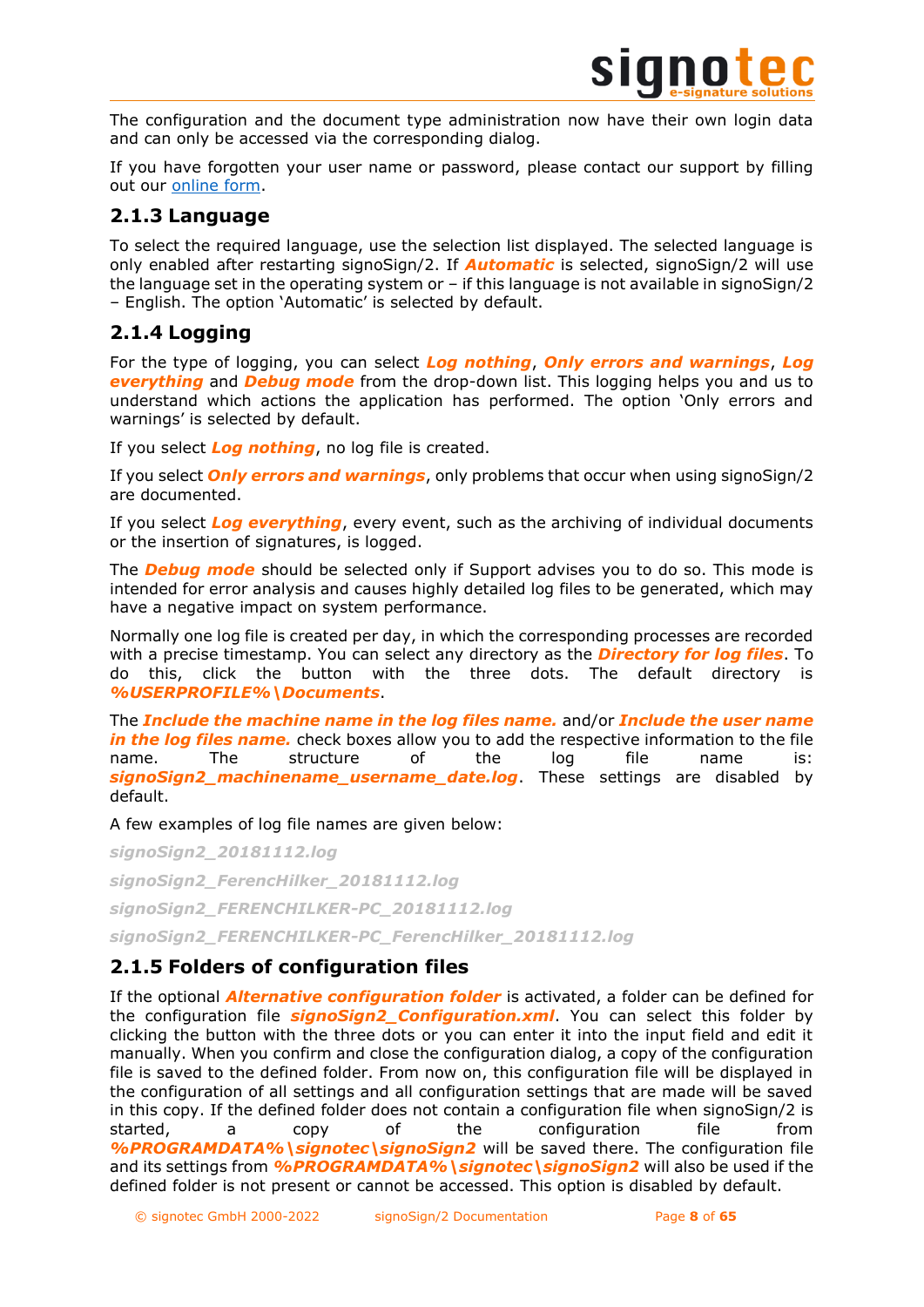

Under *Directory for document types*, you can change the storage location of the *signoSign2\_DocTypes.xml* and *signoSign2\_DocTypeTemplates.zip*configuration files. The default directory is **%CommonApplicationData%\signotec\signoSign2**.

The *signoSign2\_DocTypeTemplates.zip* file contains all document type template files that were configured in document type administration. This ZIP file is needed on the workstation only if changes to the document type settings are made or new document types are created. This file is not required on workstations that just use the document types but do not process them.

You can click the button with the three dots to select any directory you like.

The effect of the *Remind to check document types for uniqueness.* setting is that clicking on OK or Apply in the document type administration will cause an info box to be displayed if no check has been made that the document type identification is unique. You can select *Yes* to confirm to save the changes that have been made and close the window or select *No* to reject and remain in the document type administration view. This option is disabled by default.

# <span id="page-8-0"></span>**2.1.6 Maintenance**

Use the options provided here to export your configurations and later reimport them.

Click *Export configuration* to export configuration files from the folder *C:\ProgramData\signotec\signoSign2*. You must specify a storage location in which signoSign/2 should store the files. The following must be observed: If an alternative configuration folder is defined for the configuration, this file is also exported and called *signoSign2\_Configuration\_EXTERN.xml*. If a non-default directory is defined for the directory for document types, the signoSign2\_DocTypes.xml, signoSign2\_DocTypes\_Locked.xml and the signoSign2\_DocTypeTemplates.zip are exported from there and not those from C:\ProgramData\signotec\signoSign2. If a nonstandard directory is defined for the biometric certificate, the biometric certificate is exported from there and not the one from C:\ProgramData\signotec\signoSign2.

To import existing configuration files using *Import configuration*, you must select the folder containing the files. signoSign/2 then imports configuration files from this directory to *C:\ProgramData\signotec\signoSign2* and the existing settings are overwritten. The following must be observed: If an alternative configuration folder is defined for the configuration, the *signoSign2\_Configuration\_EXTERN.xml* must be manually renamed to signoSign2\_Configuration.xml and stored in the corresponding configured directory. If for the directory for the document types a directory different from the standard one is defined, the signoSign2 DocTypes.xml, signoSign2 DocTypes Locked.xml and the signoSign2\_DocTypesTemplates.zip were imported but must be stored manually in the corresponding configured directory. The biometric certificate will not be imported and must be placed into the configured directory manually.

# <span id="page-8-1"></span>**2.2 Print settings**

# <span id="page-8-2"></span>**2.2.1 General print settings**

First you can define how the document is to be printed by *Print mode*. You can choose between *Default* and *Acrobat Reader*.

If you select *Default*, the document is printed by signoSign/2.

If you select Acrobat Reader, the document will be printed by Adobe Acrobat Reader. This requires the Adobe Acrobat Reader to be installed. The [setting](#page-8-2) *Adjusting page size* and the [setting](#page-31-2) *Print custom text starting with the 2nd copy* are deactivated by this. We recommend using this option if problems occur by printing using the Default mode.

You can adjust the page size using the general printer settings. In the drop-down list, you can choose between *No adjustment*, *Fit to print area* and *Reduce to print area*.

If you select *No adjustment*, the document remains unchanged.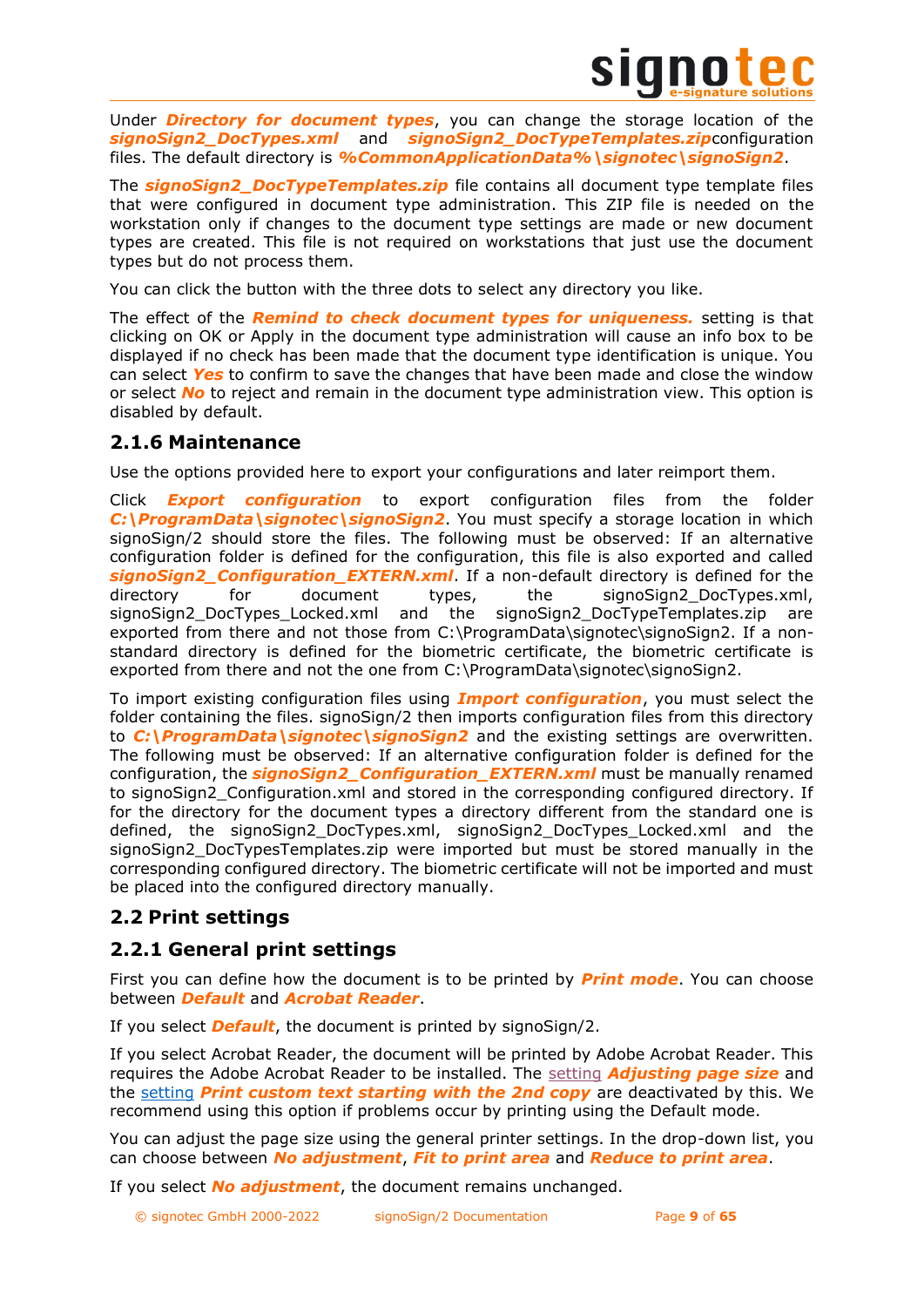

If you select *Fit to print area*, the document is reduced or increased in size so that it fits into the configured print area, thus making the best use of the print area.

If you select *Reduce to print area*, a document that is too large for the print area is reduced so that it fits into the configured print area. Documents that do fit into the print area are not scaled.

# <span id="page-9-0"></span>**2.2.2 Printer preselection**

You can preconfigure up to four different printers using the printer preselection.

Use the drop-down list to select which of the available printers you would like to use. In the *User-defined text* boxes, you can also enter a text to identify the printer.

If you have configured a printer, you can select the *Display in quick access toolbar* check box to display the printer in the toolbar. The printer is identified by the corresponding number; subsequently, you can print an open document simply by clicking the icon, without the need for another dialog box or any additional actions.



# <span id="page-9-1"></span>**2.3 E-mail settings**

# <span id="page-9-2"></span>**2.3.1 General settings**

You can configure a mail client to send the document by e-mail. You can use *Outlook* or **SMTP** as the mail client. Alternatively, you can deactivate the sending of e-mails in generals by *Deactivate e-mail transmission*.

If you select *Outlook*, the e-mail program Outlook installed on the system and the associated user account are used for sending e-mail. Other e-mail programs are not supported.

# <span id="page-9-3"></span>**2.3.2 SMTP settings**

To use an SMTP client, you must configure the following settings.

First, configure the associated *Server* and *Port*.

You can optionally encrypt the data transmission on the Internet by encryption protocol with activating *Encrypted connection required (TLS)*. You can use SSL/TLS as well as STARTTLS if the SMTP server supports it.

In the *Sender (e-mail)* field, enter the e-mail address of the e-mail account to be used. The *Name (optional)* field can be used if a name is to be displayed at the recipient in addition to the sender e-mail address.

If the e-mail server requires a login, the *Server requires authentication* check box must be selected.

Finally, enter the *User name* and *Password* for the e-mail account to be used, if a login is necessary.

To check the defined settings, you can send an e-mail to the configured address by *Test connection*. In case of success and also in case of an error, you will also be informed accordingly in signoSign/2.



*If you use a Gmail account for sending e-mail, for example, you may need to activate the option for allowing access to less secure apps in the account's security settings.*

# <span id="page-9-4"></span>**2.4 Signature settings**

# <span id="page-9-5"></span>**2.4.1 General signature settings**

In the general signature settings, first specify how the *Orientation of signatures* within the signature field. Select *Centred*, *Left-aligned* or *Right-aligned* to display the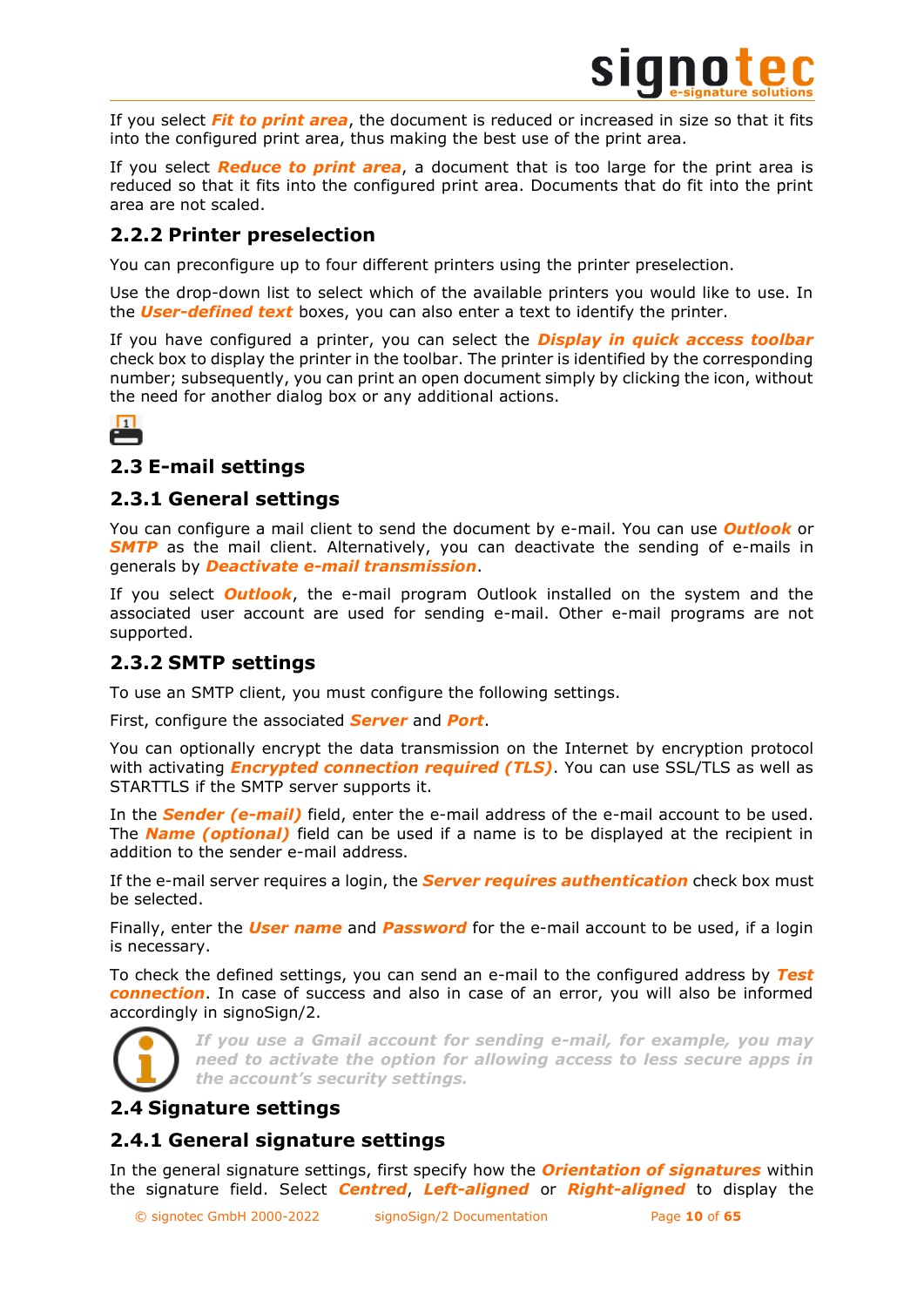

signature as centred, left-aligned or right-aligned in the signature field. The option 'Leftaligned' is selected by default.

In the *Color of signatures* field, select the colour in which the signature will appear in your document. You can choose from the following colours. The option 'Blue' is selected by default.

You can also define the *Line width of the signatures*. The signature is then placed in the document with a thinner or thicker line, depending on the configuration. This setting does not affect how the signature is displayed in the signature pad. Please note that a line width that is too thin or too thick can lead to a situation where the legibility of the signature becomes a problem. The option 'Normal' is selected by default.

You can also turn off the *Pressure-dependent rendering of the signatures*. This way, the line thickness no longer varies according to the pressure used when creating the signature. This setting also has no effect on the display in the signature pad itself and only affects the display in the signature dialog and the signature inserted in the document. This option is enabled by default.

The *PDF/A Compliance* setting allows you to specify whether PDF documents in this format are recognised and thus handled according to the relevant specifications. *PDF/A-***1b** and **PDF/A-2b** allow you to enforce compliance for the respective format, so that the changes will be inserted according to the specifications regardless of whether the document is a PDF/A document or not. *Off* means that the PDF/A format is not retained and the specifications are not taken into account. If *Automatic* is selected, signoSign/2 recognises whether the document to be signed is a PDF/A-1b or PDF/A-2b document and automatically inserts the changes according to the specifications. The option 'Automatic' is selected by default.

Furthermore, you can force *Use of algorithm SHA256*, if a document has not yet been signed. The document will be converted to PDF version 1.6, as SHA256 can only be used from this version. Older PDF versions use the SHA1 algorithm. If a conversion is not possible (for example, because the document already contains signatures), the SHA1 algorithm will be used. This option is enabled by default.

The last setting, *Capture biometric data and save them into the document*, can be used to specify whether biometric data (X-coordinate, Y-coordinate, time and pressure) should be captured during signing and saved in the document in encrypted form. This storage is done in order to later prove who the document was signed by. In line with the GDPR, a confirmation text will be displayed to the person signing before every signature. If you would prefer this data not to be stored, you can disable this setting. This option is enabled by default.

All these settings apply to all signature fields.

# <span id="page-10-0"></span>**2.4.2 Configuration for time servers**

In the *Origin of time of signature* field, select the source from which the timestamp for each signature is obtained. If you select *Local system*, the bottom drop-down list is locked, and the local system time is used. Otherwise, you can select either *SNTP server* or *SNTP server, if available*. If you select '**SNTP server, if available**', the server time is used if it is available. If it is not available, the local system time is used. You can either choose an SNTP server from the list or enter/define your own. The option 'Local system' is selected by default.

Alternatively, you can select *Certified timestamp (RFC 3161)*, in which case you need to enter further details.

The advantage of a certified timestamp is that its authenticity is confirmed by a trusted authority. In addition, the timestamp is linked with the signature data and is only valid with this data. Therefore, a third-party authority confirms that precisely this signature was provided at precisely this time.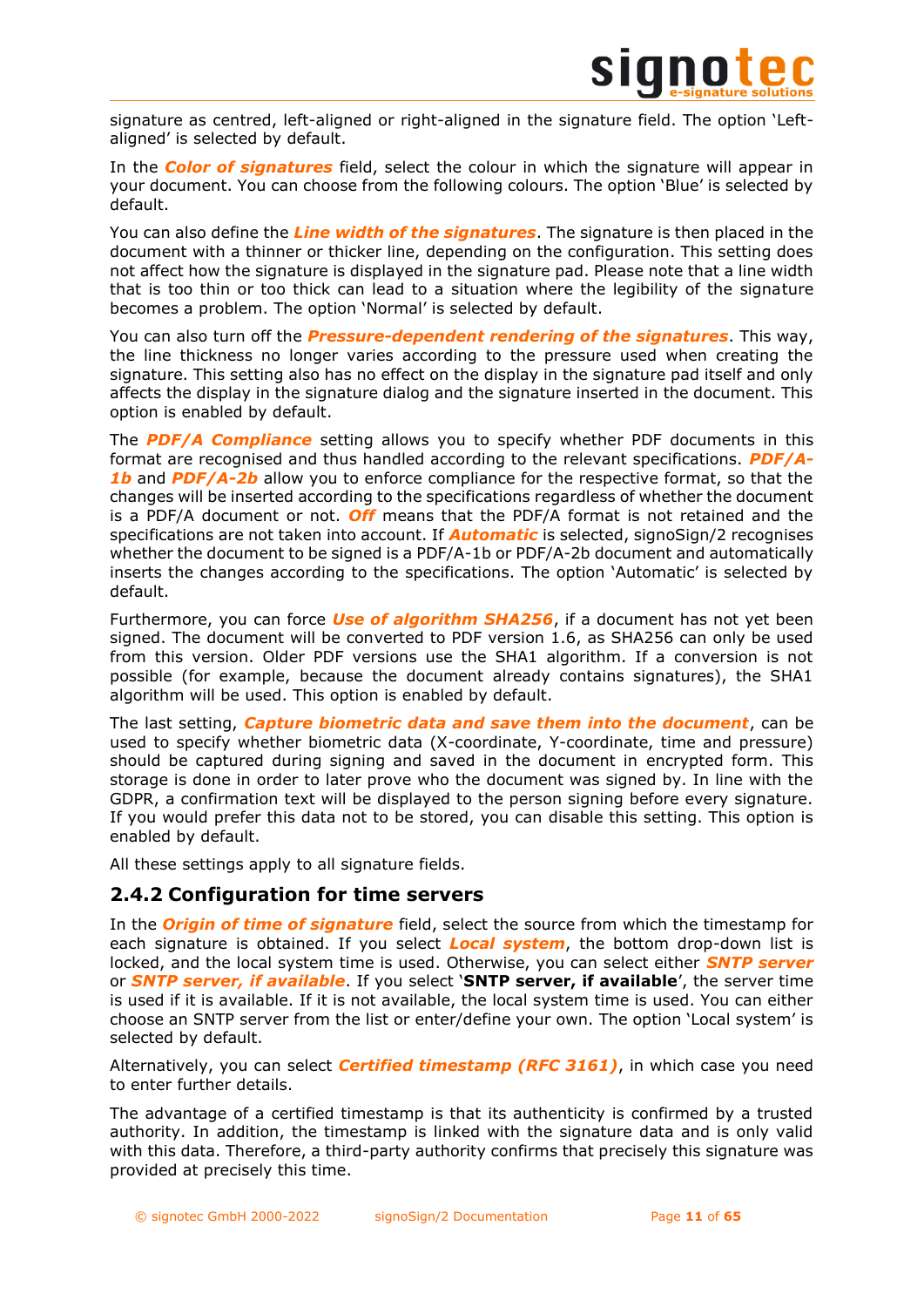

In the *URL of timestamp server* field, please enter the link for the time server. If the timestamp server requires *authentication*, activate this and enter the corresponding login data under *User name* and *Password* to enable a certified timestamp to be requested during a signing process.

# <span id="page-11-0"></span>**2.4.3 Settings for the signing process**

Select the first option *Fit document to page width during the signing process* to fit the document to the page width in the signoSign/2 window and display it in the window during the signing process. This option is enabled by default.

*Mode for confirmation of signatures* is used to decide when the signature is accepted and inserted in the document. With *Signature device or dialog*, the signature can be confirmed on the pad or in the signature dialog on the PC. If *Signature device first, dialog second* is selected, the signature must first be confirmed on the pad before the *Input checked and accepted* button is enabled in the signature dialog. The pad is locked for further entries until the signature is confirmed on the PC in the signature dialog. This setting is ignored when using the signature pad signotec Sigma Lite because the device has no display. In this case, the signature must be confirmed in the signature dialog on the PC. If *Dialog only, signature device optional* is selected, the signature must be confirmed in the signature dialog. You can confirm the signature on the pad, but this has no effect on signature insertion; it merely blocks the pad for further entries. The option 'Signature device or dialog' is enabled by default.

If the document contains mandatory signature fields, you can select *Do not allow mandatory fields to be skipped* to require these fields to be signed before moving to the next signature field. This option is disabled by default.

Use *Cancelling the signature process in the case of unsigned mandatory fields closes the document* to specify whether the document should be automatically closed if the signing process for a mandatory field is cancelled. Before closing, a prompt will be displayed that you will have to confirm. This option is disabled by default.

You can also use *Always display the signature dialog centered* to define whether the signature dialog should always be displayed in the centre of the screen, which is also where the main signoSign/2 window is displayed. If this setting is disabled, the signature dialog can be placed in any position and this position is saved, which will cause the dialog to be displayed in the same place for the next signature field. The position can be also be placed on another monitor, independently from the main window. This option is disabled by default.

# <span id="page-11-1"></span>**2.4.4 Certificate settings**

You can manage the *Certificate for Adobe DigSig signatures* and the *Certificate for biometric data* in the certificate settings.

You can set which *Mode* and which certificate is to be used. *Always PC* means that the certificate saved under *Certificate file* is always used. If *Always signature device* is selected, the certificate from the signature pad is always used. If no certificate is stored in the signature pad or if the pad does not support the required RSA functionalities, an error message will be displayed during signing. Or you can select *Signature device if possible*. This means that the certificate saved on the signature pad is used. If no certificate is stored on there or if the signature pad does not support the required RSA functionalities, the local certificate file is used.

The *Include only the end certificate in the X.509 certificate chain information.* setting has the following effect: from the complete certificate chain for the signature, only the end certificate used for signing will be inserted as information in the document. This option is disabled by default, so the entire certificate chain is included.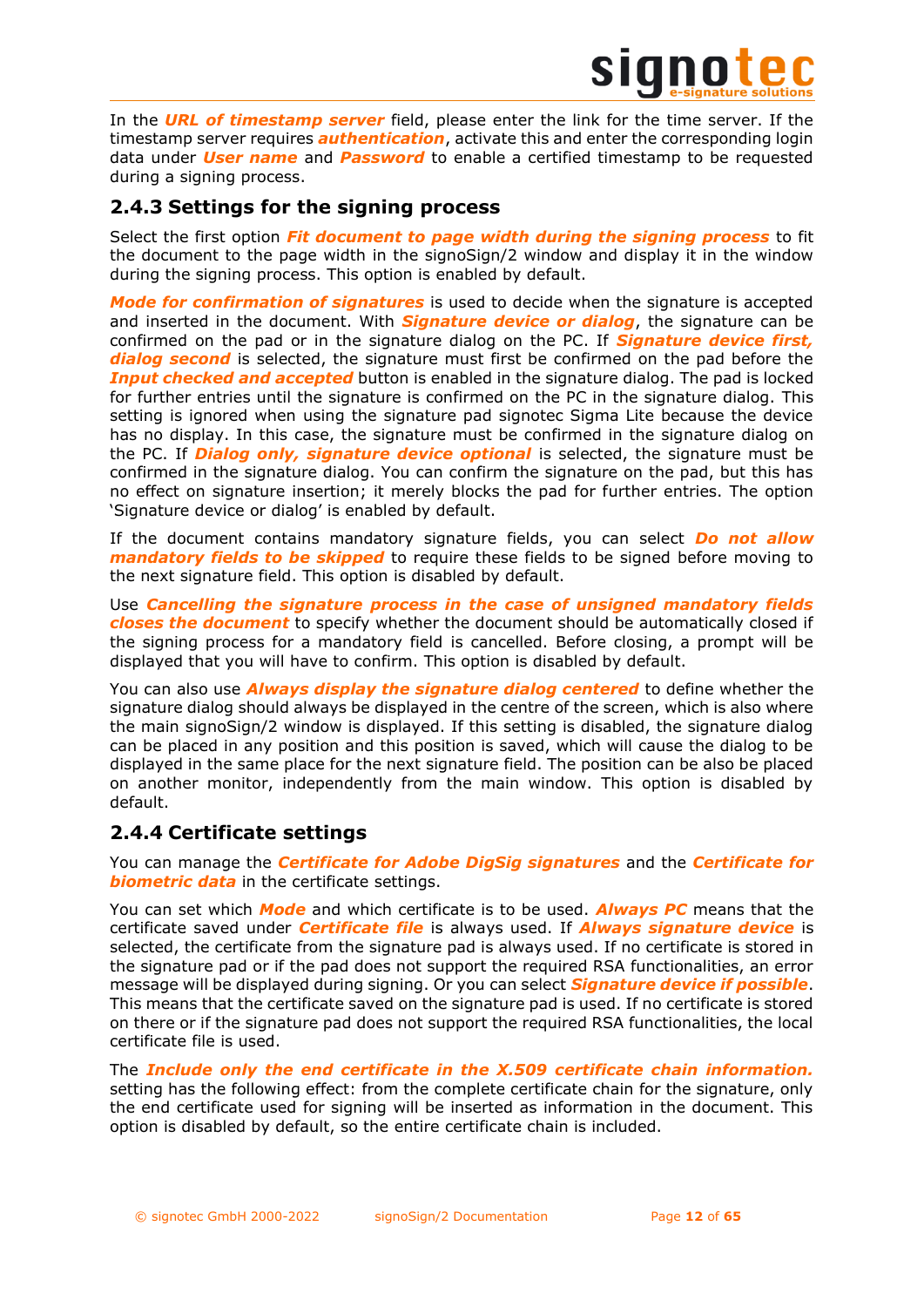

The *Exchange certificate of the signature device* option for the biometrics certificate allows you to specify that the certificate stored in the certificate file is to be loaded onto the signature pad. This is carried out on a general basis. With the *Only if no certificate*  is stored in the signature device setting, you can ensure that the certificate will only be exchanged if there is none in the signature pad. Otherwise, the stored certificate is retained. Both options are enabled by default.



*To be able to use the certificates in the signature pad, a Sigma (from firmware 1.16), an Omega (from firmware 1.25), Sigma Lite, Alpha, Gamma, Delta or Zeta is required.*

# <span id="page-12-0"></span>**2.4.4.1 Selecting an existing certificate**

Use the button to select a certificate.

A window then opens where you can access an 'Open file...' dialog by clicking the same button; here you can select the certificate (.p12 or .pfx for the signature certificate or .cer, .cert or .crt for the biometric certificate). These are the file formats we recommend for the certificates to be used. After making the selecting, the certificate is displayed under *File* and the corresponding *Password* for the certificate must be entered. You can use the option *Save password* to specify whether the password will need to be entered for each document before the signing process. The following information about the selected certificate is also displayed once the correct password has been entered: *Owner*, *Serial number*, *Hash value*, *Duration of validity* and *Key length*.

# <span id="page-12-1"></span>**2.4.4.2 Creating a new certificate**

Instead of selecting an existing certificate, you can create a new, self-signed certificate by clicking on the corresponding button.

٠

A window will then open where you can enter the data relevant to the certificate. The mandatory fields marked in red *Name*, *Company*, *Password* and *Repeat password* must be filled out. All other fields such as *E-mail address*, *Organisational unit*, *City*, **Federal State** and **Country** are optional and you can thus leave them blank. You can use the option *Save password* to specify whether the password will need to be entered for each document before the signing process. You can use the setting *Duration of validity* to define how long the certificate should remain valid. You can either choose a period between *1* and *10 Years* or enter a year under *Valid until end of*, which can correspond to more than 10 years of validity and will expire on 31.12.XXXX. With a *Key length* of up to *4096 bits*, we offer the highest degree of security and the latest security technology.

Click *OK* to confirm your entries and display a 'Save as...' dialog. Here you can save the created signature or biometrics certificate in a location of your choosing. The biometrics certificate is saved split up into a public and a private key. The selected path is then shown as a certificate file and this certificate is then used for all future signing processes.

# <span id="page-12-2"></span>**2.4.5 Settings for the interactive signing mode**

With the interactive signing mode, you can read through the document on the signature pad using a signotec Delta. You can use the pen to scroll vertically through the document and also insert hand-written marks and notes in the document. This is not possible in the normal signing mode.

The following settings relate solely to the interactive signing mode when using the signotec Delta signature pad.

The *Line width of notes* setting allows you to specify how thick or thin the line width of inserted notes should be. This has no effect on the display of notes during their capture; it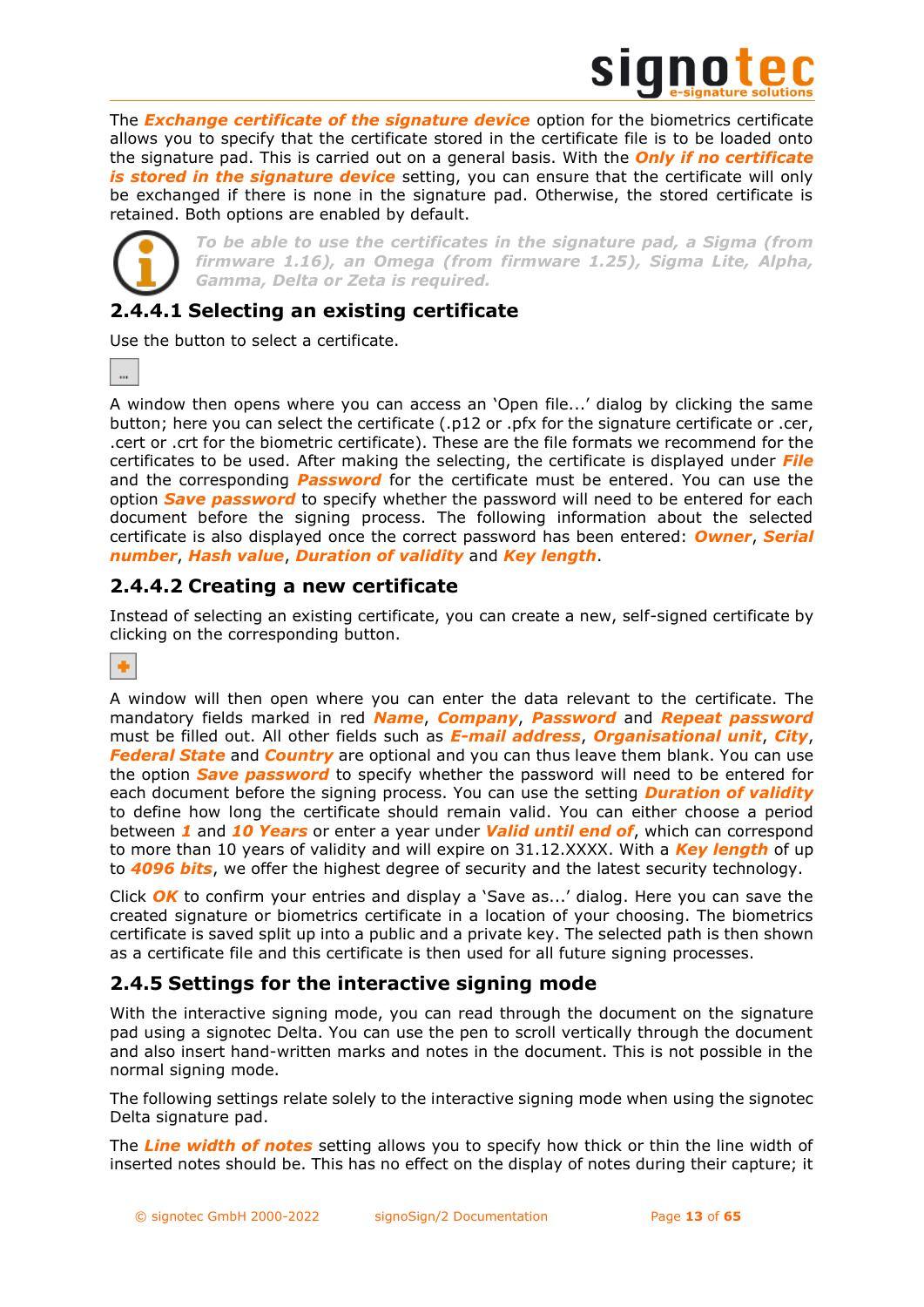

concerns only their display after confirmation and insertion in the document. The option 'Thin' is selected by default.

With the *Color of notes* setting, you can define the colour in which notes are displayed both during their capture and after confirmation and insertion in the document. You can choose from various colours. The option 'Blue' is selected by default.

*Line width of marks* determines how thick or thin the line width of inserted marks should be. The behaviour here is the same as for notes; the setting concerns the display of marks only in the document and not during capture. The option 'Normal' is selected by default.

The last setting *Color of marks* defines the colour of the captured mark. This function can be used as a text marker to highlight content. The option 'Yellow' is selected by default.

The note mode and the start mode can be started by clicking the corresponding button on the pad, as long as the document has not yet been signed.

# <span id="page-13-0"></span>**2.4.6 Use 'signotec Content Signing'**

As an alternative to Adobe-compliant digital signatures (DigSig), you can use 'signotec Content Signing'. This makes it possible to use the RSA functionalities of the signature pad signotec Omega, Gamma or Delta. In this case, the pad is switched to a special mode during signature capture in which the current screen content of the display is signed. The possibility of external influences (manipulation) is ruled out. The hash of the document for signing is shown on the display during signature capture. This hash is additionally entered into a preconfigured form field of the PDF document. In this way, the signer can ensure that he/she is signing the 'right' document. Alternatively, it is also possible to show a PDF document of a matching size (640  $\times$  480 px for the Omega, 800  $\times$  480 px for the Gamma or  $1280 \times 800$  px for the Delta) fully on the display and sign it. For such documents, it is not necessary to generate and compare a document hash. Instead of the actual signature, the entire display of the signature pad is inserted in the document as an image on a new page. This option is disabled by default.

In the *Field for hash value of document* field, please enter the name of the form field in which the document hash is to be entered. Note that this form field must already be contained in the document. If a field with this name is not found, a check is first made to determine whether the document is of a matching size (if configured accordingly, see below). If this is not the case, DigSig is used for signature insertion. The example below illustrates the structure of the document hash:

### */anJdc WC q8LO k9 eX Oel54o fuK4sG 38 EJpv zu Lh yKuDg=*

The effect of the *Print the document when the hash value changes* setting is that the document is printed whenever a new document hash is generated and entered into the corresponding field. This is generally the case for the document's first signature field. For all other signature fields, it will depend on their configuration in the document type administration. The document is printed before the signature capture, so this function is useful for handing over a printed copy to the signer, for example. The hash printed on the copy can then be immediately compared with the display on the signature pad. This option is disabled by default.

If the *Display documents of matching size completely in the signature device (no document hash*) check box is enabled, documents with a size of 640 x 480 px, 800 x 480 px or 1280 x 800 px are shown fully on the signotec Omega, Gamma or Delta pad display and signed. If the function is disabled, these documents are handled in the same way as all other documents. This means that they are signed with DigSig if no form field with the appropriate name is found. This option is disabled by default.

Insofar as a document hash is used, you can configure the display on the signature pad. The basic structure, the document hash, the buttons and the line for the signature are preset. However, there are four areas for which customised texts can be entered. Placeholders can also be used for each area. The corresponding input fields, namely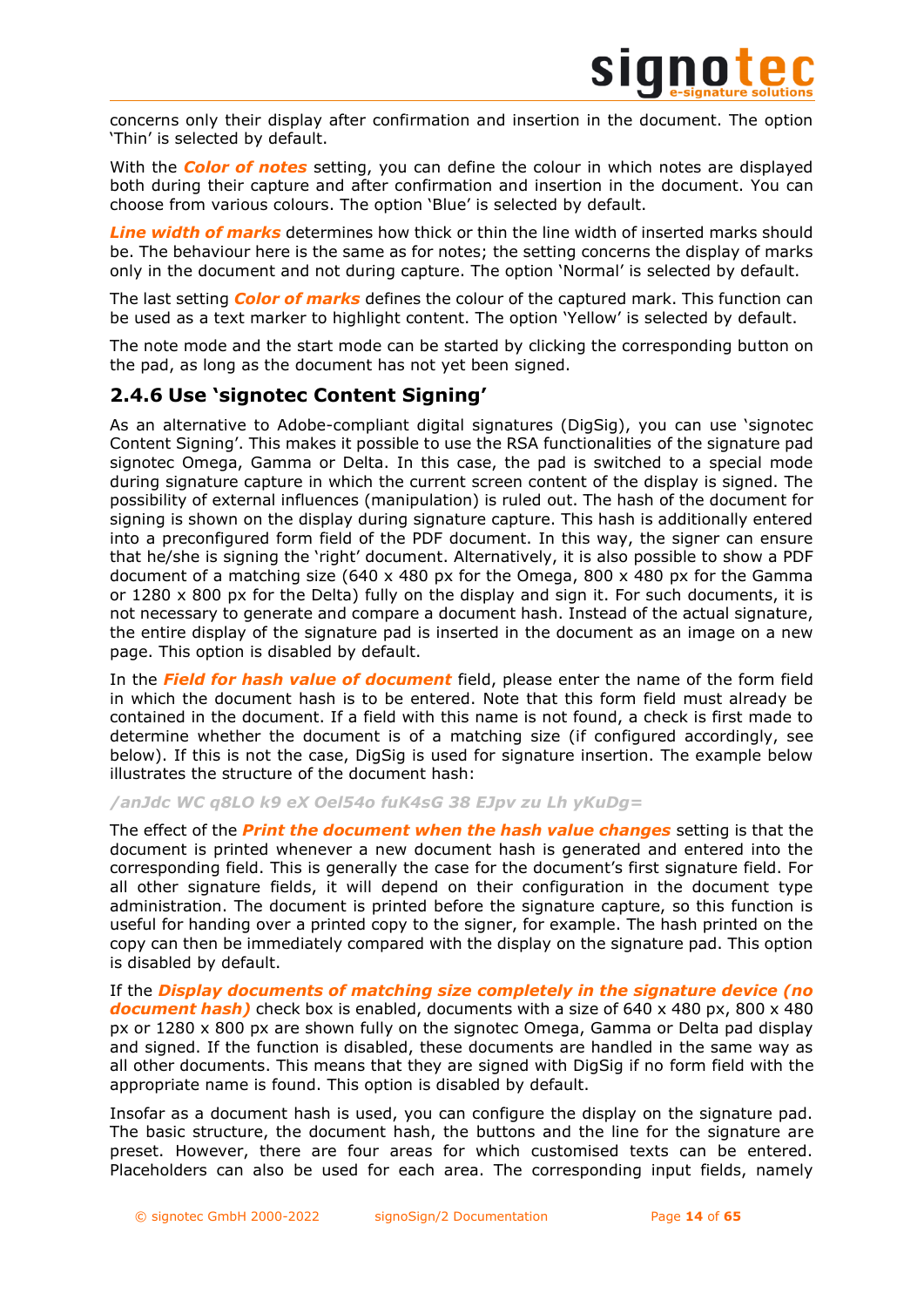

*Heading*, *Running text*, *Bottom left* and *Bottom right*, can be found under *Configure display*.

# <span id="page-14-0"></span>**2.5 Stamp settings**

# <span id="page-14-1"></span>**2.5.1 Stamps**

Here you can configure new stamps or edit or delete existing stamps. By default, signoSign/2 is delivered with the three stamps *Accepted*, *Declined* and *Confidential*. These are located in *%PROGRAMDATA%\signotec\signoSign2\Stamps*. After selecting one of these stamps, the corresponding stamp is displayed under *Preview*. The following buttons are available.

# *Add stamp*

*Edit stamp*

 $\mathbf x$ *Delete stamp*

*Change the order of the stamps in the selection display*

# <span id="page-14-2"></span>**2.5.1.1 Stamp settings**

If you have decided to create a new stamp or edit an existing one, a new window opens in which further settings can be made.

First, the *name* for the stamp must be configured. This is a mandatory field, as is the *image file* itself, both of which must be filled. Using the button with the three dots, you can select the corresponding image for the stamp via a file selection dialog. The image formats *.bmp*, *.jpg*, *.gif* and *.png* are supported. Alternatively, you can edit the path manually. Please note that the selected image file may not be moved afterwards, otherwise the stamp can no longer be used.

With *Width in cm* and *Height in cm* you can adjust the size of the stamp as it is to be inserted in the document. The aspect ratio remains the same so that when you change the width the height is also automatically adjusted or the other way around. Under *Original size (pixel)* you always see the size of the original image file, regardless of whether you have adjusted the width and height for insertion.

The last option *Insert as seal* offers you the possibility to configure the stamp as a digital seal. This way the stamp is not only inserted as an image, but as a seal, i.e. a digital signature, which protects the document from manipulation (similar to a signature). Please note that if you have not yet licensed the software, the demo mode watermark will also be inserted.

By activating the seal, further configuration options appear. As with the signature settings, a certificate is required for the seal. Here, the previously mentioned [setting](#page-11-1) *Certificate for Adobe DigSig signatures* can be used via *Use global certification settings*. The mode set there and, if applicable, the certificate configured there are used for applying the seal. If this is not desired, the option should be deactivated. This activates the settings *Mode*, *Certificate file* and *Include only the end certificate in the X.509 certificate chain information.* which can be configured specifically for this seal. For more information on these settings, please refer to the [chapter](#page-11-1) just mentioned.

You can save the settings as usual by clicking *OK* or discard them by clicking *Cancel*.

# <span id="page-14-3"></span>**2.6 Signature device settings**

# <span id="page-14-4"></span>**2.6.1 General settings**

You can set the *Location of the signature device configuration* here. Either select the *Configuration file of signoSign/2*, or create a *Separate file* or a *Separate file (userspecific)*. This setting may be necessary when using a terminal server system. The option 'Separate file' is selected by default.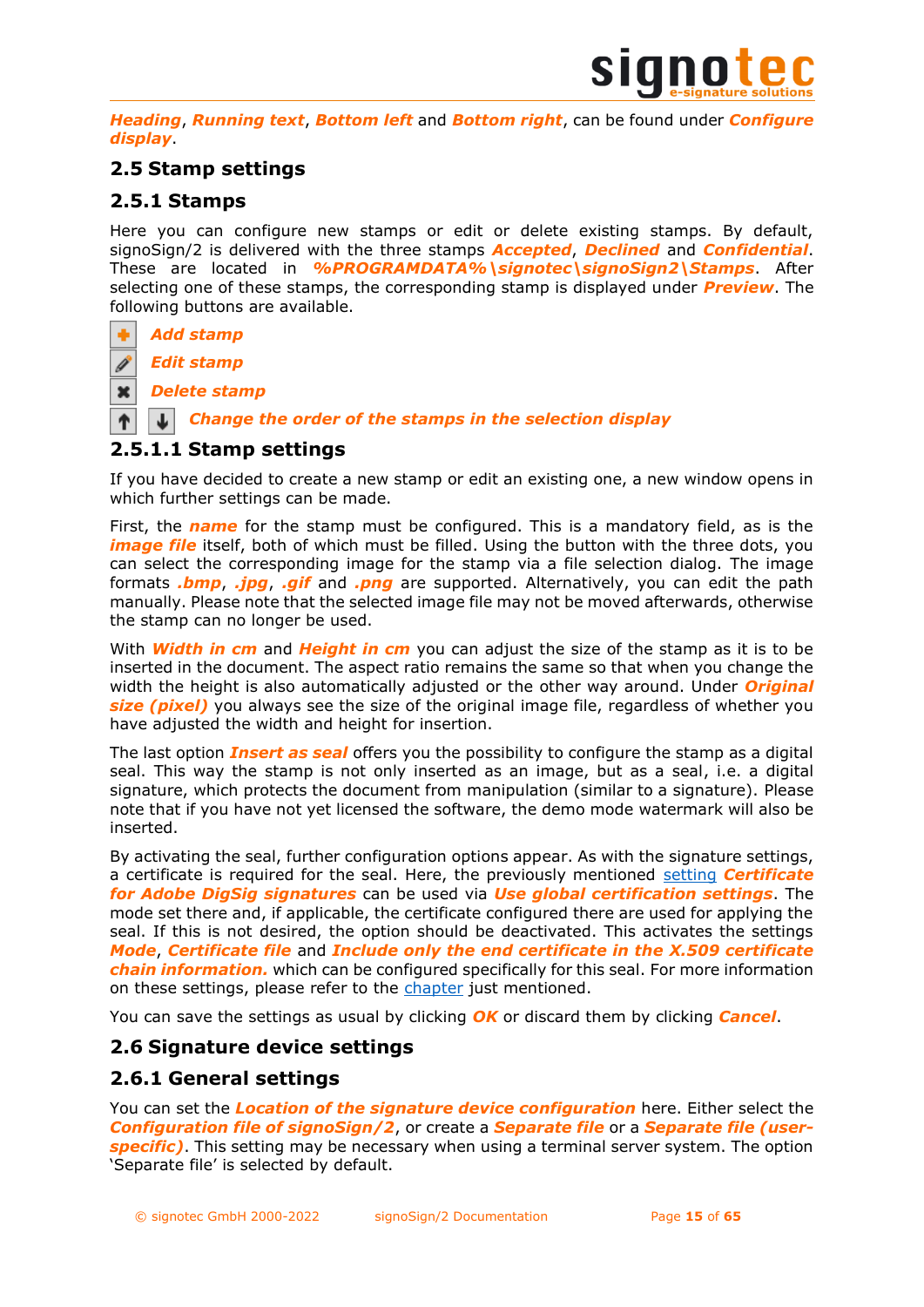# **SIGNO**

| <b>Option</b>         | <b>Storage location and file name</b>                                 |  |
|-----------------------|-----------------------------------------------------------------------|--|
| Configuration file of | %ProgramData%\signotec\signoSign2\signoSign2_Configuration            |  |
| signoSign/2           | .xml                                                                  |  |
| Separate file (user-  | %AppData%\signotec\signoSign2\signoSign2_PadConfiguration.            |  |
| specific)             | xml                                                                   |  |
| Separate file         | %ProgramData%\signotec\signoSign2\signoSign2_PadConfigura<br>tion.xml |  |

Use the *Button design* to set the layout of the button for the signature pad. The three icons on the left (Cancel, Retry, OK) relate to the signotec Omega, Alpha, Gamma and Delta display, while the three icons on the right relate to the signotec Sigma and Zeta. You can choose between two different designs in two sizes. The last two designs (wide buttons) are generally not supported by the Delta signature pad in interactive mode or by the Alpha signature pad in general. If selected, the appropriate buttons in normal width will be displayed instead for these signature pads. By default, the third option is selected.



In the signature device settings, you can select whether to *Mirror the entire pad display*  in the dialog box for signature capture. If you select this option, the pad display is also shown in the signature dialogue box on the monitor screen. Otherwise, only the signature that is provided will be mirrored. For the signotec Delta, you can also click buttons from the PC and scroll the document in the pad. This option is disabled by default.

Use the setting *Signature process timeout (in seconds)* to define whether the signature provided is automatically confirmed after X seconds. You can select values from *1* to *15*. The timer starts the first time you remove the pen from the display after signing. If you continue to sign after the timeout, the timer will be reset and will start again when you next remove the pen. This function can be used in both normal and interactive signing mode and applies exclusively to signotec signature pads. This option has no effect on reading mode or any configured confirmation text. This option is disabled by default.

# <span id="page-15-0"></span>**2.6.2 Selecting signature devices**

The field underneath contains a list of the Tablet PC and Pen Display and any installed Plug-Ins by default, permanently. All connected signature pads are only listed in accordance with the search criteria once the search has been completed successfully. *Signature device* and *Connection* (*USB*, *WinUSB*, *COM* or *IP*) are displayed to provide information on the signature pads.

To the right of the field listing the signature pads, you can search for signature pads. To do so, click the *Search devices* button. A search for USB devices only is performed by default. If the search is to include other devices, this can be defined using the *Configure search* button. This configuration is permanently stored.

Individual connection types for the search can then be enabled or disabled here so as to include or exclude them from the search. The search for serial devices and devices that are connected via a USB Ethernet Adapter takes more time and is therefore not activated for the search by default. All COM ports are searched in the case of serial devices. For IP devices, it is possible to enter two IP addresses and the port under which to search for the devices.

Click *OK* to apply your changes and then start a search with the new settings by clicking *Search devices*.

A device included in the list can be selected by clicking it. You can now *Identify signature device*, whereby a lamp is shown on the display of your signature pad. This is useful if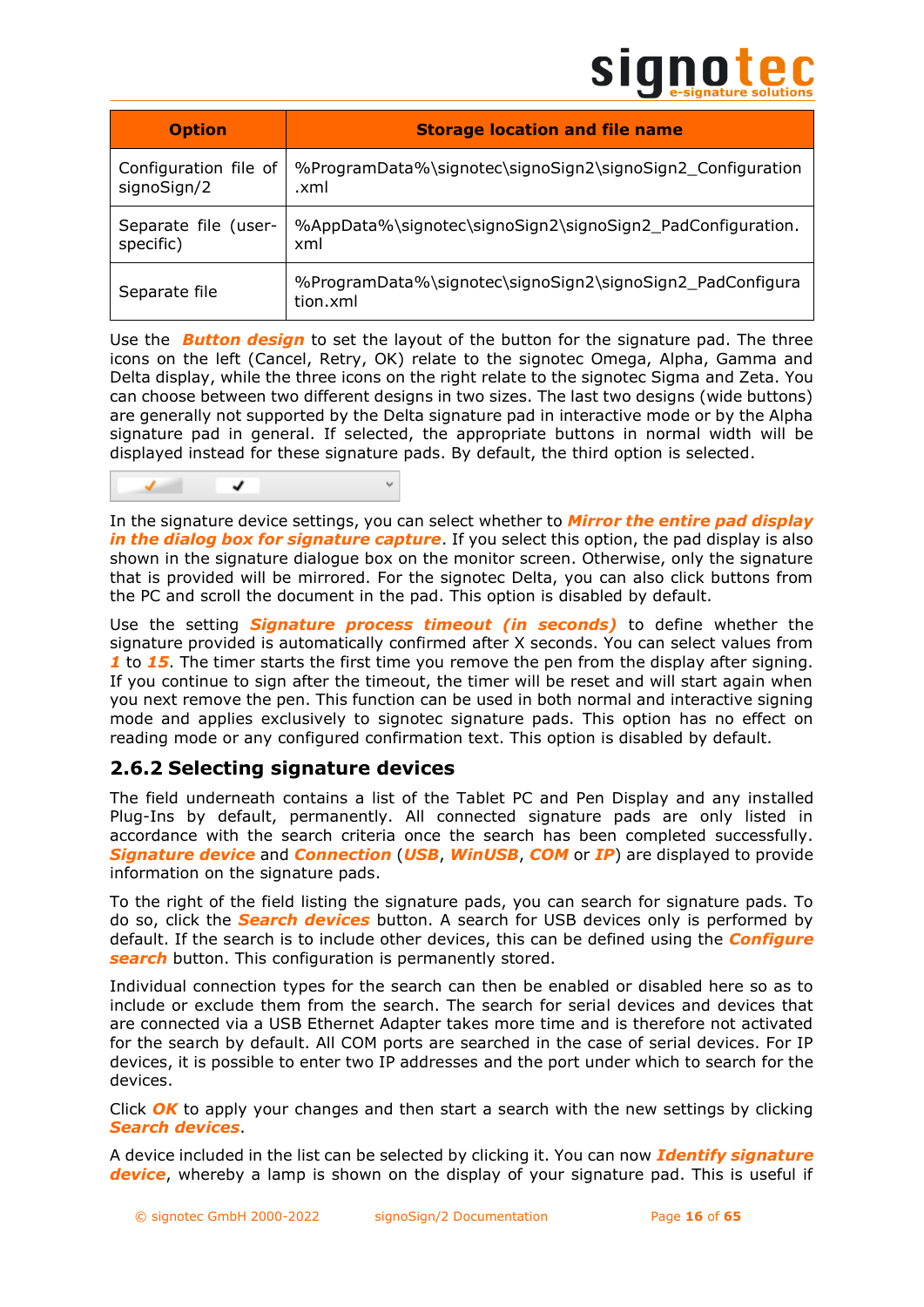

several signature pads of the same type are connected and you want to find out which device is which. First of all, a signature device has to be defined as the primary device using *Assign first signature device*. There is an option to define another signature pad as the secondary signature pad using *Assign second signature device*. Alternatively, you can assign the first signature pad as first signature device by double-clicking it or, if the first device is already configured (assigned), assign it as second signature device. See the following chapters for details on how to switch between devices during a signature process and how to pre-select the signature device for signature fields.

If you assign a signature pad, you can enter a *Description* for the pad to make the assignment more descriptive. This name is purely for administrative purposes and does not affect the application or the function in any other way.

Depending on the selection, the defined devices appear on the list as the *First* or *Second signature device*. The assignment can be deleted using the button with the cross. If the first signature pad is deleted, the second signature pad automatically moves into the place of the first. If two signature pads are defined, you can swap their positions by clicking the button with the arrow.



The option *Use second signature device as fallback* defines whether a second configured signature device should be used as a backup if the first configured signature device is not available. If, for example, a Sigma is configured as first signature device (but not connected) and the Tablet PC and Pen Display mode as second signature device, the signature would be requested on the Tablet PC if this option is activated. If the option is disabled, you would not be able to start the signing process as not both of the configured signature devices are available. If no second signature device is defined, this setting has no effect. This option is disabled by default.

If a signature pad has been defined as either the first or second signature device and is no longer available because it is no longer connected to the computer for example, the signature pad is displayed in red font colour. You should check that the device concerned is connected properly or define another device as required.

# <span id="page-16-0"></span>**2.6.2.1 Configuring the signature pad**

If a signature pad has been defined as the first or second signature device, special settings can be made for this device.

Click the cog icon to open these special settings in a new window.



# <span id="page-16-1"></span>**2.6.2.1.1 Signature device settings**

The signature device settings are available for the signature pads signotec Sigma, Sigma Lite, Omega, Gamma, Delta and Zeta, but not for the signotec Alpha.

Use the *Sampling rate* drop-down list to adjust the signature quality. You can choose between the values *125 Hz – Low bandwidth requirement*, *250 Hz – Default value* and *500 Hz – Very precise sampling*. The higher this value, the higher the quality of the signature. However, please keep in mind that this may cause the data volume to increase, which may affect your network performance depending on the connection type, as well as the file size of the signed document. The option '250 Hz – Default value' is selected by default.

This setting always relates to the type of signature device. Assuming two signotec Sigma signature pads are connected, it is not possible to set a sampling rate of 125 Hz for the first signature pad and a sampling rate of 250 Hz for the second signature pad. In such a case, the setting applies for both devices and is adjusted synchronously in both settings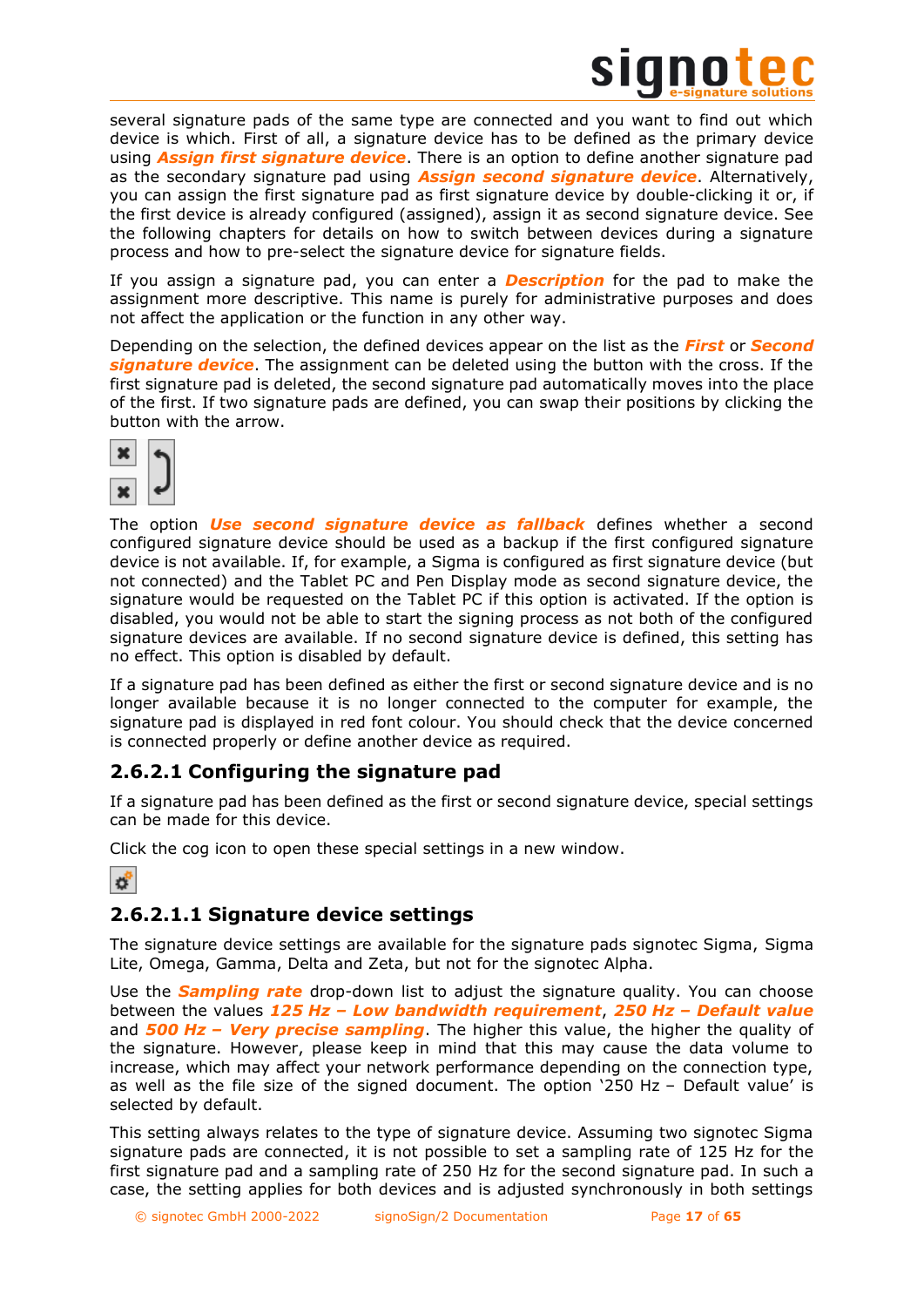

dialog boxes. If two different types of signature device are connected, for example a Sigma and an Omega, the setting applies only for the corresponding device type. The settings are saved permanently and used for any new connected signature pads of the same type.

You can use *Replace standby image* to configure a graphic that will be loaded into the configured (first and second signature device) signature pad when signoSign/2 is closed, if the graphic saved there differs from the one in signoSign/2. You can use the check box to activate and deactivate this option. Click the button with the three dots to access the 'Choose image...' dialog where you can select a graphic in the format *.bmp*, *.jpg*, *.gif* or *.png*. Alternatively, you can enter the path for the graphic and edit it directly in the input field. Please make sure that the graphic is the right size (see table below) as graphics of different sizes are not scaled.

| <b>Signature pad</b> | <b>Size</b>   |
|----------------------|---------------|
| Sigma                | 320 x 160 px  |
| Omega                | 640 x 480 px  |
| Gamma                | 800 x 480 px  |
| Delta                | 1280 x 800 px |
| Zeta                 | 320 x 200 px  |



*The signature pad signotec Sigma Lite uses the setting of the signotec Sigma. However, this setting is ignored for the signotec Sigma Lite as it does not contain a display.*

Clicking the button with the arrow transfers the configured graphic directly to the signature pad and you don't have to wait for signoSign/2 to close.

This setting also always relates to the type of signature device, but manual transfer is only ever performed for the signature pad for which you have called up the configuration.

# <span id="page-17-0"></span>**2.6.2.1.2 Display a preview of the document in the signature device during signing**

The preview settings are available for the signature pads signotec Omega, Alpha, Gamma and Delta, but not for the signotec Sigma, Sigma Lite and Zeta.

You can display an excerpt of the document on the signature pad while a signature field is being signed.



*This preview option cannot be configured for the signotec Alpha as DIN A4 Portrait documents are already shown in full because of the size of the display.*

The horizontal and vertical spacing is entered as a percentage and it defines the *Spacings* between the signature field and the edge of the document. This makes it possible to determine the position of the signature field within the excerpt. Use the sliding scale beneath the sample excerpt to set the magnification level. A *Size* of 100% means that the display size in the signature pad corresponds exactly to a 1:1 print-out on paper. 200% corresponds to a signature pad display magnified by a factor of two. Magnifying simultaneously reduces the displayed area of the document.

If the *Highlight signature fields in the signature device* option is enabled, the position and size of the signature fields is indicated by a blue rectangle. This option is enabled by default.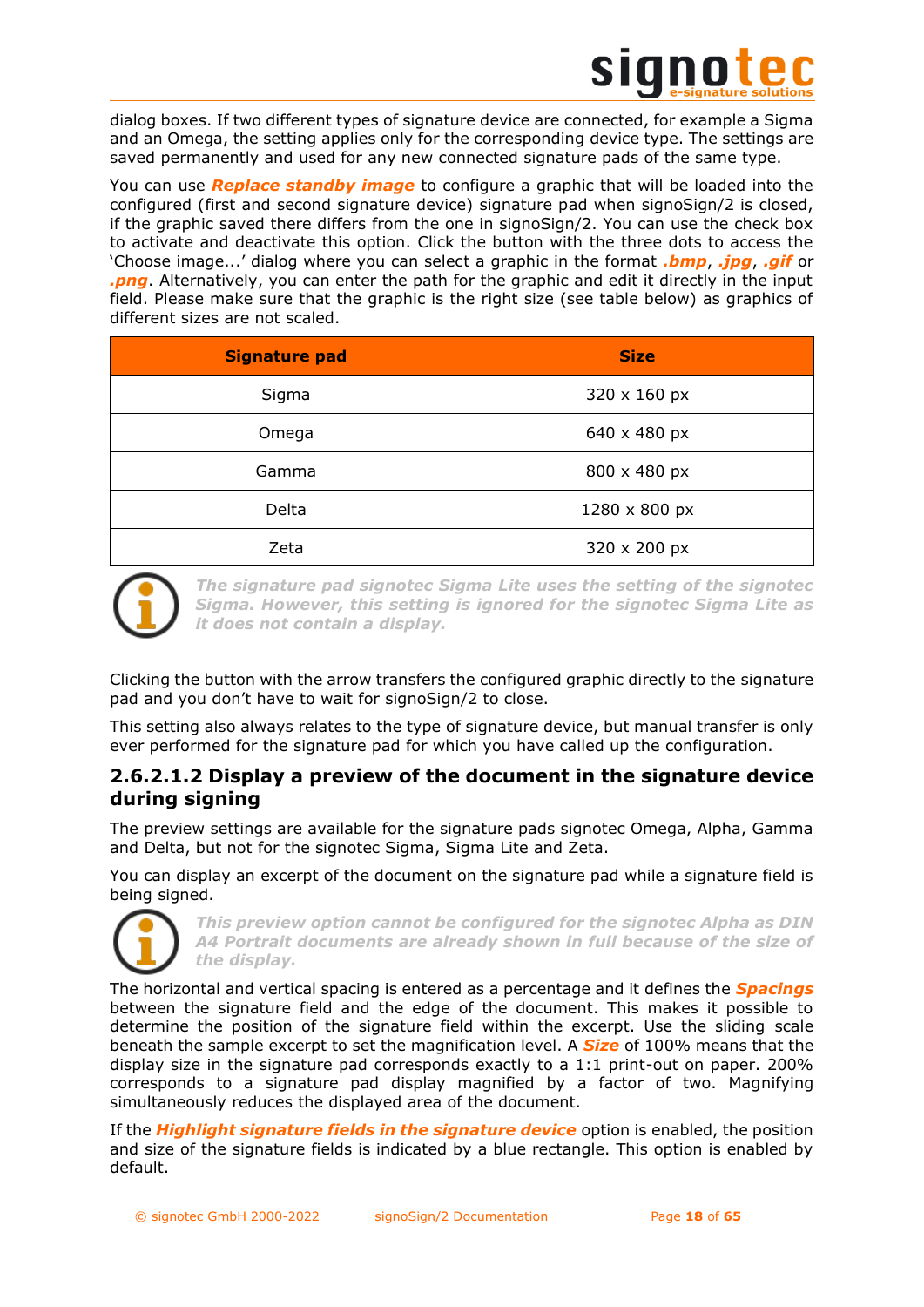

In combination with this option, by selecting the *Limit the signing area to the signature field* option, you can specify that signing is possible only in the blue area. However, we recommend selecting this option only if the magnification level is sufficiently high, so that the displayed signature field is sufficiently large. If this option is not selected, the entire pad surface can be used for signing. The signature is then adjusted to the signature field when it is inserted into the document. This option is disabled by default.

# <span id="page-18-0"></span>**2.6.2.1.3 Maintenance options**

The maintenance options or settings are available for all signotec signature pads.

The unique *Serial number* for the signature pad is displayed. It can also be found on the sticker (see following example image) on the rear side of the signature pad beneath the barcode.

The *Firmware version* for the signature pad is also displayed. Please let us know the version on request if you need technical support.



You can use the *Adjust sensor* button to recalibrate the signature pad if entries on the signature pad are displayed offset from the pen position. A white area with a cross in the upper-left corner now appears on the signature pad display. Please press the intersection point of the two lines with the tip of the pen. Now the cross appears in the upper-right corner where you need to press the intersection point again. The pad is then recalibrated and displays the background graphic once more.

Please perform the calibration on the signature pad first and then confirm the dialog box that opens when the adjustment is started.

Furthermore, you can use the *Service menu* button to access the configuration menu for the signature pad. In this menu, you can modify settings for the display brightness or the connection type and its configuration, depending on the particular signature pad. Further information is provided in the manual for the signature pad on our website.



*The Service menu cannot be called up for the signotec Sigma or Sigma Lite as these settings cannot be configured.*

Please make the changes on the signature pad first and then confirm the dialog box that opens when the service menu is started:

# <span id="page-18-1"></span>**2.6.2.2 Configuring the IP list capture plug-in**

If the IP list capture plug-in has been defined as the first or second signature device, special settings can be made for this plug-in.

Click the cog icon to open these special settings in a new window.

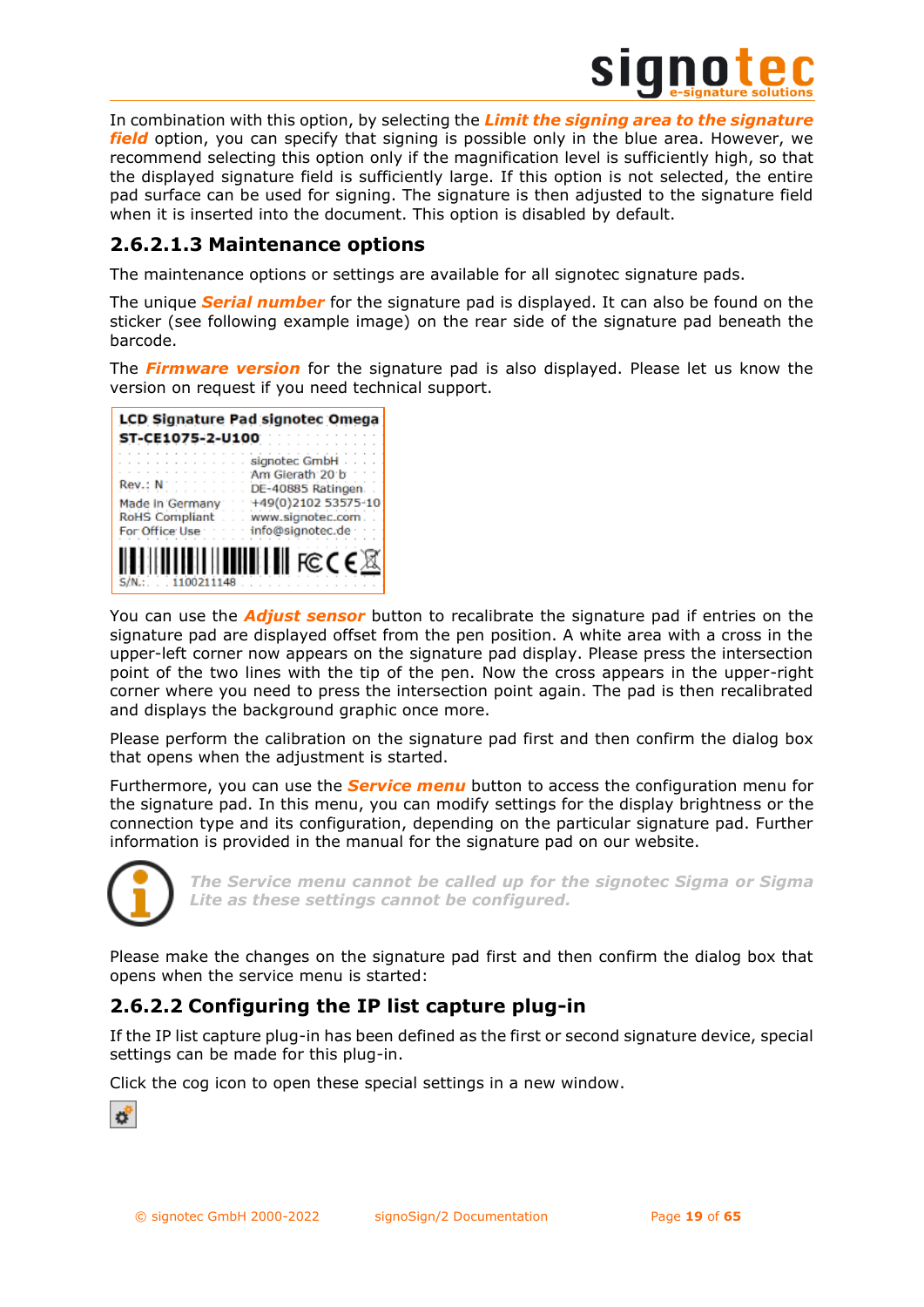

# <span id="page-19-0"></span>**2.6.2.2.1 Available IP adapters**

To operate a signature pad through the USB Ethernet adapter, make sure that this is connected properly and is therefore available on the network. You can use the tool [XT](https://en.signotec.com/xtadminxxl-en)  [Admin XXL](https://en.signotec.com/xtadminxxl-en) to configure the adapter. If this is the case, the IP adapter should be displayed in the list of available IP adapters, provided that it is in the same IP range as the PC.

Click the *Refresh* button to refresh the display of the available IP adapters at any time. This will remove IP adapters that are no longer available or that have already been configured from the list. IP adapters that have been newly added will be displayed.

Use the *Identify* button to establish which signature pad is addressed via which IP address. A lamp briefly lights up on the signature pad for identification purposes.

The *Add* function allows you to assign an available IP adapter to the plug-in so that the signature pad can be selected for signature capture. After the button is clicked, a new window opens in which you can enter a *Description* for the IP adapter. After you have clicked *OK*, the IP adapter appears in the *Assigned IP adapters* list. *Click Cancel* to cancel the process so that no ID adapter is added.

# <span id="page-19-1"></span>**2.6.2.2.2 Manual input**

If the signature pad or the USB Ethernet adapter is not in the same IP range as the computer, but you want to use it anyway, a signature pad can be defined manually. In addition, the signotec Alpha and Delta signature pads, which do not require an adapter, can be added in Ethernet mode. To do so, enter the *IP address* of the adapter or signature pad and the *Port* via which communication takes place and click *Add* to include it in the list of assigned IP adapters. You can also identify a signature pad here using the corresponding *Identify* button. A lamp briefly illuminates on the signature pad for identification purposes.

# <span id="page-19-2"></span>**2.6.2.2.3 Assigned IP adapters**

You can change the description of the signature pad here using the *Edit* button. Click **Delete** to remove the configured signature pad from the list of assigned IP adapters again so that it can no longer be used for signature capture.

If an assigned signature pad is no longer available because it has been removed from the network or power supply, it is shown in red and cannot be used for signing. In this case, you should check that the signature pad concerned is connected properly.

# <span id="page-19-3"></span>**2.6.2.3 Configuring the Mobile capture plug-in**

The Mobile capture plug-in does not require any special configuration; hence, assignment as the first or second signature device is sufficient.

Please refer to [here](#page-63-1) for more information.

# <span id="page-19-4"></span>**2.6.2.4 Configuring the SmartCard Signing plug-in**

The SmartCard Signing plug-in does not require any special configuration; hence, assignment as the first or second signature device is sufficient.

Please refer to [here](#page-64-3) for more information.

# <span id="page-19-5"></span>**2.7 Scanner and webcam settings**

# <span id="page-19-6"></span>**2.7.1 Use the interface of the scanner driver (recommended)**

signoSign/2 offers you the option to scan a document using a locally connected scanner and attach it to the end of the document that is actually open. This option is enabled by default.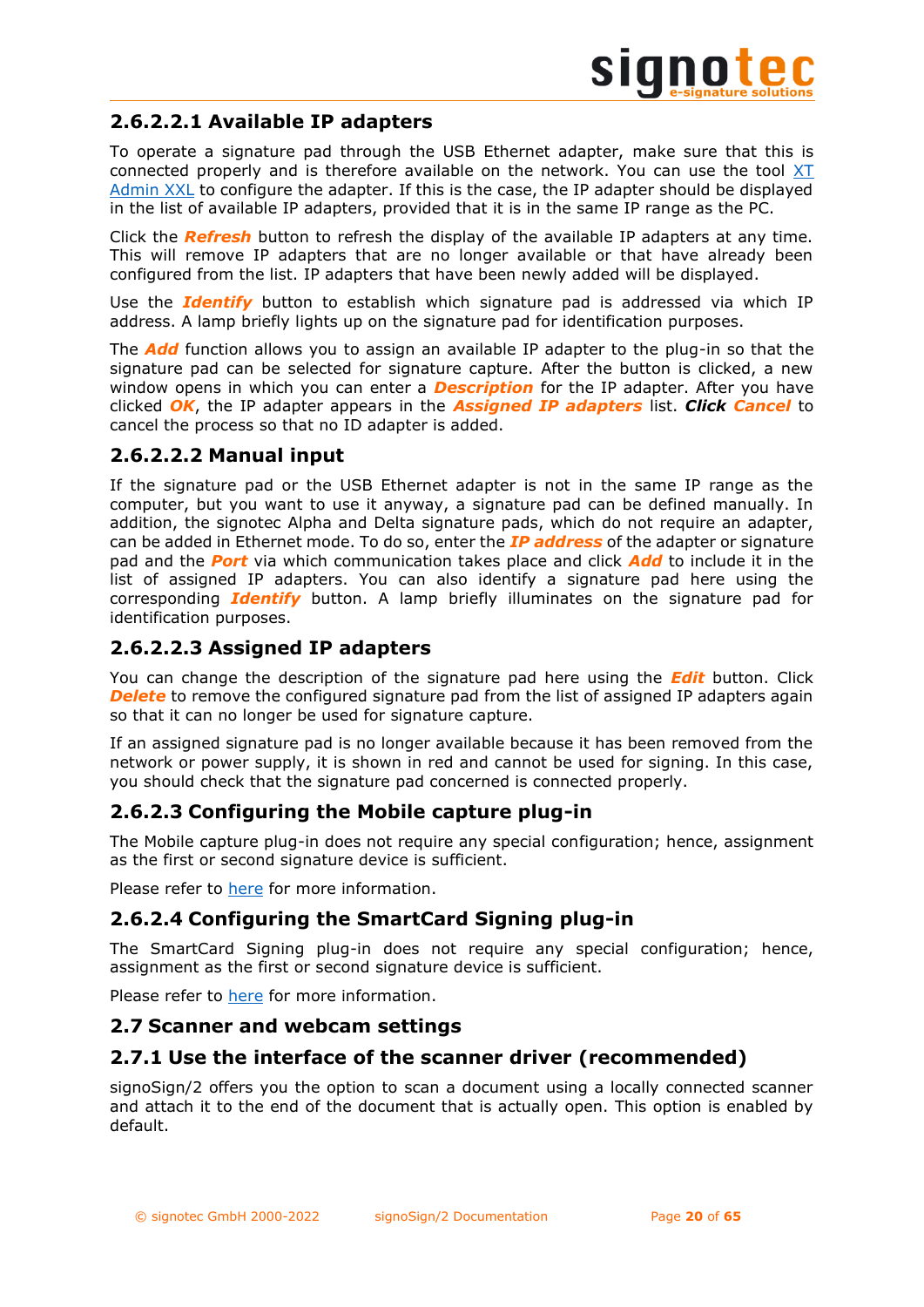



*In this variant, communication takes place via the TWAIN interface of the scanner.*

On the one hand, you can define the **Size of appended pages**. Here you can choose between *Like last page of document*, *Same size as scanned image*, *DIN A4 Portrait* and *DIN A4 Landscape*. The setting 'Like last page of document' is selected by default.



Here, the scanned page was inserted with the setting *Like last page of document*. This means that the appended page has been inserted in the same size as the last page of the opened document.

Here, the scanned page was inserted with the setting *Same size as scanned page*. This means that the appended page has been inserted in the size that is stored in the TWAIN scanner settings (in this case, DIN A5).



Here, the scanned page was inserted with the setting *DIN A4 Portrait*. This means that the appended page was inserted in the format DIN A4 portrait, irrespective of other settings or last pages.



Here, the scanned page was inserted with the setting *DIN A4 Landscape*. This means that the appended page was inserted in the format DIN A4 landscape, irrespective of other settings or last pages.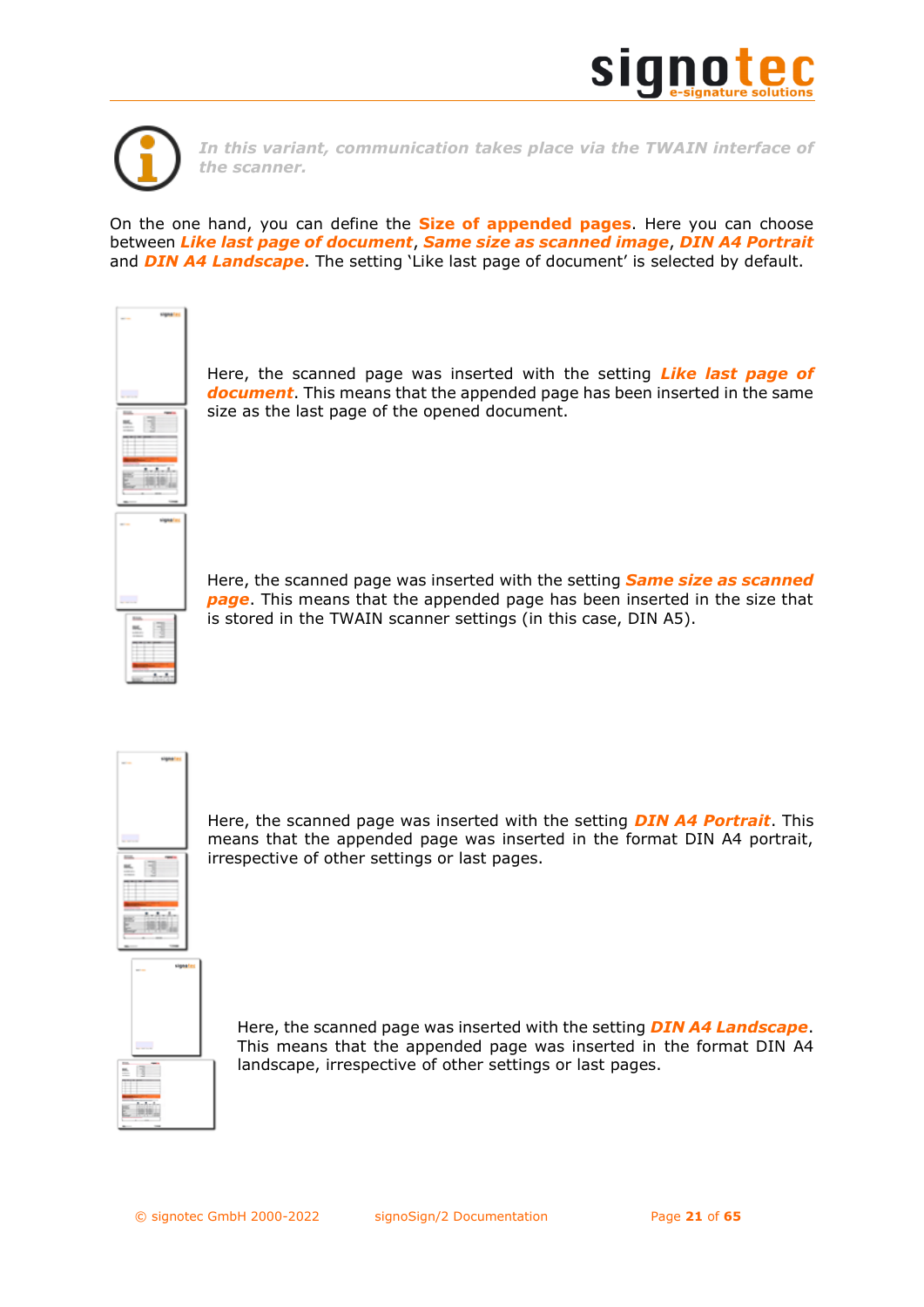

On the other hand, you can define the *Size of inserted images*. Here, you can choose between *Only shrink too large images* and *Fit image to page*. The default setting is 'Only shrink too large images'.



Here, the DIN A5 page was scanned and appended with the setting 'DIN A4 portrait'. As the scanned image was not too big, it was inserted 1:1. There was thus no need to apply the setting *Only shrink too large images*.

Here, the DIN A5 page was scanned and appended with the setting 'DIN A4 portrait'. As the scanned image should be fitted to the page, it was scaled to DIN A4. The setting *Fit image to page* was thus taken into consideration.

# <span id="page-21-0"></span>**2.7.2 Use the interface of signoSign/2**

You can also use this option to scan a document using a locally connected scanner and append it to the document that is currently open. This option is disabled by default.



*In this variant, communication takes place via the WIA interface of the scanner.*

On the one hand, you can define the *Color depth*. You can choose between *Black and white (1 bit))*, *Greyscale (8 bit)* and *Color (16 bit)*. The option 'Greyscale (8 bit)' is selected by default.

Furthermore, you can specify the *Resolution* and therefore the image quality. The higher the resolution, the better the quality of the scanned image. You have the choice between *Low – Low storage space requirement*, *Medium – Medium storage space requirement* and *High – High storage space requirement*. The default setting is 'Medium – Medium storage space requirement'.

You also have the possibility to define the *Brightness* and *Contrast* using the slider control. If the image should be scanned darker with a low contrast, you must move the control to the negative area. If the image should be scanned brighter with a strong contrast, you must switch to the positive area. The default setting for both values is 0.

# <span id="page-21-1"></span>**2.7.3 Webcam settings**

You can use the webcam settings to set custom names for the buttons to capture images, under *Name of the first image* and *Name of the second image*. Nothing has been stored here by default, so the buttons are named Capture first image and Capture second image.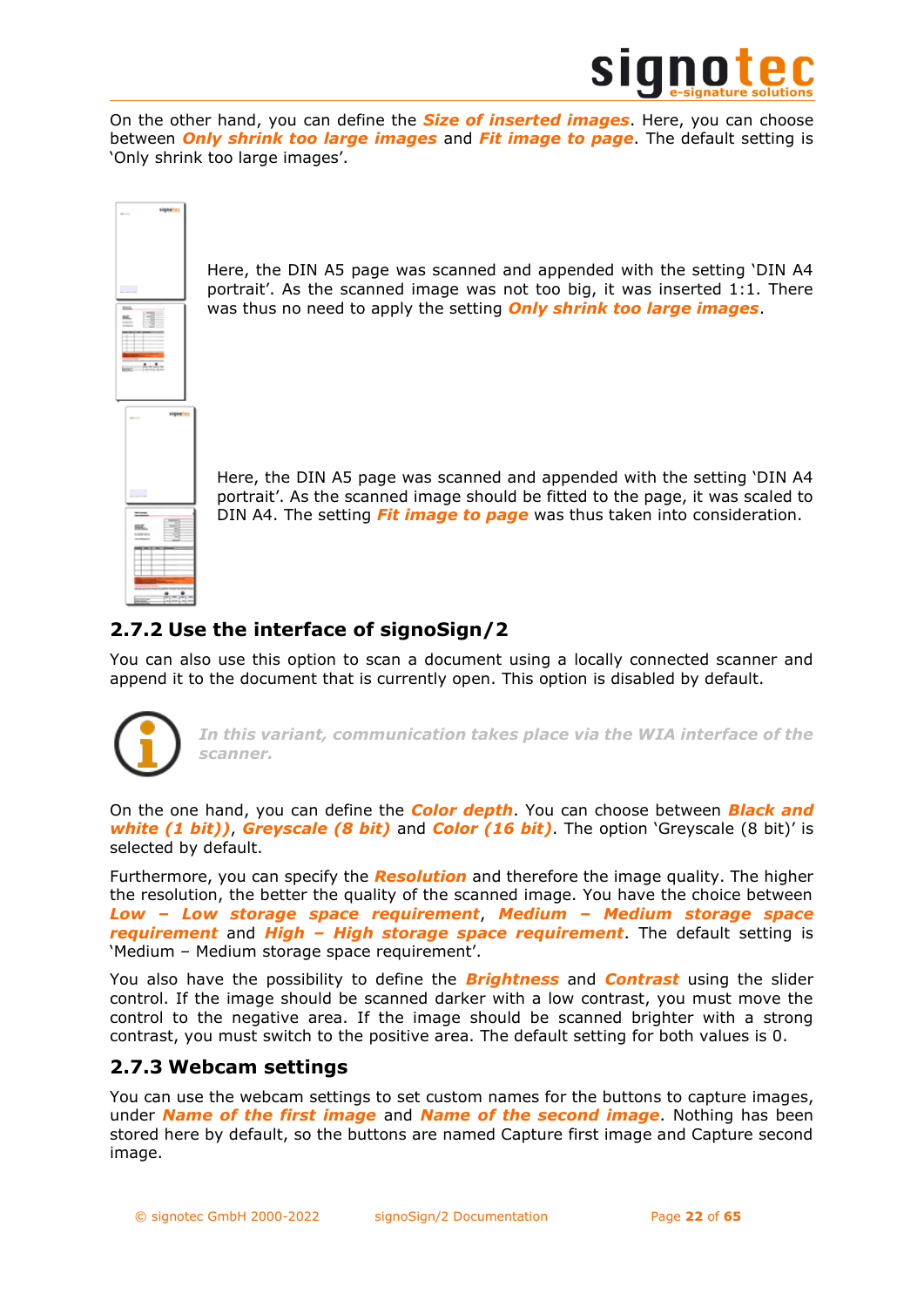# <span id="page-22-0"></span>**2.8 Settings for resubmission**

# <span id="page-22-1"></span>**2.8.1 General settings**

Resubmission can be used to save documents temporarily. You can use *Use resubmission* to activate the function. This is useful if, for example, not all signers are available at the time of the signature capture, and therefore the document has to be opened again later before subsequently being archived. The corresponding functions will be displayed in the menu bar and the quick access toolbar only if the setting is activated. This option is disabled by default.

There are two options for the *Storage location*. *signoStorage* is an additional fee-based application that makes it possible to save the document to a database so that it can be called up later via a selection dialog in signoSign/2. The application is installed on a server and various settings can be applied, such as creating groups for users to control which users can see and call up which documents. Alternatively, you can select *File system* to have the document saved to a predefined folder, also with the option of subsequent access from a selection dialog in signoSign/2.

# <span id="page-22-2"></span>**2.8.2 Settings for signoStorage**

If signoStorage has been selected, you will need to save certain information in the configuration. In the *URL* field, you enter the server address via which signoStorage can be accessed. In the *User name* and *Password* fields, you must enter the correct login information in order that signoSign/2 may connect to signoStorage. The option *Use remarks* defines whether an input field will be displayed underneath the toolbar. This makes it possible for you to define text that will be stored for the document as a remark when it is saved in signoStorage.

# <span id="page-22-3"></span>**2.8.3 Settings for resubmission in file system**

If file system has been selected, you will need to save a folder under the item *directory* where the documents will be stored temporarily. Clicking on the corresponding button opens a new window. There, under *Access with logged in user account (Default)*, you can click the corresponding button in the find folder dialog to select a storage location that will be used for the temporary storage. Alternatively, you can edit the directory manually and use the placeholders. The default directory is *%USERPROFILE%\Documents*.

Alternatively, you can select *Access with different user account* and make the necessary entries for the archiving in the *Directory*, *User name*, *Domain* and *Password* fields. Click *OK* to perform a check with the saved data on the target directory for the purpose of accessibility and authorisation.

# <span id="page-22-4"></span>**2.9 signoSign/Universal settings**

# <span id="page-22-5"></span>**2.9.1 General settings**

Here you can define the settings for using signoSign/Universal that are required if the document is to be processed further with this application.

First, you define via *Use signoSign/Universal* whether the corresponding functions should be available in signoSign/2 or not. After activation, further settings must be configured. This includes the *URL of signoSign/Universal server*, which is preset with *<https://universal.signosign.com/signoSignUniversal>* by default. Furthermore, a valid signoSign/Universal access must be configured via *Login name* and *Password*.

All three settings are mandatory fields that mus be filled in correctly. With *OK*, the settings are saved but not checked for validity. *Cancel* discards the changes/values. By using this setting, the three functions *Upload file to signoSign/Universal*, *Open* and *Share* are activated. This option is disabled by default.

Please note that signoSign/Universal is a separate, chargeable product. Cloud access or a server licence is required to use this option.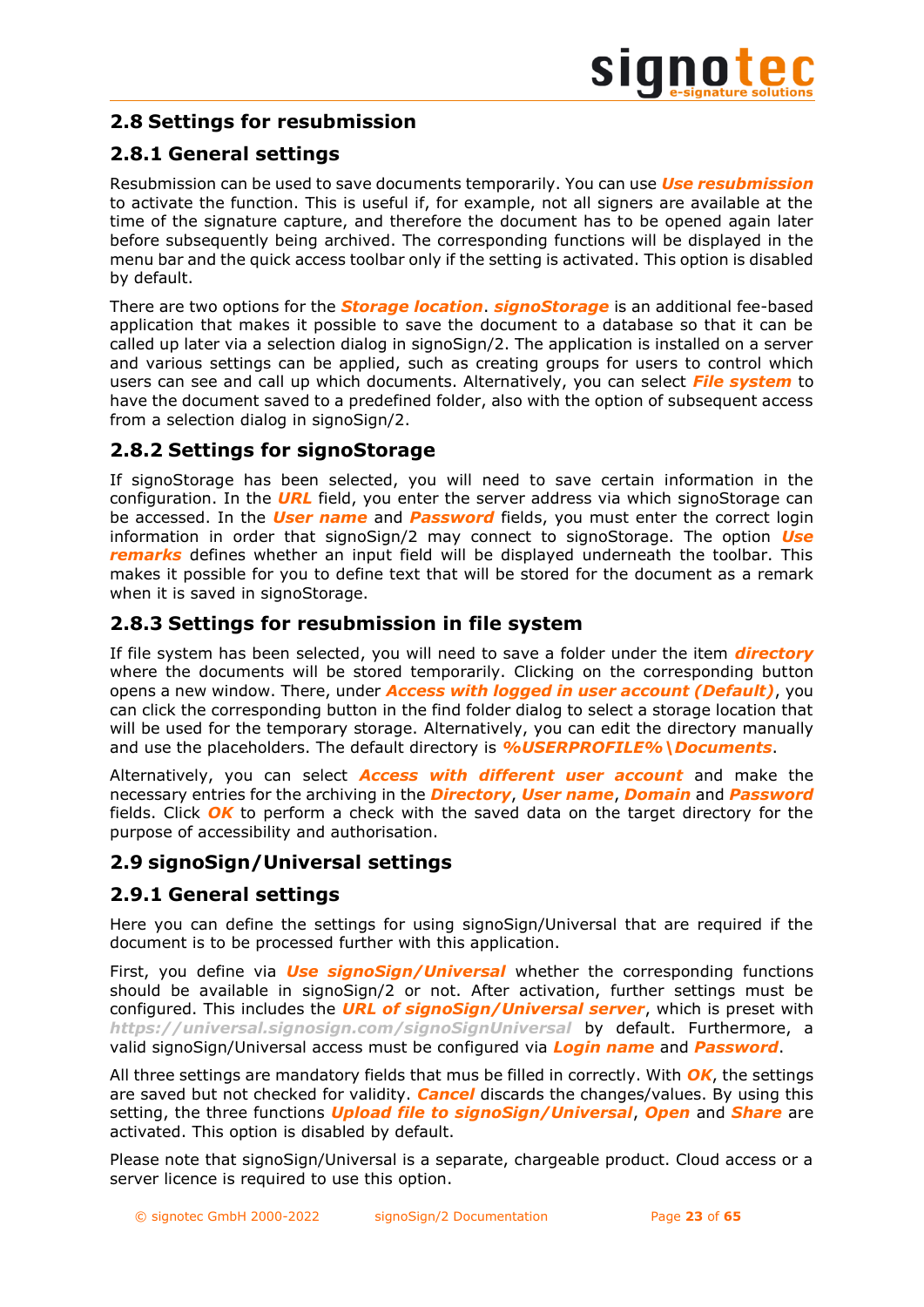# <span id="page-23-0"></span>**2.10 Customising the user interface**

# <span id="page-23-1"></span>**2.10.1 General settings**

The general settings allow you to change the appearance of the Quick Access toolbar. Select *Use small symbols in quick access toolbar* to display small icons instead of the normal icons. This option is disabled by default.

You can also choose to *Display texts in quick access toolbar*. This makes it easier to understand what function each icon represents. This option is disabled by default.

# <span id="page-23-2"></span>**2.10.2 Menu item**

Select or deselect the checkboxes in *Function available* to activate or deactivate the individual functions of the menu items. All functions are activated by default.

Select the checkbox for the relevant option in the *Display in quick access toolbar* column to control which icon should be displayed in the toolbar. All icons are activated by default.

In the associated input fields, you can enter your own text under *User-defined text*. This text will then be used in the menu item, in the optional Quick Access toolbar as text and in the tool tip.

Please note that when an option is disabled, the associated shortcut key is no longer available (for example, *Ctrl* + *F* for *Search*). The configuration and the document type administration are an exception to this rule. The *F8* shortcut key always opens the configuration dialogue box, no matter which setting has been made. The same applies for the *F9* shortcut key and the document type administration dialog. Therefore, you should always use a user name and password to protect against unauthorised access.

# <span id="page-23-3"></span>**2.11 Main index file settings**

# <span id="page-23-4"></span>**2.11.1 Content of the main index file**

The index file can be created during the archiving process, and the file structure can be defined as desired. In this area, you configure the main index file, which is used by all document types. The default setting is %docTypeIndexFile%.

To enable the content from the index file of the corresponding document type to be entered at a later time, you must enter the variable *%docTypeIndexFile%* in the main index file.

An example of the structure is given below:

Content of the configuration of the main index file

```
<?xml version ="1.0" encoding="utf-8"?>
<content>
<target>signotecArchive</target>
<information>%docTypeIndexFile%</information>
</content>
```
# Content of the configuration of the [setting](#page-48-1) *Content of the index file* for the document type

```
<name>%var1%</name>
<date>%dateFileName%</date>
<number>%var2%</number>
```
# Content of the index file after archiving

```
<?xml version ="1.0" encoding="utf-8"?>
<content>
<target>signotecArchive</target>
<information>
     <name>Ferenc Hilker</name>
```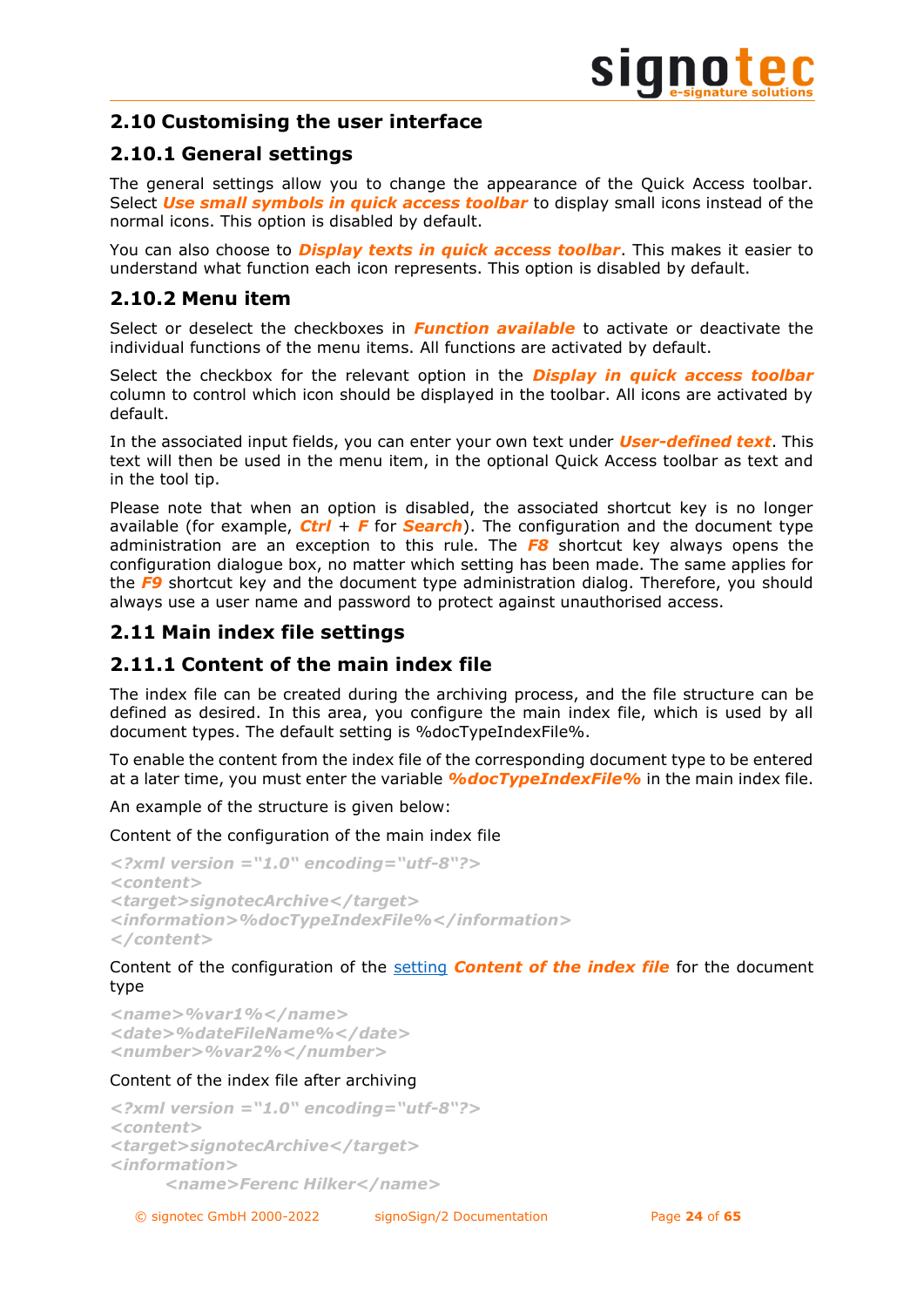

```
<date>04.02.2019</date>
     <number>1896</number>
</information>
</content>
```
# <span id="page-24-0"></span>**2.12 Plug-in information**

# <span id="page-24-1"></span>**2.12.1 Information on the plug-in**

The list on the left shows which plug-ins you currently have installed. Selecting a plug-in displays information such as *Name*, *Description* and *Company* (manufacturer).

The following plug-ins are currently available from signotec:

```
signotec signoSign/2 IP list capture plug-in
signotec signoSign/2 mobile capture plug-in
signotec signoSign/2 SmartCard Signing plug-in
```
Any plug-ins that are installed but not licensed are shown in red. Please ensure that your licence supports the plug-in to be used. In the 30-day demo version of signoSign/2, it is not possible to use any of the plug-ins listed.

# <span id="page-24-2"></span>**3 Document type administration**

In signoSign/2, you can create document type templates. These templates are especially useful for documents that have the same structure, such as invoices. signoSign/2 is able to use identification definitions to recognise the matching document type when opening a document and to use templates to load the settings for creating signature fields, performing customised, automated processing and much more. The following sections explain how to create document types and the available options.

You can open document type administration via the menu *Tools* > *Document types...*. You can also open the document type administration with the *F9* key or the Quick Start bar icon.



# <span id="page-24-3"></span>**3.1 General settings**

# <span id="page-24-4"></span>**3.1.1 List of document types**

The left side of the window displays the list of configured document types. Deactivated document types are greyed out in the list. The settings displayed on the right and all changes made here always relate to the document type selected in the list. The default setting is the document type 'All other documents', with settings that can also be used as standard values for future document types.

In addition to the document type name, the document type *Version* is also displayed. The version is updated every time the document type is changed and saved.

For all documents opened in signoSign/2 for which no document type has been administered or could be found, the settings for the document type *All other documents* are used. Please note that not all settings are available for this general document type.

# <span id="page-24-5"></span>**3.1.2 Document type functions**

Several functions are available for the document types. These functions are shown below the list of document types.

# *New document type from current document*

This option is available if at least one document is opened in signoSign/2. Click the icon shown above to create a new document type and use the currently active document as a template file.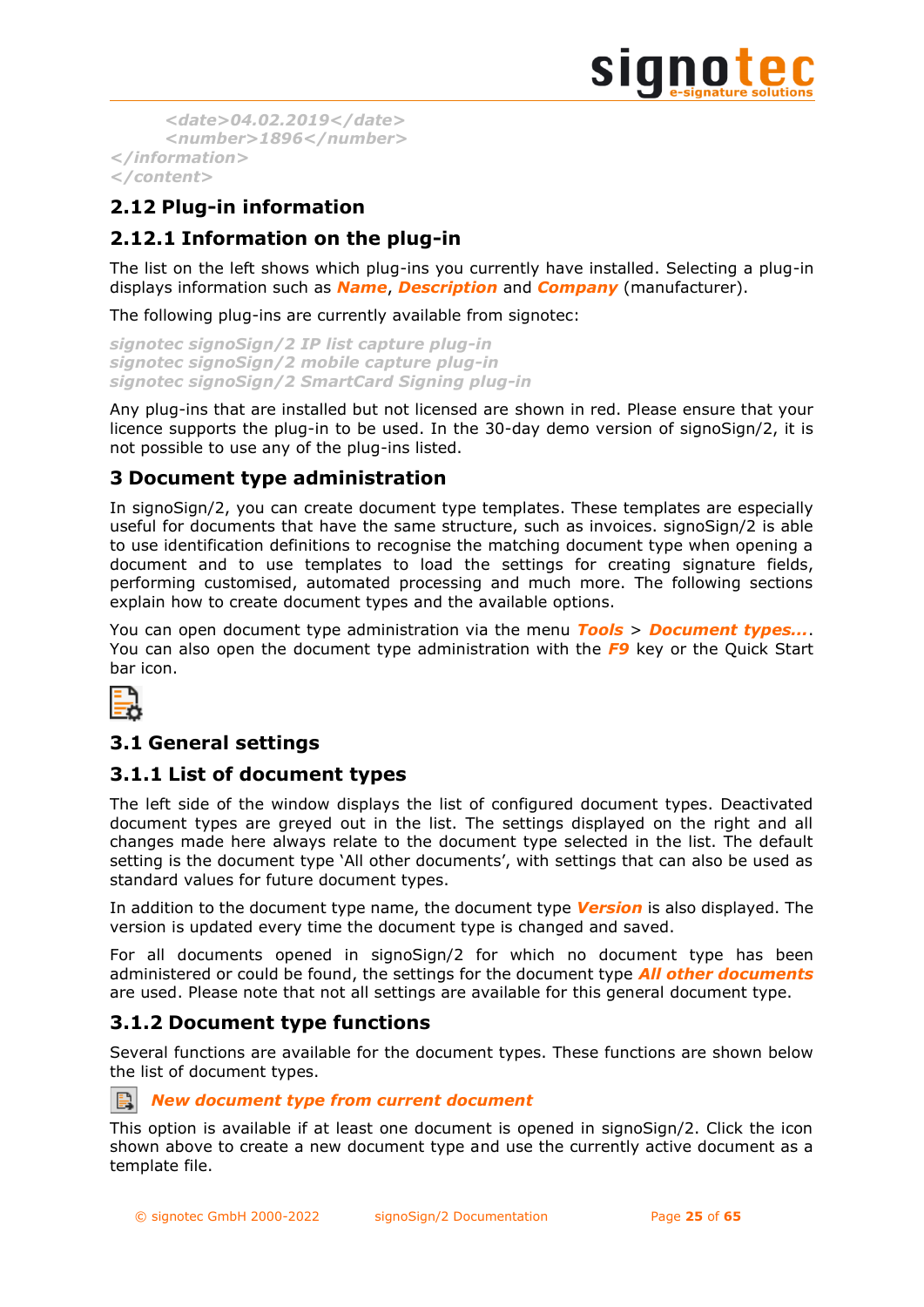### *New document type*  $\mathbb{E}$

Click the icon shown above to create a new document type. An 'Open file' dialogue box then appears. Select the document to be used as the template file for the new document type.

### n *Copy document type*

To copy an existing document type, first select the document type to be copied from the list so that it is highlighted and then click the icon shown above.

### *Delete document type* E

↑

To delete an existing document type, select the corresponding document type from the list, and then click the icon shown above. This marks the document type for deletion. The document type to be deleted is marked with a line through it in the list.

If you click on the button *OK* or *Apply*, you will be asked if you are sure that you want to delete the document types marked for deletion. Depending on how you respond, they will then be deleted or you will be returned to the document type administration. Click *Cancel*

to keep the document types and not delete them. All unsaved changes are also discarded and the document type administration is closed.

*Change order of document types*

The document type order is important if the identification definitions for one document type are a subset of the identification definitions for another document type. If this is the case, more specific document types should come before less specific document types. signoSign/2 always uses the first document type in the list, from which all identification definitions are found. To move the respective document type up or down within the list, select it and click the icons shown above.

### 凸 *Export document type*

Click the relevant icon to export the selected document type with its defined settings. This opens a Save as dialog where you can select the storage location and the file name of the XML file. The template files are not exported. You cannot export the 'All other documents' document type.

### 凸 *Import document type*

Click the relevant icon to import an exported document type with its settings. The imported document type is added to the end of the document type list. If the document type already exists, you will be asked whether you want to replace the current document type with the document type being imported. It is not the file name that is relevant here, but the document type ID, which is not displayed. Click *Yes* to replace the document type. The version numbers of the two document types are shown to provide a clearer overview. If you click *No*, the document type will not be imported.

### *Check for uniqueness*  $\Box$

To check whether your document types have been defined in a way that enables specific identification, click on the relevant icon. The identification definitions of all active document types will then be checked. Document types that are deactivated or marked as deleted and document types with no identification definition are not included in the check. The check involves attempting to determine the document type on the basis of the template file, in order from top to bottom. If the check for a document type is successful, the next document type will then be tested, starting from the first template again as reference. If the document type identified for the document type being tested on the basis of the template file is incorrect, an error message will be displayed stating that the relevant document types could not be specifically identified. In this case, please check the saved identification definitions and change them to enable a specific identification. You will also be informed if the test does not reveal any problems.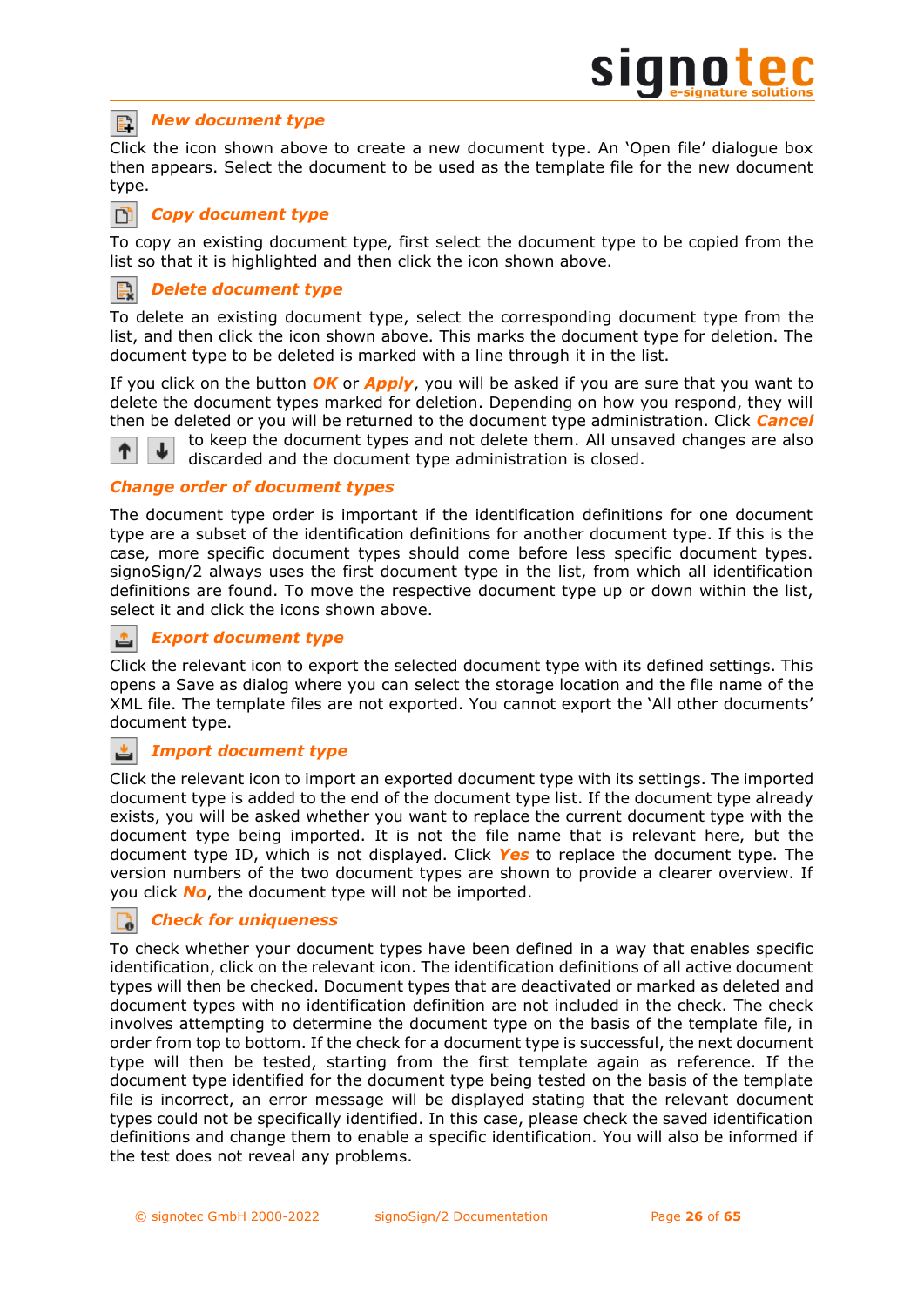# <span id="page-26-0"></span>**3.1.3 Document type**

After you create a document type, it automatically receives a name based on the name of the template file. This *Name* is displayed in the list of document types. You can change this name if you want.

You can also enter a *Description* for every document type. This description, which is a text of your choice, is visible only in the document type administration. You can optionally add a short descriptive text to make it clearer which document type is involved or internal remarks to this field.

Under *Template file*, you will see the name of the document that you selected as a template for administering the document type. This file is saved in *signoSign2\_DocTypTemplates.zip* in *%PROGRAMDATA%\signotec\signoSign2* (standard path, may differ if the [setting](#page-7-2) *Directory for document types* has been configured differently) with a specific ID for this document type. You can select a different template file using the button. By default, the name of the template file is saved and cannot be edited.

Finally, you can use the setting *Use document type* to disable the document type. This will cause the document type to be ignored in the detection. This can be useful if you want to create a document type but aren't yet ready to make it active or if you simply want to deactivate it rather than definitively deleting it, for example. If the document type is deactivated, it will be displayed in grey in the list of document types. This option is enabled by default.

# <span id="page-26-1"></span>**3.1.4 Identification definitions**

For every document type that you create, you can select one or more identification definitions. If you create a new document type, the list of identification definitions will be shown with a red outline, as this is an important setting. It is not a mandatory field, as the detection of document types can also be determined via SML files, which will be explained in a later section. However, remember that only document types with identification definitions are taken into account during automatic identification. To add an identification definition, click the following icon.

# ٠

A new window opens showing a document preview on the left and the raw text contained in the document on the right. If no text is displayed, the template file is not suitable for the identification definitions.

If there is readable text, you can now highlight a word that is helpful for identifying your document. The marking of the search term must not cover multiple lines.

You can also enter the word into the field *Search term* and then search for this definition by clicking the relevant button. If the definition is contained in the document, apply the identification definition by clicking *OK*. Clicking *Cancel* discards the changes that have been made and returns you to the main window of the document type administration. If there are multiple instances of the definition, click of the search icon again to select the next instance. The search results are displayed on the left in the preview, highlighted in yellow.

You can use *Type* to specify on which page of your document you should search for this definition for the identification definition. You can choose between *Any page*, *Specific*  **page** and **Last page**. If you have selected the setting Specific page, you now need to use the search button to search for the definition. Under *Page* the page number is automatically saved that contains the found search term. For the options Any page and Last page, this value is not of importance, and it is therefore disabled. The option 'Any page' is selected by default.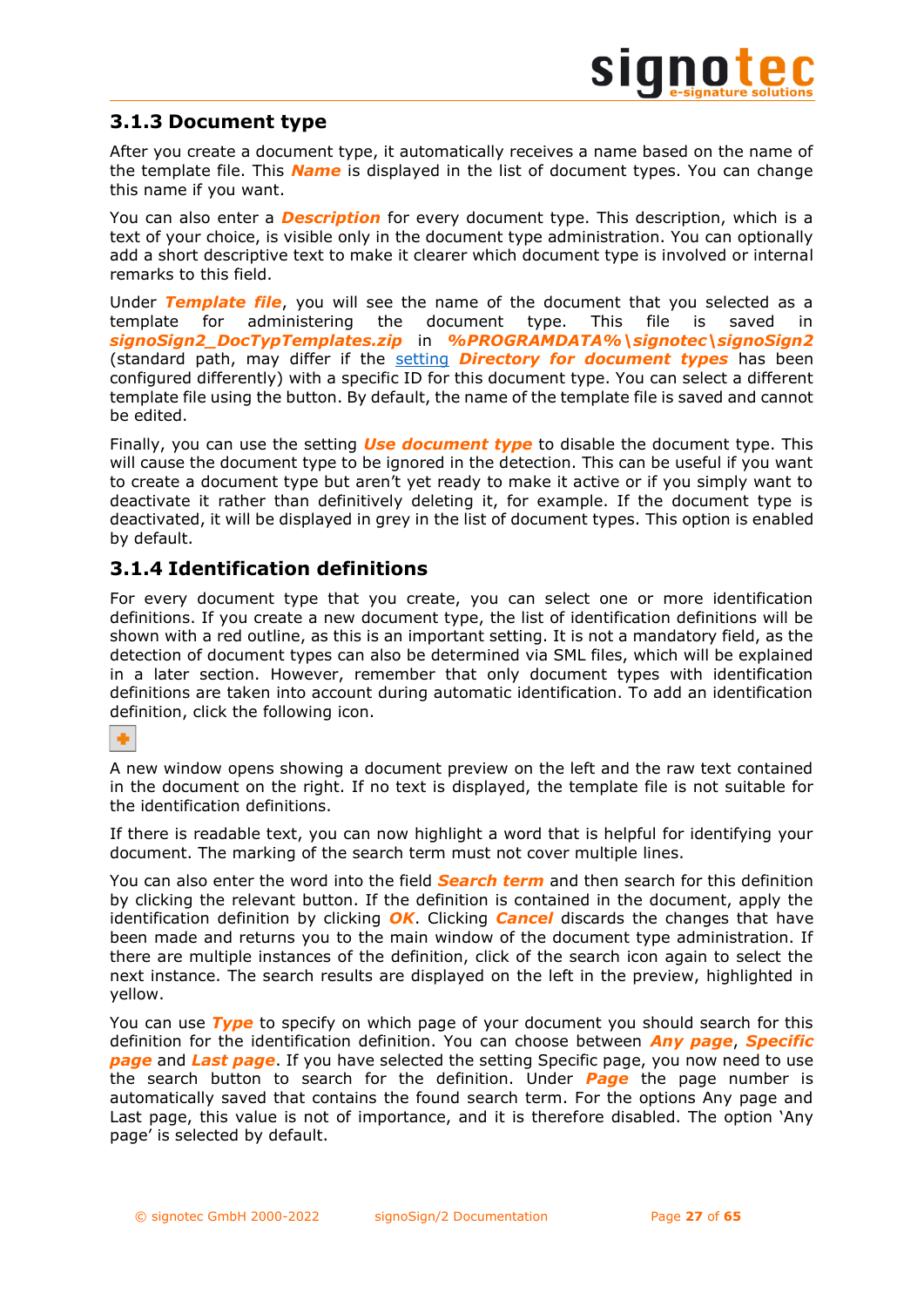

The selected identification definitions are shown in the list and all must match for the identification of the document type (AND-linked). For the identification, it is not sufficient for two out of three identification definitions to match, for example.

 $\mathbf x$ 

*Make sure that you select unambiguous identification definitions. They should only apply to the corresponding document type, to enable signoSign/2 to differentiate/assign identity.*

You can use the following button to edit or delete existing identification definitions.

*Edit identification term*

*Delete identification definitions (without prompt)*

# <span id="page-27-0"></span>**3.1.5 Document processing**

Under document processing, you can specify how the document should be displayed when it is opened. Do this by using the setting *Resizing on opening*. You can choose between the settings *No adjustment*, *Fit to page width* or *Fit to page height*. The default setting is 'No adjustment'.

In addition, you can decide which mode is to be started *After opening the document*. The default setting is 'Edit form fields'.

If *Do nothing* is selected, the document is merely opened and shown.

With *Edit form fields*, the form mode is opened so that the existing form fields can be edited. If the document does not have any form fields, the form mode will not be enabled.

**Start signing** starts the signing process on the configured signature pad. If no signature pad and no signature field have been configured, an attempt is made to start the interactive signing process (if enabled) on the signotec Alpha or Delta, which needs to be in WinUSB mode. Otherwise nothing happens. If no signature pad but at least one signature field is configured, an attempt is made to start the signing process on a connected signature pad, which needs to be in HID or WinUSB mode. Otherwise nothing happens. If a signature pad is configured but no signature field, nothing happens unless the interactive signing process is enabled and a signotec Alpha or Delta in WinUSB mode is saved. If both signature pad and signature field are configured, the signing process is started as normal.

With the *Capture signature manually* setting, the application switches directly to the mode that allows you to draw one or more signature fields with the mouse. This disables the setting *Only allow available signature fields to be signed*, as this is a basic requirement and can thus not be unselected.

With *Start scanning*, a scan will be started according to the settings defined in the configuration. If no scanner is connected, you will be notified accordingly.

With the *Archive immediately* setting, you can specify that the document should be archived immediately. All other settings under 'Document processing' are disabled accordingly. Please note that immediate archiving is not possible if the document contains mandatory fields and the setting *Only allow archiving when all signature fields have been signed* is enabled.

With *Close immediately*, the document is opened and directly closed again without a user prompt. All other settings under 'Document processing' are disabled accordingly.

By selecting *Print*, the document is printed immediately according to the print settings. If no configuration exists in the print settings, the print dialog will appear.

The last setting you can select is *Print and close*; if selected, the document is first printed and then closed. Here, too, you need to pay attention to the print settings.

If you have activated, that signoSign/Universal is to be used, two additional options are available: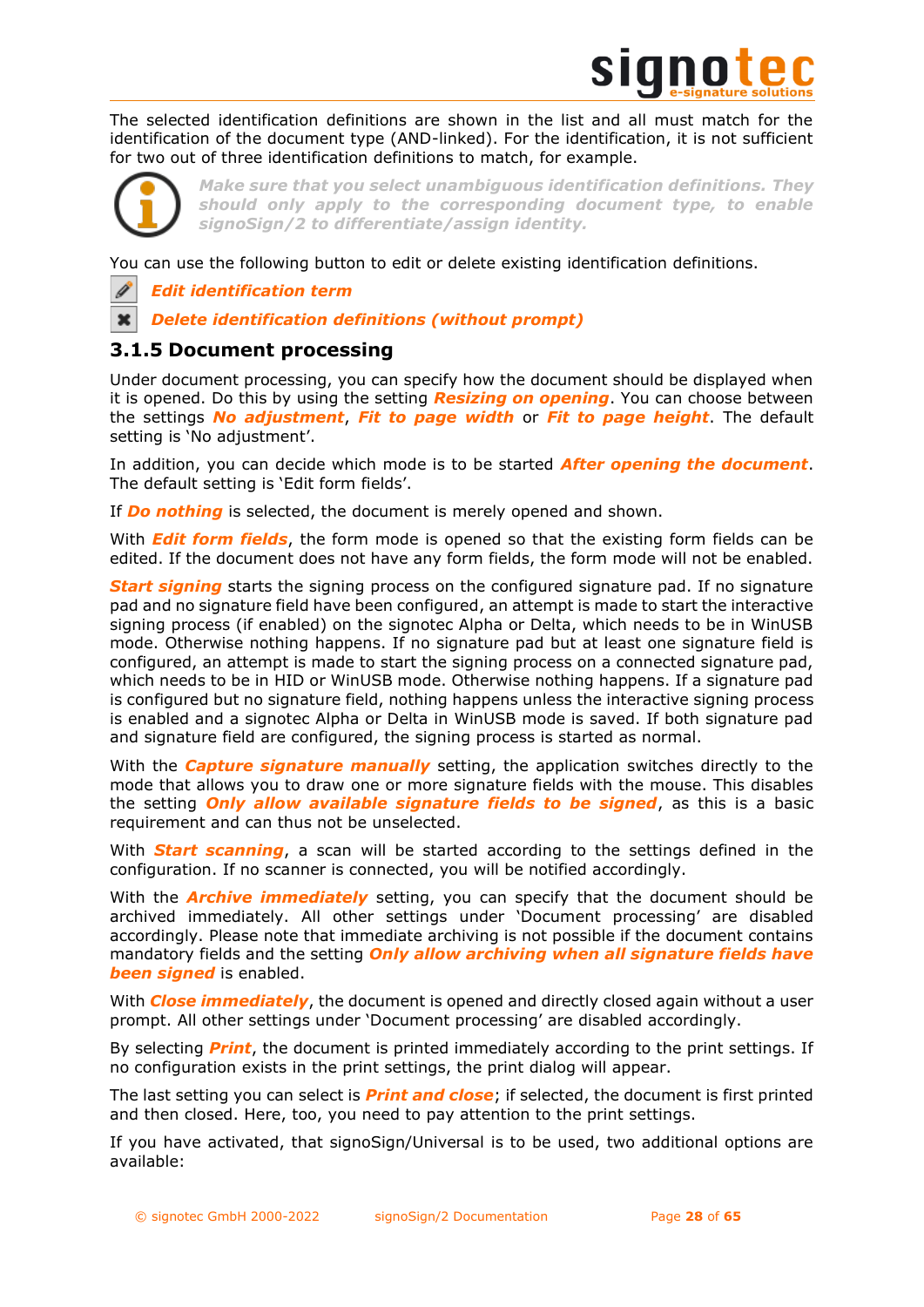

- Via *Upload file to signoSign/Universal* you can upload the document directly after opening it for the configured user. There, the document is listed under Files >Documents with the original file name.
- Alternatively, you can also select *Share file with signoSign/Universal*. After opening the document, a dialog appears in which you can enter a *password* to protect access to and editing of the shared document. By default, a password such as *6w0688* is preset here, but you can remove or change it. In addition, two further buttons are available.



*Create a new password*

# *Copy to clipboard*

*Create a new password* generates a new, random, six-digit password. *Copy to clipboard* allows you to copy the displayed password and paste it elsewhere. Click *OK* to share the document and create a *SharingCase* in signoSign/Universal. By cancelling the process, no *SharingCase* is created. If you have created the *SharingCase* by clicking OK, you will get an e-mail window so that you can send further information about this process by e-mail. The [settings](#page-45-2) from the *E-mail settings for signoSign/Universal* apply, which you can edit before sending, if the e-mail is not sent directly. By clicking *OK* the e-mail will be sent, by clicking *Cancel* the e-mail will be discarded. In signoSign/Universal the document is listed with the original file name under Files > Documents and under Shared > Access > In Progress.

You can use the setting *Delete XFDF files after opening* to specify whether the relevant file should be deleted after the document has been opened in signoSign/2. This type of XFDF file can be used to fill the form fields in the document being opened automatically with the values saved in the XFDF file. This is only possible if the path to the document and the values are specified in the XFDF file. It is sufficient to specify the file name rather than the entire path if the XFDF file is stored next to the document. The XFDF file can then be opened with signoSign/2. An example is given below.This option is enabled by default.

```
<?xml version="1.0" encoding="UTF-8"?>
<xfdf xmlns="http://ns.adobe.com/xfdf/" xml:space="preserve">
<f href="Test.pdf"/>
<fields>
     <field name="E-Mail">
           <value>ferenc.hilker@signotec.de</value>
     </field>
</fields>
</xfdf>
```
The setting *Backup and restore incomplete processed documents* causes a backup to be created under *%APPDATA%\signotec\signoSign2\Backup* after the document is opened. The directory cannot be configured and if it is not present it is automatically created by signoSign/2. The name of the backup is made up of the name of the original document (max. 30 characters) and a GUID. For example: *Test\_450f7d86-3f4b-460d-959b-c82db4f190a8.sbf*. If the original document has been archived, the backup is subsequently deleted. If the original document was closed without being archived, the backup is retained and opened automatically the next time signoSign/2 is restarted. If the directory contains several backups, all will be opened automatically. This option is disabled by default.

You can use the setting *Only allow available signature fields to be signed* to specify whether the signing process can only be started if the document contains signature fields. This means that signature fields cannot be drawn manually with the mouse and the interactive signing process is not started if there are no signature fields (free signing). This option is disabled by default.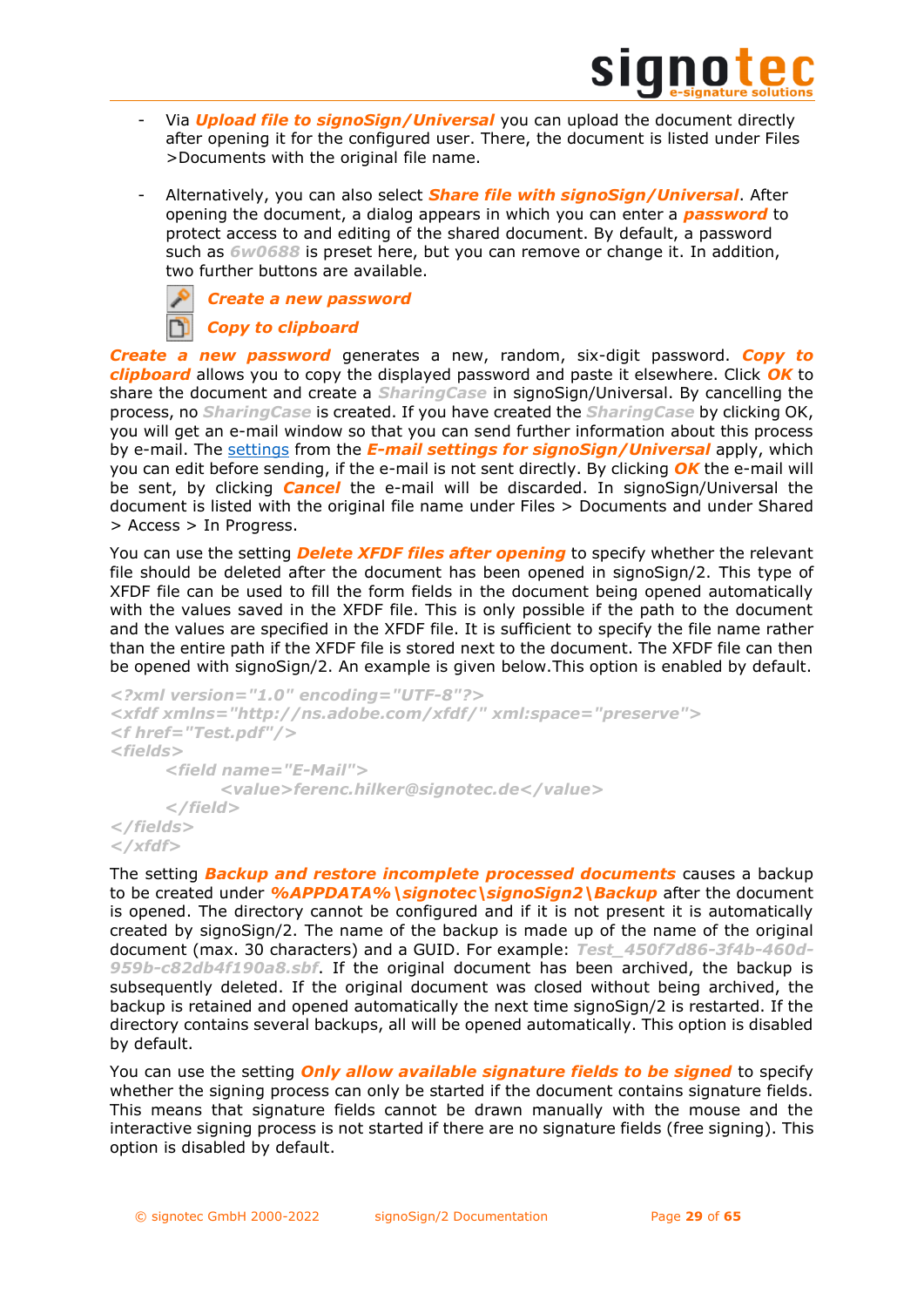

You can also use *Allow filling out of signed documents* to define whether the document's form fields can still be filled out after a signature has been inserted. Please also bear in mind the setting *Lock form fields* in the signature field settings in this regard. This option is enabled by default.

Furthermore, you can use *Automatically launch archiving after signing process* to configure whether the document should be archived automatically once it has been signed. However, this happens only if the configured conditions in accordance with the [settings](#page-47-0) *Only allow archiving when all signature fields have been signed* or *Only allow archiving with minimum number of signatures* have been met. Skipping signature fields is no problem, but if the signing process is cancelled, the setting will not take effect and the archiving must be initiated manually. This option is disabled by default.

You can use the *After closing the document* drop-down list to specify which action is to be performed after the document has been closed. The default setting is 'Prompt to save'.

If *Prompt to save* is selected, a corresponding prompt appears when closing the document, if any change has been made to the document. By selecting *Yes*, the original file is overwritten with the changes. If you click *No*, the changes to the document are discarded and the document will be closed. Press *Cancel* to go back to the document. If no changes were made to the document, the document is closed without any prompt.

If the setting *Prompt to Save As...* has been selected, a corresponding prompt appears when closing the document, if any change has been made to the document. If you select Yes, a 'Save as...' dialog will be displayed where you can specify file name and storage location. If you click *No*, the changes to the document are discarded and the document will be closed. Press *Cancel* to go back to the document. If no changes were made to the document, the document is closed without any prompt.

The *Prompt to save in resubmission* setting is only relevant if resubmission is used. A corresponding prompt appears when closing the document, if any change has been made to the document. If *Yes* is selected, instead of the original file being overwritten in the file system, the file will be stored in resubmission, provided that the resubmission is enabled and configured. If you click *No*, the changes to the document are discarded and the document will be closed. Press *Cancel* to go back to the document. If no changes were made to the document, the document is closed without any prompt.

The setting *Prompt to archive* causes a prompt to always appear asking whether the document should be archived in accordance with the archiving settings, regardless of whether anything in the document has been changed. By selecting *Yes*, the document is stored in accordance with the settings. If you select *No*, the document and any changes made to it will also be discarded. Click *Cancel* to go back to the document.

Alternatively, you can select *Archive automatically*, in which case the document is stored in accordance with the archiving settings without a prompt.

# <span id="page-29-0"></span>**3.1.6 Content to insert after opening the document**

This setting allows you to automatically insert images or text into the document after it has been opened. You can configure new content for insertion using the following button.

٠

A window opens, in which you must first define a *Name* for the content. This enables a better overview in the list of contents and is a mandatory field.

If you wish to configure an *Image file*, you can click the button with the three dots to open an 'Open file…' dialog box, and select a *\*.bmp*, *\*.jpg*, *\*.gif* or *\*.png* file. Confirm the selection with *Open* and select *Cancel* to close the selection dialog and return to the administration. Alternatively, the path to the image file can also be entered, edited or deleted manually. No check is performed as to whether the path links to a valid image file. This field is only a mandatory field if no text has been configured.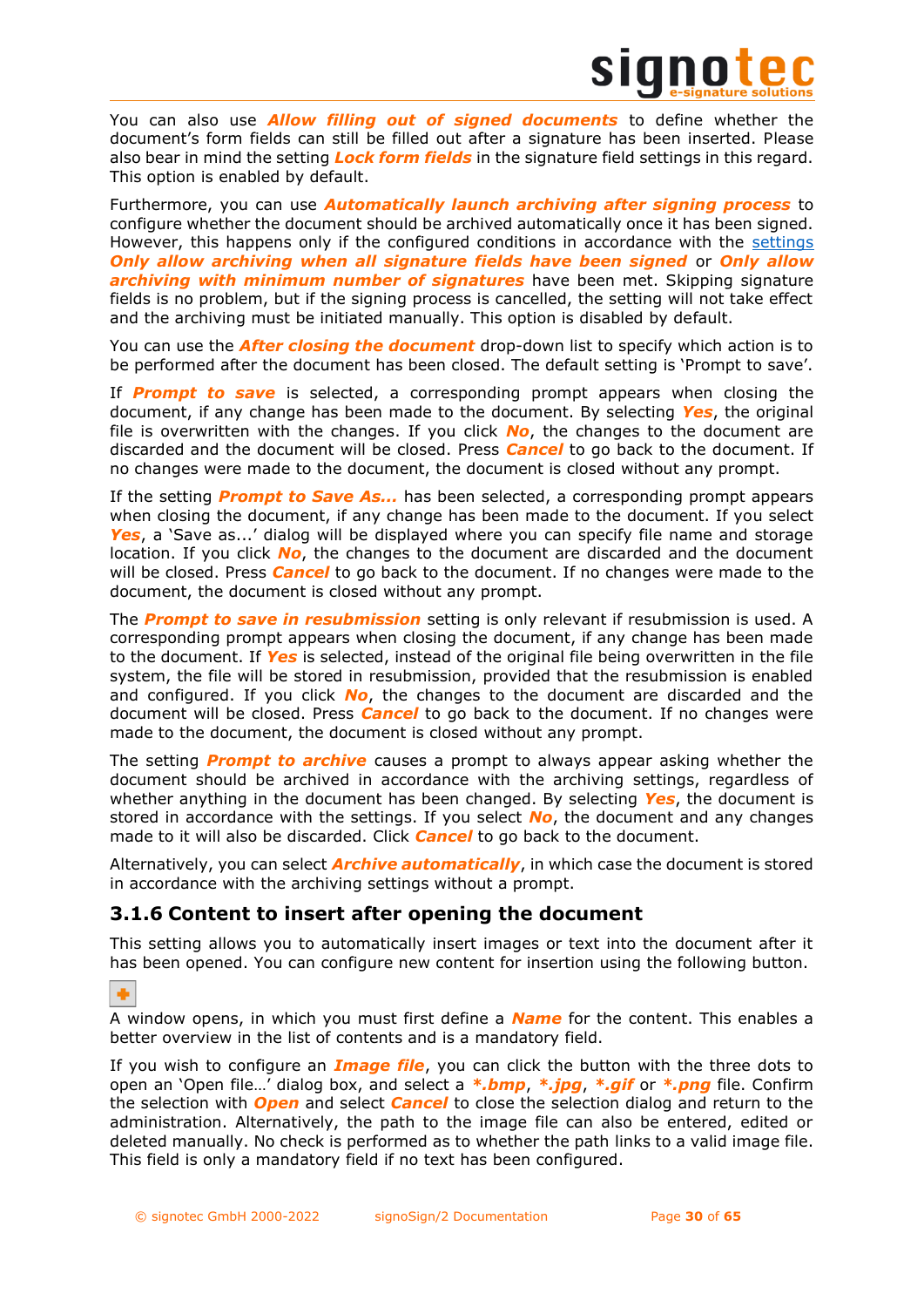

Instead of or in addition to an image file, you can configure a *Text*. The text can consist of a user-definable text and/or the available placeholders. This field is only a mandatory field if no image has been configured. You can configure the text using the following settings.

Use the *Font* setting to define the font for the text. The default setting is 'Arial'.

*Font size* allows you to define the size of the text. With *Automatic*, the font size is based on the size of the drawn area, which is defined by means of *Set position*. Otherwise you can choose between fixed font sizes between *8* and *72*. The option 'Automatic' is selected by default.

Another setting is the *Background color* of the text. You can choose between various colours. This setting is disabled as soon as an image file has been configured, as the graphic is then the background for the text. The default setting is 'Transparent'.

You can also use the *Set position...* button to select where in the document the image or text is to be inserted. A window opens where you can see a preview of the document on the left and see the text in the document on the right. The alignment and the size of the note can be defined with the *Absolute positioning*. This causes the note to always be inserted in the document in the configured position. You can change the position of the coloured field using drag and drop or change its size by pulling the little black boxes. Alternatively, you can also edit the position manually using the values *Page*, *Left*, *Up*, *Width* and *Height*.



Alternatively, you can also switch to *Relative positioning*, in which case the position relates to the search term. First, you must mark the *Search term* in the text to the right of the document preview; the position is then suggested in colour. Alternatively, you can enter a term in the input field and then click the relevant button to search for it in the document. You will be informed if the term is not found. Click on the button again to attempt to find the next occurrence of the search term if it appears several times in the document. The *Use every occurrence* setting allows you to specify that a note should be inserted according to the defined size and offset in relation to the search term whenever the defined search term is found in the document. In this way, you are able to define a note for a n positions. This is useful, particularly for documents that can have a variable length. You can then change the position using drag and drop or change the size by pulling the little black boxes. The values *Offset left*, *Offset up*, *latitude* and *Height* are updated automatically; no manual adjustment is needed. Click *OK* to confirm the position; you can discard the changes by clicking *Cancel*. The default setting is 'Absolute positioning'.

# *Edit note*

# *Delete note (without prompt)*



Í

*Please note that the document loses its conformity with PDF/A if you insert images and/or text with a transparent background. This note only applies to PDF/A-1b documents.*

# <span id="page-30-0"></span>**3.1.7 Split document**

The option *Split document* allows you to split a multi-page document with signoSign/2; the separated document can belong to a different document type. This option is disabled by default.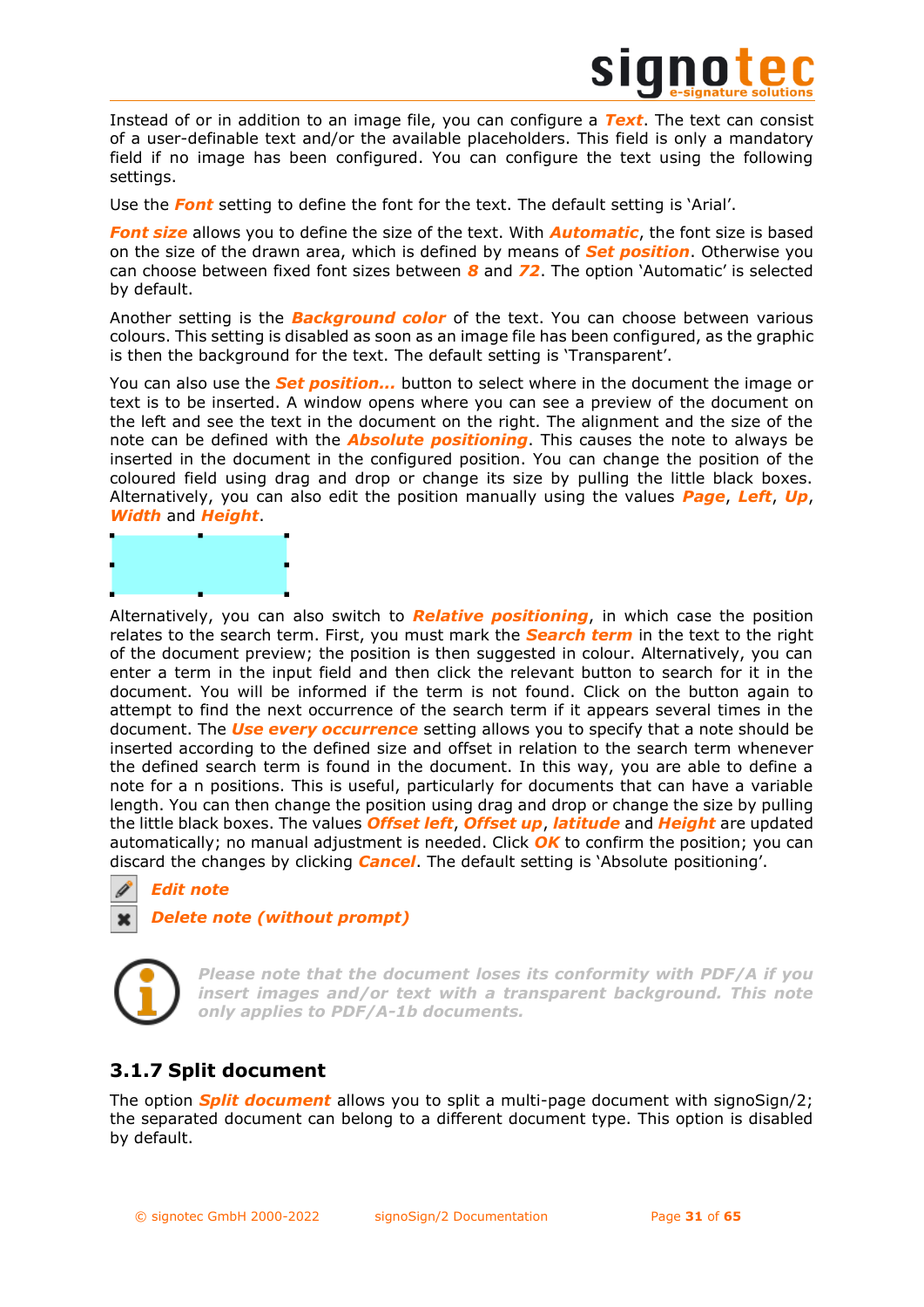

First, you can define the *split type* by choosing between *Fixed number of pages*, *Number of pages from document* and *Search term not found*. The default setting is 'Fixed number of pages'.

If *Fixed number of pages* is selected, you must enter the number of pages after which the document is to be split in the *Number of pages* field. So if, for example, the document is a four-page document and you want it to be truncated after the third page, you must enter a *3*. The fourth page will be opened as a separate document and can belong to a different document type.

If *Number of pages from document* is selected, the text changes from *Number of pages* to *Number from document*. For this setting, you must configure a placeholder that identifies the number from the document after which the document should be truncated. How to define this type of placeholder is explained [here.](#page-40-2) Click the button with the three dots to define this placeholder. For example, the term *Page 1 of* could be searched for in the footer using 'Start term and end of line'. The value determined would be the number *3*, which is visible in the Preview field. Therefore, a five-page document, for example, would be truncated after the third page and the following two pages would be opened as a separate document. This placeholder is configured separately from the other placeholders, and can only be used in this option.

If *Search term not found* is selected, the text changes from *Number of pages* to *Search term*. A term must be defined there that is searched for in the document. If this term does not appear, or no longer appears, on one of the pages, then this will be the first page of the new document. For example, *Kundenausfertigung / customer copy* could be defined as the search term. In a six-page document where this term is found on the first three pages, the document would be truncated after the third page, and the following three pages would be opened as a separate document.

In addition, there is the *Name of separated document* setting. Here, you can define the name of the new, split document. If, for example, *Leer\_DE\_EN* is defined here, this will be the name of the file and will be displayed on the tab. If you do not define a name, the split document will have the same name as the original file, along with a counter in brackets. If the original document is called *Document\_DE\_EN*, for example, the new split document would be called *Document\_DE\_EN (1)*.

# <span id="page-31-0"></span>**3.2 Print settings**

# <span id="page-31-1"></span>**3.2.1 General settings**

To enable printing without a print selection dialog, the *Default printer* option can be used to define a printer for this document type. You can select one of the available printers, *Default printer* or *No selection*. If you have defined the *Default printer*, the printer saved as the default printer in Windows will be used. If *No selection* is chosen, the print dialog will be displayed when you print, where you can select the printer. The default setting is 'No selection'.

The *Number of copies* option allows you to specify how many copies of the document in question are to be made. To this end, you can use placeholders via the Plus button. This means that you can also obtain the number of copies from the document itself. This setting impacts the manual start of the print process via the relevant print icon and, if enabled, automatic printing when archiving and if a document should be printed or printed and closed after being opened. A print selection dialog no longer appears in any of these cases. If *No selection* is chosen, the print selection dialog appears as usual, where you can enter the number of copies. The value 1 is entered by default.

# <span id="page-31-2"></span>**3.2.2 Print custom text starting with the 2nd copy**

User-defined text can be inserted in a document when it is printed. Text is inserted in a location you have defined from the second copy onwards. This option is disabled by default.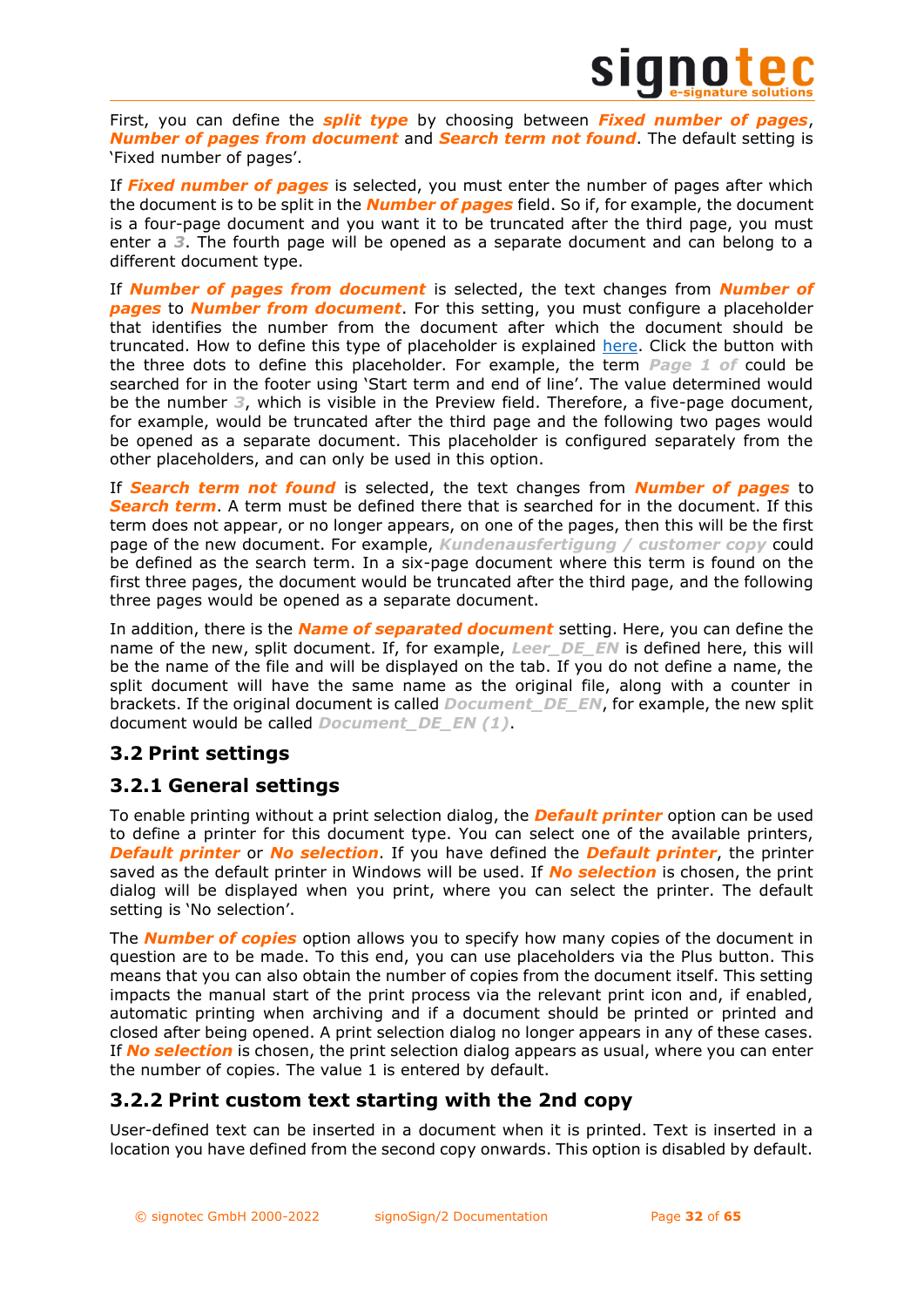

To do so, enter the appropriate text that is to be inserted in the document under *Text*. Nothing has been stored by default.

You define the position by the distance in pixels from the top left border under *Distance top* and *Distance left*. The best way to find out whether the text is positioned in the desired place is to perform a test printout, so you can correct the data as needed until the position is correct. The value 0 is entered by default.

# <span id="page-32-0"></span>**3.3 Signature field settings**

# <span id="page-32-1"></span>**3.3.1 Global signature field settings**

These settings apply to all signature fields regardless of whether they are created automatically by signoSign/2, drawn using the mouse or are already part of the document.

The first setting, *Time stamp in signature*, allows you to specify whether the signature fields should have a time stamp and, if so, the display format for the time stamp. A dropdown list is provided for selecting the desired format. You can choose between various formats and *Do not display*. The time stamp corresponds to the date and time when the signature field was signed and it is inserted at the bottom in accordance with the [setting](#page-10-0) *Origin of time of signature*. The default setting is the format DD.MM.YYYY hh:mm.

The second option allows you to specify the *Color of signature additions*. This includes the time stamp and the optional data from the setting *Allow the input of additional information during signing.*. Various colours are available. The default setting is 'Dark grey'.

You can also define the *Alignment of signature additions* (the time stamp and optional entry) within the signature field. You can choose between *Left-aligned*, *Centred* and *Right-aligned*. Depending on your selection, the signature additions are aligned with the bottom edge of the signature field. The option 'Left-aligned' is selected by default.

With *Lock form fields* you can determine which form fields should still be available once a signature has been inserted. You can choose from the options *All*, *As defined in the document* or *Filled and defined in the document*. With *All*, all form fields (apart from signature fields) are locked when a signature has been inserted and can no longer be edited. If *As defined in the document* is selected, all form fields that are dependent on the signed signature field according to their properties are locked once the signature has been inserted, whether they have been filled out or not, The dependency cannot be defined in signoSign/2; this must be done when the PDF form is created. The option *Filled and defined in the document* locks all form fields once the signature has been inserted that either have been filled out or are dependent on the signed signature field according to the properties. The option 'Filled and defined in the document' is selected by default.

The setting *Biometric Data* defines whether recorded biometric data should be saved. The options *Use configured setting*, *Collect and save* or *Do not collect and save* are available. For *Use configured setting* the [setting](#page-14-4) *Capture biometric data and save them into the document* from the configuration is used and applied accordingly. If *Collect and save* is selected, the biometric data of the signature is saved. If the option **Do not collect and save** is selected, the biometric data of the signature is not saved. The default setting is 'Use configured setting'.

The setting *Display an information in the capture dialog* expands other settings when enabled and then reads *Display the following information in the capture dialog*. This setting allows you to specify whether information should be displayed during the signing process. The text is displayed underneath the signature dialog and can be configured as desired. You can also activate additional entry with the setting *Allow the input of additional information during signing.*. This causes a text field to be displayed underneath the information text where you can enter information which will be printed as information in the signature field above the time stamp once the signature has been confirmed. Activating these options also activates the three other settings. With *Default for input* you can define a value that will be entered in the input field by default. While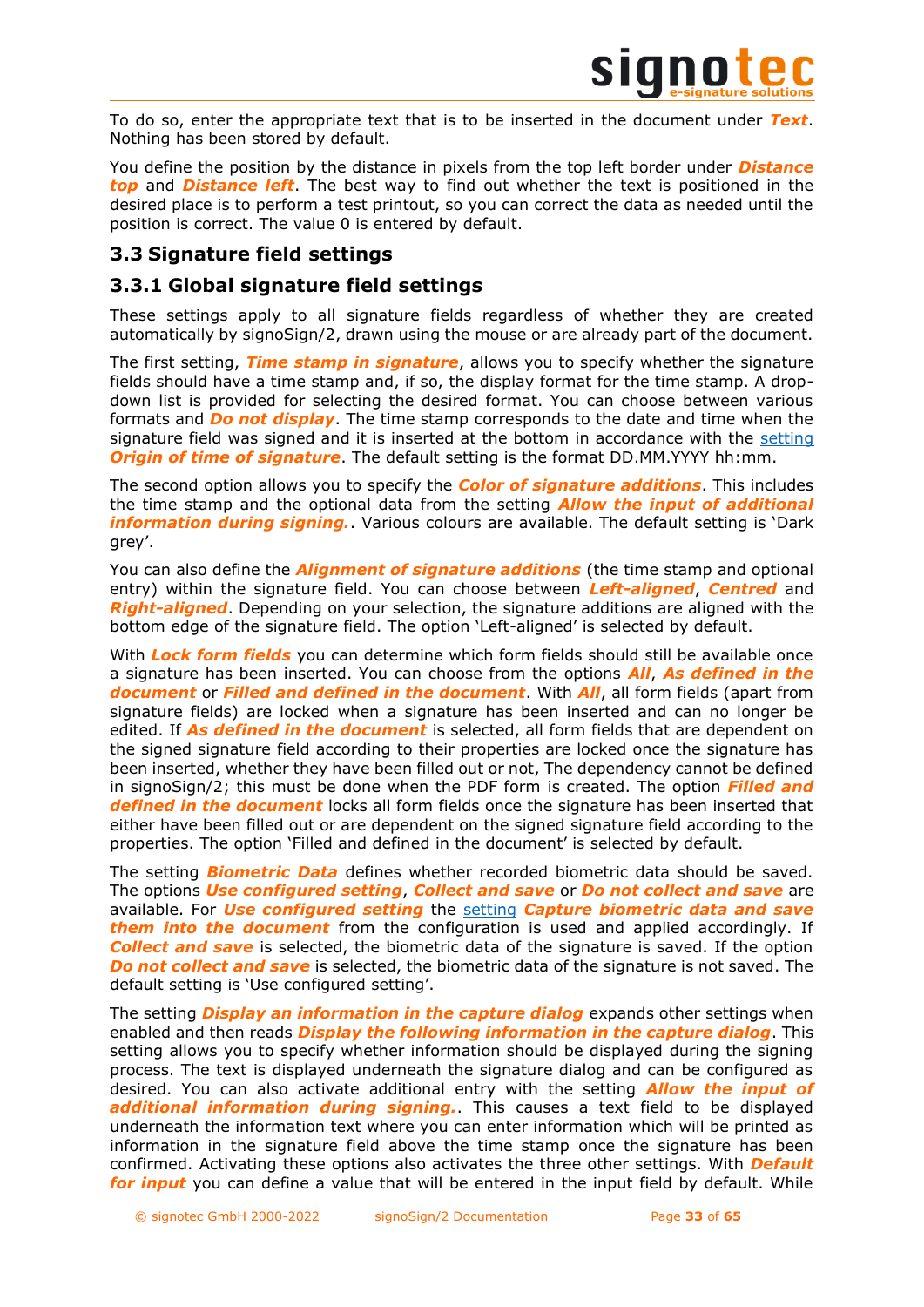

the signature is being captured, you can, of course, edit and change this value. With *Store in field*, you can specify whether the entry should be entered in one of the signature properties of the signature field. You can choose the information *Reason*, *Location*, *Contact Info*, *lives up to its name* or *None*, which causes the entry not to be saved anywhere. For example, you could configure the information *Please enter the location.* and specify *Hannover* as the default value and save it in the field *Location*. If the document has been signed, you can find this information in the signature properties of the signature field. By the last setting *The input of additional information is mandatory.* you define whether the text field must be filled or not This option is disabled by default.

You can also use *A text must be confirmed in the pad before the signing process* to define whether a confirmation text should be displayed before the signature capture dialog. When activated, this expands further settings and then reads *The following text must be confirmed in the pad before the signing process*. This text is displayed before the signature dialog on the signature pad and can be configured as desired. The signer can only access the signature dialog if this confirmation text is accepted. If the text is rejected, the signature process is cancelled and a corresponding message is displayed to the user. You can also use *Store in field* to specify whether the defined confirmation text is to be entered in one of the signature properties of the signature field. For example you could configure the confirmation text *As part of capturing your signature, dynamic characteristics such as pressure and writing speed are processed. The secure storage of these biometric data in the document is done in order to later prove that the document has been signed by you.* because of the GDPR and saving in the field *Reason* , so that after the signature has been inserted, the information about the confirmation of this text is stored in the signature properties of the signature field. This option is enabled by default.

The next option is *Display a text during signature capture*, which after activation becomes *Display following text during signature capture*. This setting causes the name of the signature field to be displayed on the signature pad at the top of the display when *Use field name* is enabled. Alternatively, you can deactivate the use of the field name to define your own text for display in the input field below. You can also use *Store in field* to specify whether the defined display text is to be entered in one of the signature properties of the signature field. You can choose the information *Reason*, *Location*, *Contact Info*, *Name* or *None*, which causes the text not to be saved anywhere. For example, you could define the display text *%var1%* where the contact information of the signer is read (if configured as a placeholder with the [function](#page-40-1) *Define placeholder*), i.e. *Ferenc Hilker, Schützenweg 1b, 31637 Rodewald* and save this in the field *Contact Info*. This would save this information accordingly in the signature properties of the signature field. This option is disabled by default.

Alternatively, you can make different settings for each signature field, as described below.

The setting *Use interactive signing mode (if supported by the signature device)* can be activated as an alternative to normal signing mode. This mode allows more extensive control within the signature pad and is suitable if the customer is to have the option of reading through the document to be signed on the signature pad. To be able to use it, you must have a signotec Alpha or Delta signature pad. If the interactive signing mode is enabled and no corresponding signature pad is configured, the normal signing mode will be used and the setting will be ignored. This interactive signing mode is a further development of the former 'Alpha mode'.



*The maximum number of pages of a document for use with the Delta signature device in interactive signing mode is 21 DIN A4 pages, 30 DIN A5 pages and 42 DIN A6 pages. For longer documents, the normal signing mode must be used.*

As the last option, you can use *Use static instead of virtual signature fields* to define whether the signature fields will be permanently inserted in the document, i.e. whether they will also be available outside of signoSign/2. Otherwise the signature fields will only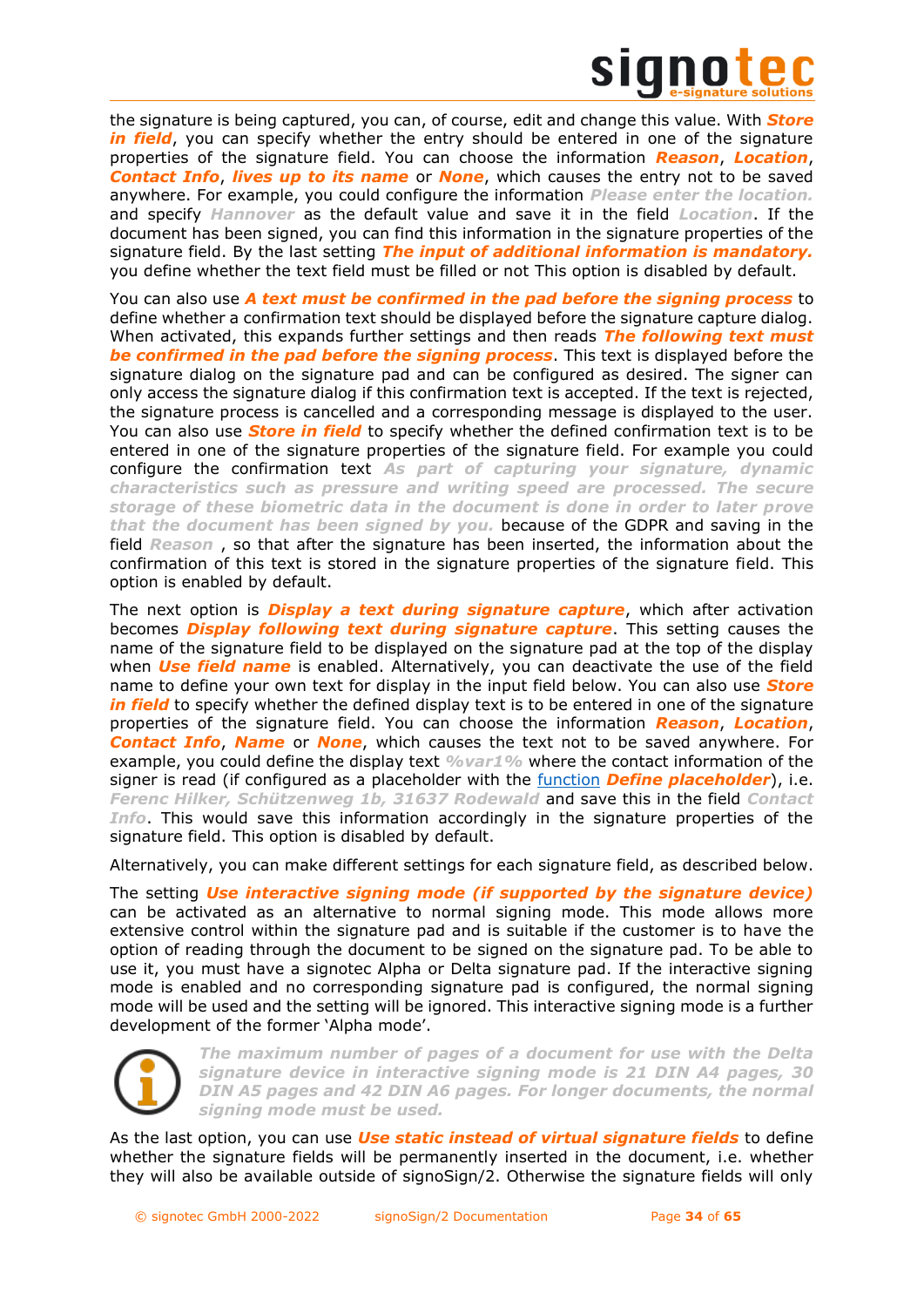

be available as long as the document is open in signoSign/2. Please note that static signature fields will not be inserted into a PDF/A-compliant manner and that your documents will no longer be compliant if they are used. Furthermore, it should be noted that this setting must be made before a corresponding document is opened. If you change the setting while a corresponding document is open, the change cannot be made to the open document and only applies to the next document that is opened. This option is disabled by default.

# <span id="page-34-0"></span>**3.3.2 Defining signature fields**

You can create signature fields for your document so that they do not need to be drawn manually. These signature fields are not permanently inserted and are therefore only available as long as the document is open in signoSign/2. You can use the following button to configure a new signature field.

# ٠

A new window opens showing a document preview on the left and the raw text contained in the document on the right. There are two ways to define a signature field. Use the option *Relative positioning* to configure a signature field based on a search term that the document contains. This is useful if the structure/content of the document is variable but the search term for the signature field is always the same regardless of the position. To do this, select a search term in the window on the right (*e.g. Customer signature*) which is always included for this document type or alternatively enter the search term in the text field *Search term* and then click the relevant button to search for it. The first occurrence of the search term is then highlighted in yellow in the left window. You can also see via the light blue area the coloured signature field, which you can drag and drop to a desired position or adjust the size of by pulling the little black boxes. If the defined search term occurs several times and you want to define the signature field for one of the following occurrences, click the search button again until the correct *Occurrence* is stored. The *Use*  **every occurrence** setting allows you to specify that a signature field should be inserted according to the defined size and offset in relation to the search term whenever the defined search term is found in the document. In this way, you are able to define a signature field for n signature fields. This is useful, particularly for documents that can have a variable length. Below this, you can to set an offset to the left and up which defines the distance between the signature field and the search term. If you enter a positive value for *Offset left*, the signature field is moved to the right by that value. If you enter a negative value using a minus sign, it is moved to the left by that value. The same procedure applies to **Offset up**. If you enter a positive value, the signature field is moved upward. If you enter a negative value, the signature field is moved downward. If you move the signature field using drag and drop, the values are updated automatically. You can use the values *Width* and *Height* to determine the size of the signature field. The display of the signature field in the preview is adjusted after each change of the values. The values are also updated automatically when you adjust using drag and drop.

Instead of using relative positioning, you can also select *Absolute positioning*. This is useful if the structure/content of the document is permanently defined so that the position of the signature field is always in the same place. Rather than being based on a search term, the positioning must be fixed. Here, too, you can change the position of the light blue signature field in the preview using drag and drop or adjust the size. The values *Left*, *Up*, *Width* and *Height* are updated automatically. For positioning on another page in multi-page documents, the corresponding value must be entered manually under *Page*. The position and size can also be edited manually and are updated in the preview immediately.

Click *OK* to finish the configuration. The dialog will then close and you are taken to the window *Edit signature field settings...* Clicking *Cancel* discards the settings and you are taken back to the main window of the document type administration.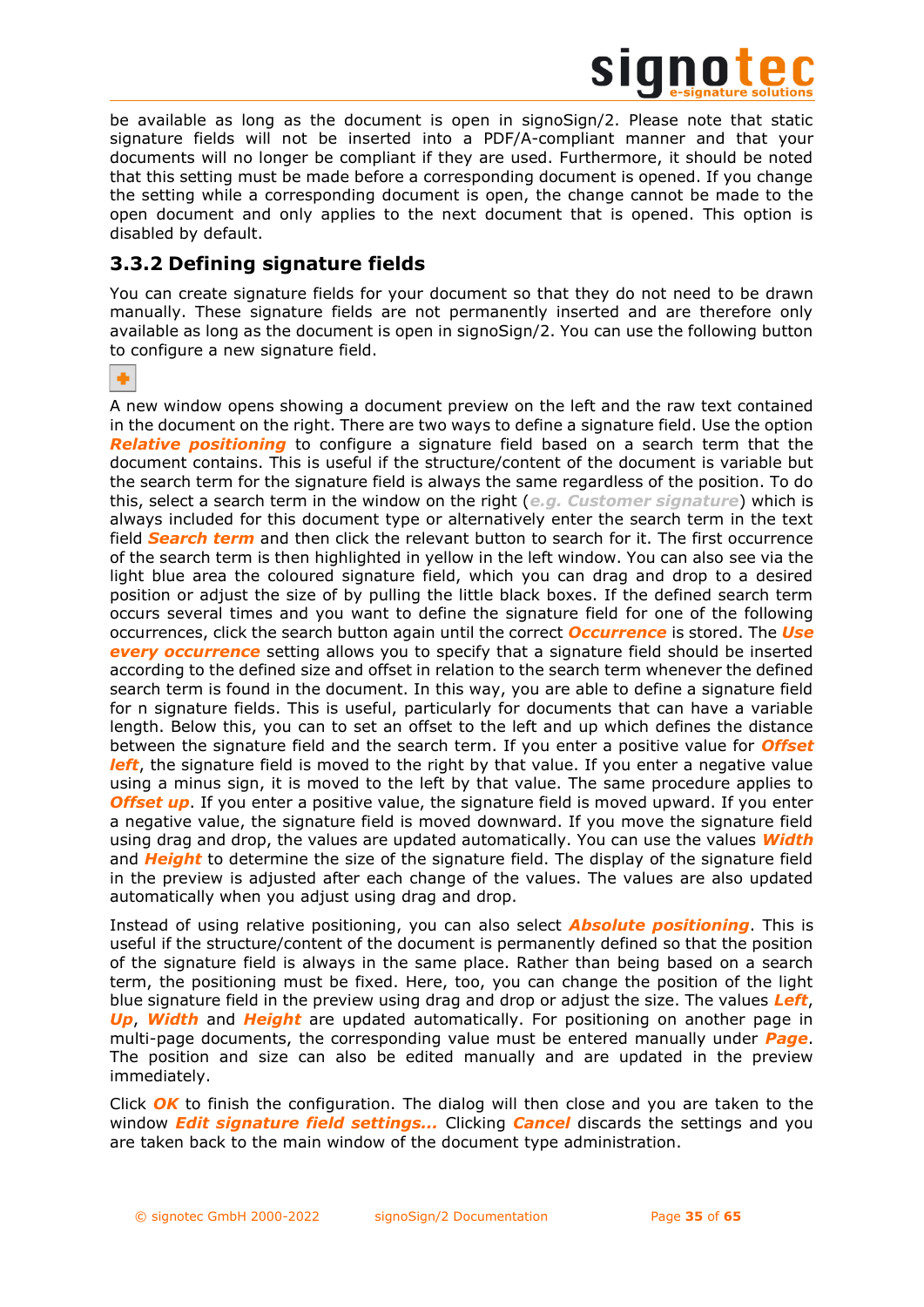# <span id="page-35-0"></span>**3.3.2.1 General settings**

*Field name* displays the name of the signature field, which must be unique. You can assign any name and change it. If the signature field was defined by a search term (relative positioning), the search term is stored as the field name by default. If the option *Use every occurrence* is also activated, a counter is appended to the field name. If the signature field was stored using absolute positioning, *New signature field* is stored as the field name by default. A counter may be added if a signature field with the same name already exists.

Under *Time stamp in signature* you can specify whether the signature field should have a time stamp and, if so, the display format for the time stamp. With *Color of signature additions*, you can define which colour the additions (time stamp and optional entry) should have. You can also define the *Alignment of signature additions* (the time stamp and optional entry) within the signature field. The following applies for all three settings: The option *Use global setting* means that the [setting](#page-32-1) *Alignment of signature additions* from the global signature field settings are used and not signature field-specific ones. Alternatively, you have the same options available here as in the global signature field settings. By default, the 'Use global setting' option is selected for all three settings.

The next property is *Mandatory field*. Here you can select whether the signature field should be a mandatory field. Mandatory fields are depicted in red, and optional signature fields in blue. This option is disabled by default.

*In the case of dual-pad operation, capture the signature on the second pad* is relevant only if you have connected two signature pads. You can use this option to specify that the corresponding signature field will be captured via the device that you have set as the second signature pad. If only one signature pad is connected and configured, this setting is ignored. This option is disabled by default.

With the option *Rotate display on the signature pad by 180° (not available in interactive signing mode)* you can determine that for this signature field the display on the signature device (not the dialog on the pc) is rotated by 180°. This applies both to the signature dialog and to any configured confirmation text. If the interactive signing mode is activated and a corresponding signature device is used, this setting is ignored.

# <span id="page-35-1"></span>**3.3.2.2 Display the following information in the capture dialog**

Using the setting *Display the following information in the capture dialog*, you can specify whether corresponding information should be displayed during the signing process. The option *Use global setting* means that the [settings](#page-32-1) *Display the following information in the capture dialog* from the global signature field settings are used and not signature field-specific ones. Alternatively, you can use the options *Do not use* or *Use individual text*. The latter offers the same setting options as the global signature field settings. The default setting is 'Use global setting'.

# <span id="page-35-2"></span>**3.3.2.3 The following text must be confirmed in the pad before the signing process**

Use the property *The following text must be confirmed in the pad before the signing*  **process** to require specific text to be confirmed on the signature pad before the signing process. The option *Use global setting* means that the [settings](#page-32-1) *The following text must be confirmed in the pad before the signing process* from the global signature field settings are used and not signature field-specific ones. Alternatively, you can use the options *Do not use* or *Use individual text*. The latter offers the same setting options as the global signature field settings. You can also select the option *Use custom pad display*. This activates the *Configure* button which takes you to the configuration dialog. The default setting is 'Use global setting'.

In the configuration dialog for the individual pad display, you can insert any text or use placeholders in the input box, to be later displayed as confirmation text on the pad.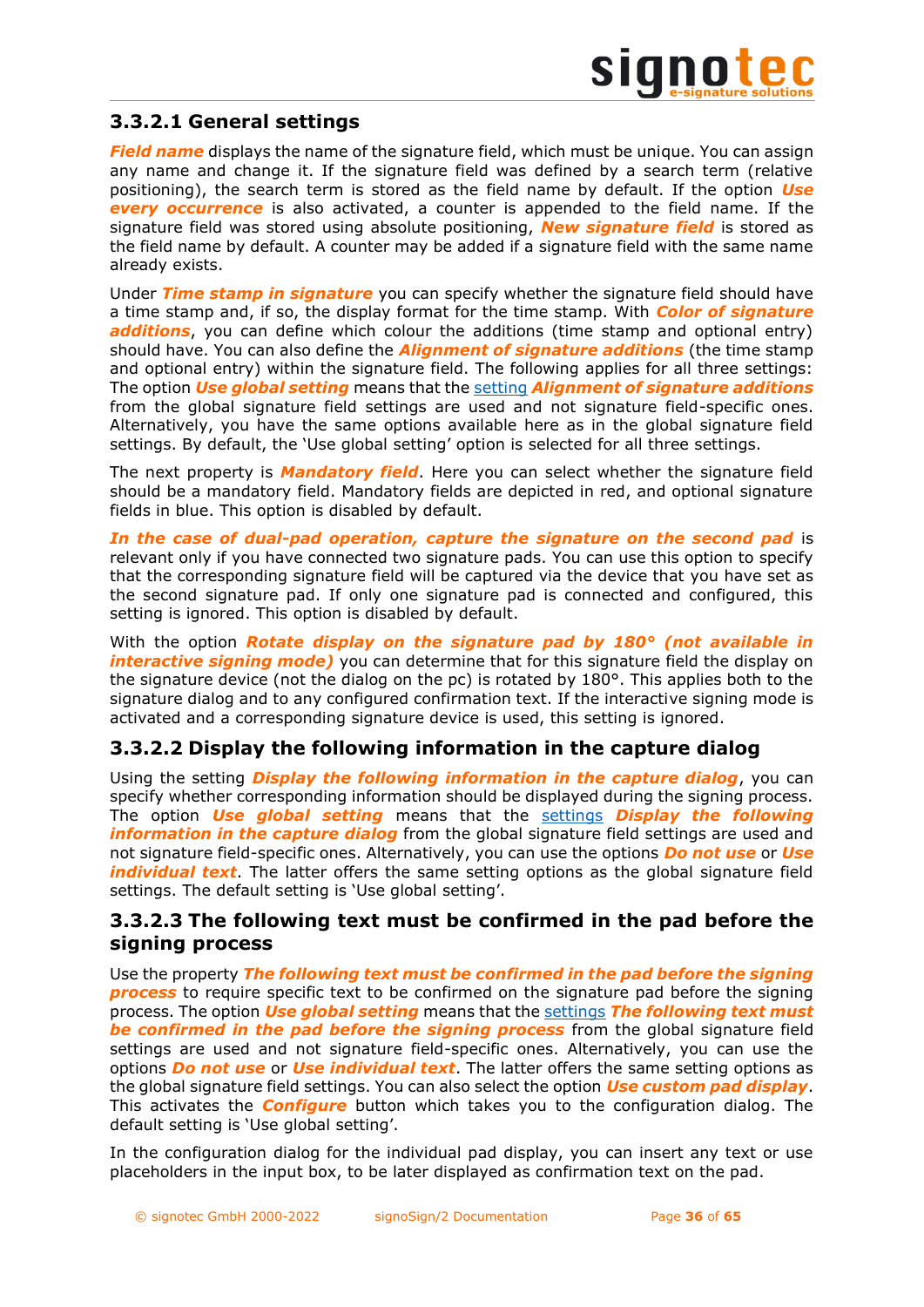

The *Image file* setting allows you to select a graphic as the background for the confirmation text. The common formats *.bmp*, *.jpg*, *.gif* and *.png* can be used. This option is enabled by default.



*Please use the suitable size of graphic for the signature pad to ensure optimal viewing. Furthermore, the height 52 px for the button bar has to be subtracted from the size of the graphic so the optimum size for the Omega is 640x428 px, the Gamma 800x428 px and the Delta 1280x748 px.*

Use the *Font* setting to define the font for the text. You can choose from various fonts. The text is immediately displayed with correct formatting in accordance with the selected font. The default setting is 'Arial'.

**Font size** allows you to define the size of the text. You can choose between fixed font sizes between *8* and *72*. The text is immediately displayed with correct formatting in accordance with the selected font size. The default setting is 12.

You can also specify the *Font color* of the text. You can choose from various colours. The default setting is 'Black'.

In the *Scale dialog for* list box, you have the possibility to change the dialog for the signature pad to be used. Here you can choose between *signotec Gamma*, *signotec Omega* or *signotec Delta*. The display will be adjusted according to the resolution of the respective signature pad. The default setting is 'signotec Gamma'.

With the *Show grid (only in this editor)* setting, a grid is shown over the dialog to facilitate better alignment of the entries. The grid is shown in this configuration dialog only (not in the preview on the PC or in the signature pad itself). This option is disabled by default.

To simulate the display on the pad, you can use the *Preview* button. In the configuration dialog, an image will be shown where the display is shown 1:1 (replaced placeholders, font size, line spacing and so on) as it would appear later in the signature pad. By clicking the image, you can exit the preview and return to the configuration dialog.

# <span id="page-36-0"></span>**3.3.2.4 Display following text during signature capture**

Use the property *Display following text during signature capture* if you want the signature pad to show specific text during the signing process. The option *Use global setting* means that the [settings](#page-32-1) *Display following text during signature capture* from the global signature field settings are used and not signature field-specific ones. Alternatively, you can use the options *Do not use* or *Use individual text*. The latter offers the same setting options as the global signature field settings. The option *Use field name* is also available, which shows the name of the signature field on the signature pad at the top of the display. You can also select the option *Use custom pad display*. This activates the button *Configure*, which takes you to the configuration dialog. The last variant is ignored if the interactive signing mode is used. The default setting is 'Use global setting'.

All settings and options in the configuration dialog for the individual pad display are identical to the [settings](#page-35-2) in *The following text may be confirmed before the signing process* for the individual pad display of the confirmation text.

# <span id="page-36-1"></span>**3.3.2.5 Condition**

This setting can be used to link the configured signature field to a particular condition, which must apply in order for the signature field to be generated.

First, you can configure the *Type* of condition to be checked. Here, you have a choice between *Text*, *Number* and *Age*. The default setting is 'Text'.

Use the *Reference* setting to select a placeholder to be used as reference for the comparison. The placeholder must, of course, be configured beforehand in the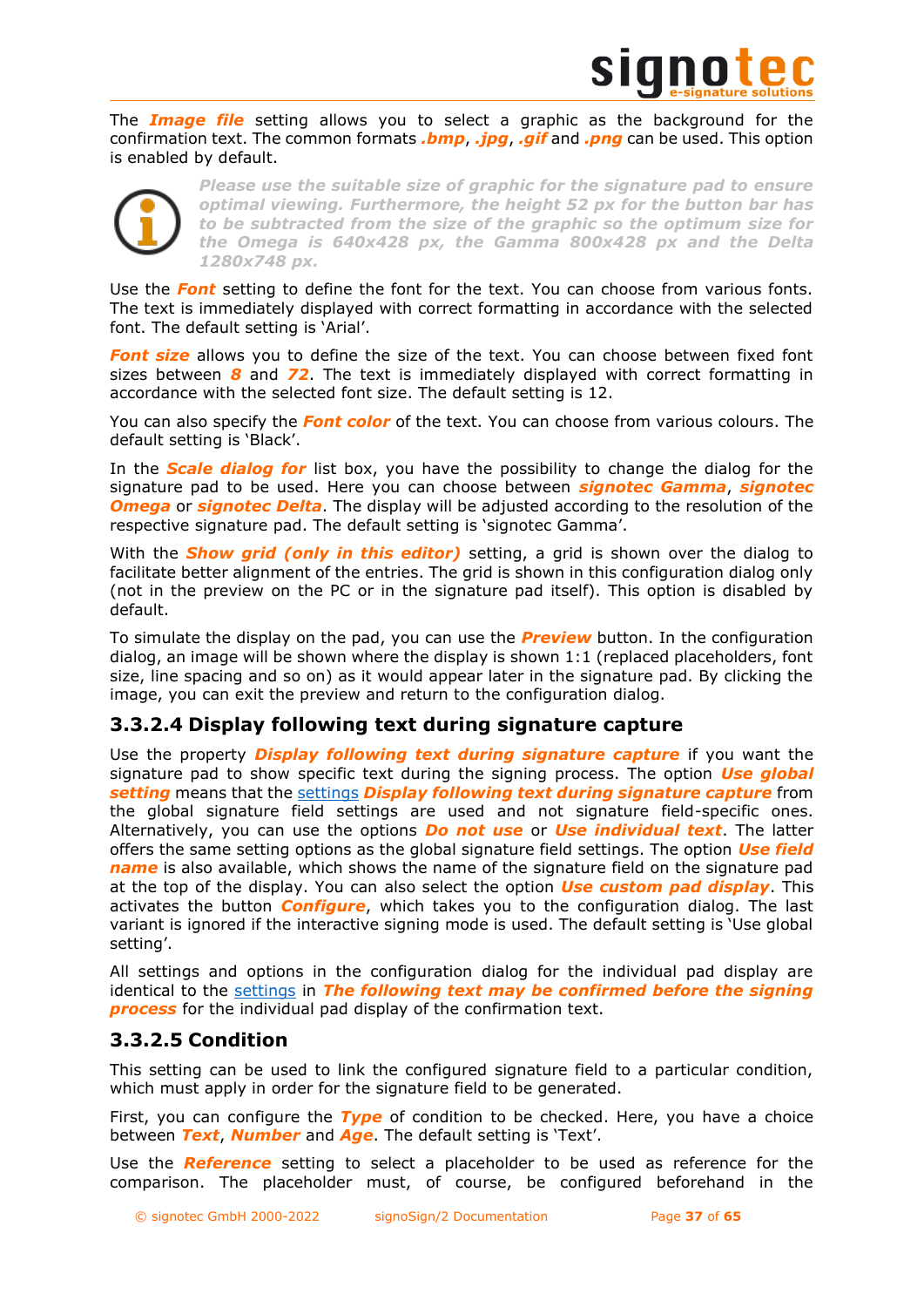

corresponding tab, so that a value is read out that can be used for the check. You can find further information [here](#page-40-1). The default setting is 'Placeholder 1'.

The *Comparison* setting defines how the reference (placeholder) is to be compared with the value. Here, you have a choice between *Greater than*, *Greater than or equal*, *Equal*, *Less than or equal* or *Less than*. The default setting is 'Equal'.

Lastly, you enter the *Value* that the reference (placeholder) is to be checked against. If you chose 'Number' or 'Age' as the 'Type', you can only enter a number here; no other entries are permissible. This causes the input field to be shown with a red outline and the *OK* button will remain disabled until a permissible input is entered. If the 'Text' type was chosen, any desired entry is possible.

If we assume, for example, that we want to check an age that is less than 30, the configuration would have to be as follows so that the signature field is either created or not created on the basis of this condition. *Age* must be selected as type and we select *Placeholder 1* as the reference which is used to read out the value *12.11.1988*. If today's date is *30.07.2019*, the condition would not apply, as the age is not less than 30. The signature field would therefore not be created. But if today's date were *30.07.2018*, the signature field would be created, as the condition then does apply. The age would be 29 and therefore less than 30.

# <span id="page-37-0"></span>**3.3.2.6 Overwrite configuration**

With the *Mode for confirmation of signatures* setting, you can specify where the signature must be confirmed for the relevant signature field. The option *Use configured setting* means that the [setting](#page-11-0) *Mode for confirmation of signatures* is used from the configuration and is not signature field-specific. Alternatively, you have the same options available here as in the settings for the signing process. The default setting is 'Use configured setting'.

# <span id="page-37-1"></span>**3.3.2.7 Configure position**

You can use this button to configure the position of the signature field, which was explained [here.](#page-34-0)

# <span id="page-37-2"></span>**3.3.2.8 Use 'Content Signing'**

Clicking this button causes a new dialog to be displayed where the corresponding settings can be made. You can find further information on the topic of content signing [here.](file:///C:/Users/matze/Library/Group%20Containers/G69SCX94XU.DRACOON/Library/Application%20Support/DRACOON/Volumes/TypeTime%20–%20DRACOON/TT-Server/Bestandskunden/Signotec%20GmbH/40867/Quelle/%23_%22signotec_Content_Signing)

# <span id="page-37-3"></span>**3.3.2.8.1 General settings**

You can use the *Sign the latest version of the document* check box to specify which version of the document the signature is to relate to. If the check box is enabled, the latest version of the document (in other words, the document with all signatures captured to date) is signed. This corresponds to the behaviour when signing with Adobe DigSig. If the option is disabled, the original document is always signed, i.e. without any previous signatures. This setting has no effect on the validity of the individual signatures. At the end of the process, you still obtain just one document containing all the captured signatures.

If, for example, the option is activated and *Mr Hilker* signs a document of suitable size for the display resolution of the signature pad, the first signature is then visible for the next signer, *Mr Bartsch*. But if the option is deactivated, *Mr Bartsch* would not be able to see the signature of *Mr Hilker* when signing.

If you are signing a document whose size does not match the display resolution of the signature pad, or in other words, if a document hash is used, the check box will affect when a new document hash is generated. The check box is irrelevant for the first signature field, since a new document hash is always generated for the first signature field. If the check box is disabled for all further fields, there is just this one document hash, since all the following signatures continually relate to the same original document (which always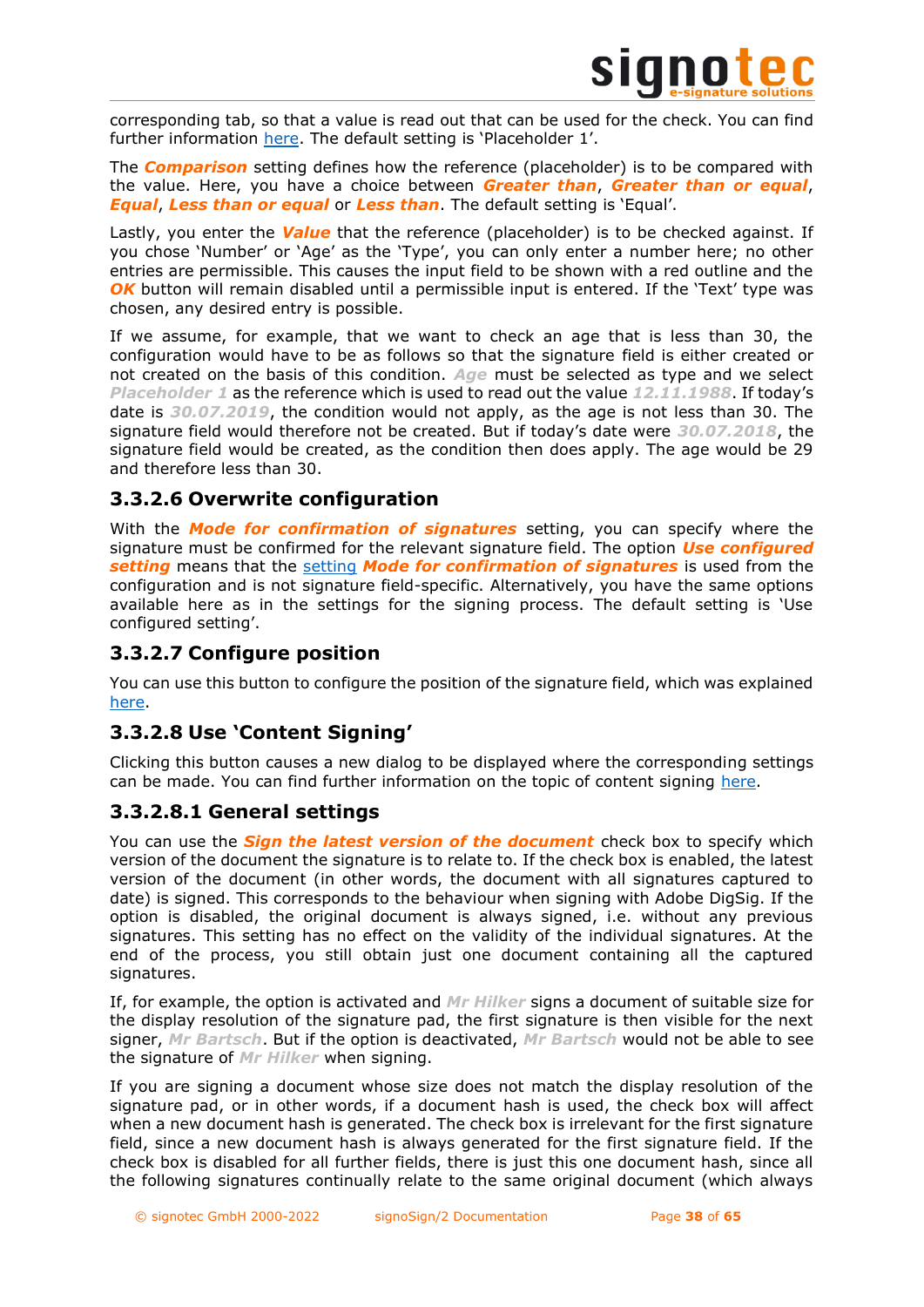

has the same hash). If the check box is enabled for all following signature fields, in other words, each signature that follows relates to the latest version of the document, a new hash is generated before every signature. Any combinations are possible. Please keep in mind the interdependence with the [setting](file:///C:/Users/matze/Library/Group%20Containers/G69SCX94XU.DRACOON/Library/Application%20Support/DRACOON/Volumes/TypeTime%20–%20DRACOON/TT-Server/Bestandskunden/Signotec%20GmbH/40867/Quelle/%23_%22signotec_Content_Signing) *Print the document when the hash value changes* in the configuration.

# <span id="page-38-0"></span>**3.3.2.8.2 Overwrite configuration**

Furthermore, you can enter texts for the display that differ from those entered for the general configuration. This means that the signature-field-specific texts defined here are used instead of the settings for *Heading*, *Running text*, *Bottom left* and *Bottom right* configured under 'signotec Content Signing'.

# <span id="page-38-1"></span>**3.3.2.9 Configure signature field groups...**

Signature fields can be assigned to signature field groups, which you configure using the *Configure signature field groups...* button. In this case the order of the signatures is based on the groups rather than on the order of the signature fields.

After you have clicked the button, a new window opens where you create the configuration. In the left window *Default group*, all signature fields are displayed that have been configured but not yet assigned to a group. Under *Custom groups*, you can see all signature field groups that have been created for this document type. After selecting a group, all signature fields that are assigned to this group are displayed in the right-hand window under *Assigned fields*. No signature field groups are defined by default.

- *Assign signature field to a group* →
- ← *Remove signature field from a group (back to default group)*
- ተ *Move the order of the group up one position*
- J *Move the order of the group down one position*
- *Create new signature field group*

 $\downarrow$ 

- *Edit selected signature field group (change name of the group)*
- *Delete selected signature field group (assigned signature fields back to*   $\mathbf{x}$ *default group)*

个 *Move the order of the signature field one position up within the group*

*Move the order of the signature field one position down within the group*

If a document of this document type is now opened and the signature process is started, you will see in the interactive signing mode only the signature fields of the first signature field group in read mode, and will only be able to sign these signature fields. In the normal signing mode there is no display of the signature fields in the signature pad itself. Once all signature fields of this group have been processed (signed or skipped), and if a further group is defined, a prompt will be displayed on the PC asking you how to proceed. The name of the group you are currently in and of the one that will follow next are displayed under *Current group* and *Next group*. Use the button *Reading mode* to switch to the corresponding mode in the interactive signing mode and see only the signature fields of the corresponding group. By clicking *Sign*, you can start the signature process for the next signature field group; clicking *Exit* will end the entire signature process and close the connection to the signature pad.

# <span id="page-38-2"></span>**3.3.3 Save signatures as images**

You can optionally save the captured signatures as graphics. If you enable and configure this setting, it applies to all signature fields of this document type. This option is disabled by default.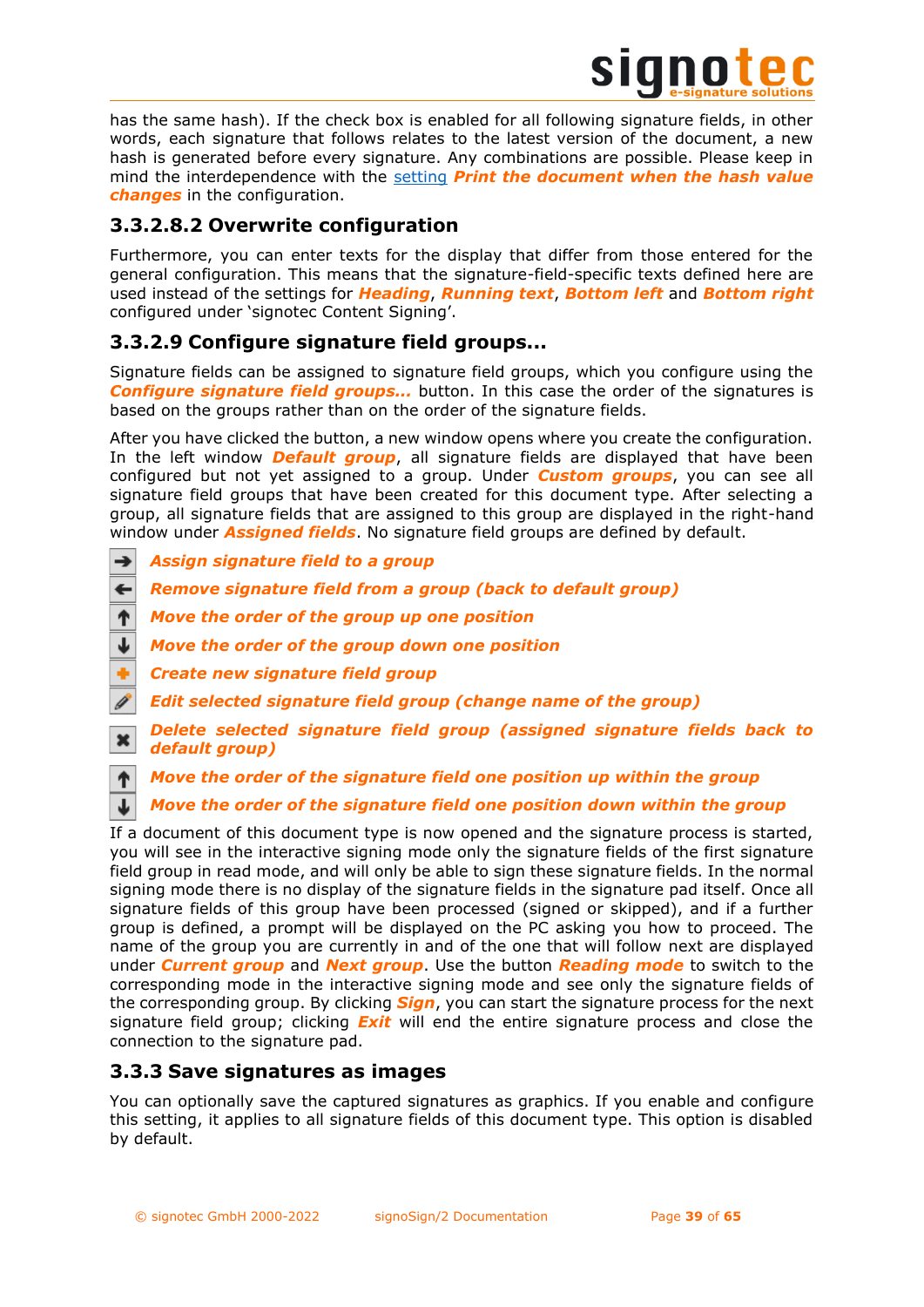

First, you can use *File name* to define the name of the graphic. By default, the placeholder %sigFieldName% is stored here, which stands for the name of the signature field. You can define your own text here and/or use placeholders.

Using *Store signature images in the archive folder*, you can specify whether the graphics are saved directly to the directory where the archived document is also saved. This is the directory from the [setting](#page-45-4) *Archive folder*. Alternatively, you can set a different storage path under *Folder for signature images:*. The default here is %USERPROFILE%\Documents. Use the button with three dots to select a directory where the images are to be saved. To do so, you can use *Add a subfolder* to define whether a subfolder should be created in the target directory, the name of which can be freely selectable text and/or contain placeholders. By default, the placeholder %dateFileName% is stored here, which stands for the date, for example *2019-12-11*. This option is disabled by default.

If an external program is to be started after the graphic has been saved, this can be activated with *Launch application*. Use the button with the three dots to select the application to be called up. Only executable applications (*\*.exe*) can be selected. The *Application parameters* field can be used to transfer specific parameters to the application that is to be called up. These parameters must be placed in quotation marks and the individual parameters must be clearly separated from one another. By default, the placeholder %sigImage% is stored here, which stands for the path to the file. You can use this field to pass any other values to the external application, depending on what is required. This option is disabled by default.

If, for example, the graphic of the signature is to be saved after the signature has been captured and opened in the browser in addition to the visual signature check, the browser must be stored as a path and the graphic as a parameter, e.g. *C:\Program Files (x86)\Google\Chrome\Application\chrome.exe* and *%sigImage%*.

Finally, if the [setting](file:///C:/Users/matze/Library/Group%20Containers/G69SCX94XU.DRACOON/Library/Application%20Support/DRACOON/Volumes/TypeTime%20–%20DRACOON/TT-Server/Bestandskunden/Signotec%20GmbH/40867/Quelle/%23_%22signotec_Content_Signing) *Use 'signotec Content Signing'* is enabled, you can use *Save signed image instead of signature image (only 'signotec Content Signing')* to save the signed image rather than the signature image. The complete display on the pad is saved as a graphic, not only the signature graphic itself. This option is disabled by default.

# <span id="page-39-0"></span>**3.3.4 Save biometric data to files**

You can optionally save the biometric data (SignData) for your captured signatures in SDB format, which can then be analysed using the application eSig-Analyze produced by signotec GmbH, for example. If you enable and configure this setting, it applies to all signature fields of this document type. This option is disabled by default.



*This is a special function for saving the biometric data additionally and separately. Regardless of this setting, the biometric data is always stored in the document in encrypted form.*

First, you can use *File name* to define the name of the biometric data. By default, the placeholder %sigFieldName% is stored here, which stands for the name of the signature field. You can define your own text here and/or use placeholders.

Using *Store biometric data files in the archive folder*, you can specify whether the biometric data is saved directly to the directory where the archived document is also saved. This is the directory from the [setting](#page-45-4) *Archive folder*. Alternatively, you can set a different storage path under *Folder for biometric data files*. The default here is %USERPROFILE%\Documents. Use the button with three dots to select a directory where the biometric data is to be saved. To do so, you can use *Add a subfolder* to define whether a subfolder should be created in the target directory, the name of which can be freely selectable text and/or contain placeholders. By default, the placeholder %dateFileName% is stored here, which stands for the date, e.g. *2019-12-11*. This option is disabled by default.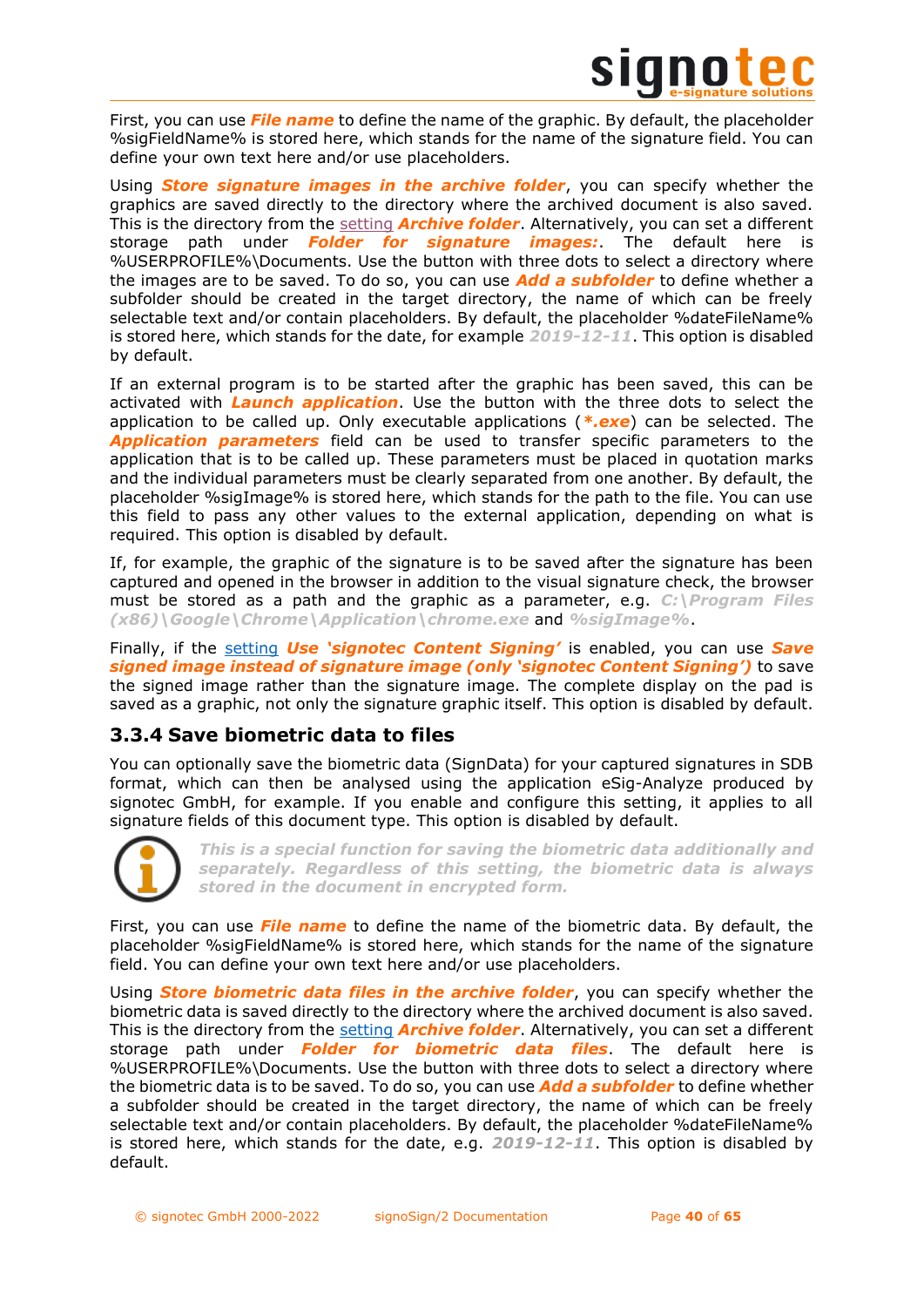

If an external program is to be started after the biometric data has been saved, this can be activated with *Launch application*. Use the button with the three dots to select the application to be called up. Only executable applications (*\*.exe*) can be selected. The *Application parameters* field can be used to transfer specific parameters to the application that is to be called up. These parameters must be placed in quotation marks and the individual parameters must be clearly separated from one another. By default, the placeholder %bioFile% is stored here, which stands for the path to the file. You can use this field to pass any other values to the external application, depending on what is required. This option is disabled by default.



*If the biometric data is to be encrypted in the signature pad [\(setting](#page-11-1) Certificate settings), signoSign/2 can also only store these as an SDB file in encrypted form. You will need the private key to be able to process the data. The encrypted SDB files cannot be processed by the eSig-Analyze program, for example.*

# <span id="page-40-0"></span>**3.4 Defining placeholders**

# <span id="page-40-1"></span>**3.4.1 Defining placeholders**

signoSign/2 makes it possible to read out information from a document in order to use it in many different places. This information is read out via so-called placeholders. For example, you can use a placeholder to read an *invoice number* from the document and use this as the name of the archive file.

First, you can use *Number of placeholders* to define how many placeholders should be visually available in the application, which you can configure later. You can choose between 0 and 30 placeholders. The default setting is '10'.

# *Edit placeholder*



### *Delete placeholder*

If the button for editing a placeholder is disabled, no template file is stored for this document type [\(setting](#page-26-0) *Template file*), which would have to be located in the *signoSign2\_DocTypeTemplates.zip*.

Otherwise, clicking the button opens a new window for configuring the placeholder. On the left, there is a view of the document and on the right, the text that the document contains. If no text is displayed there, your document does not contain any readable text and it cannot be used for the configuration of a placeholder.

# <span id="page-40-2"></span>**3.4.1.1 Configure placeholder**

All settings for reading a placeholder can be made here.

First of all, you can use *Type* to choose between six options for declaring a variable. Choose *Start and end term*, *Start term and end of line*, *Fixed number of characters from a start term*, *Form field*, *XMP* or *bar code*.

The following pages use a sample document to describe when it is best to use which of the first three methods to read out the information. This document has the following content.

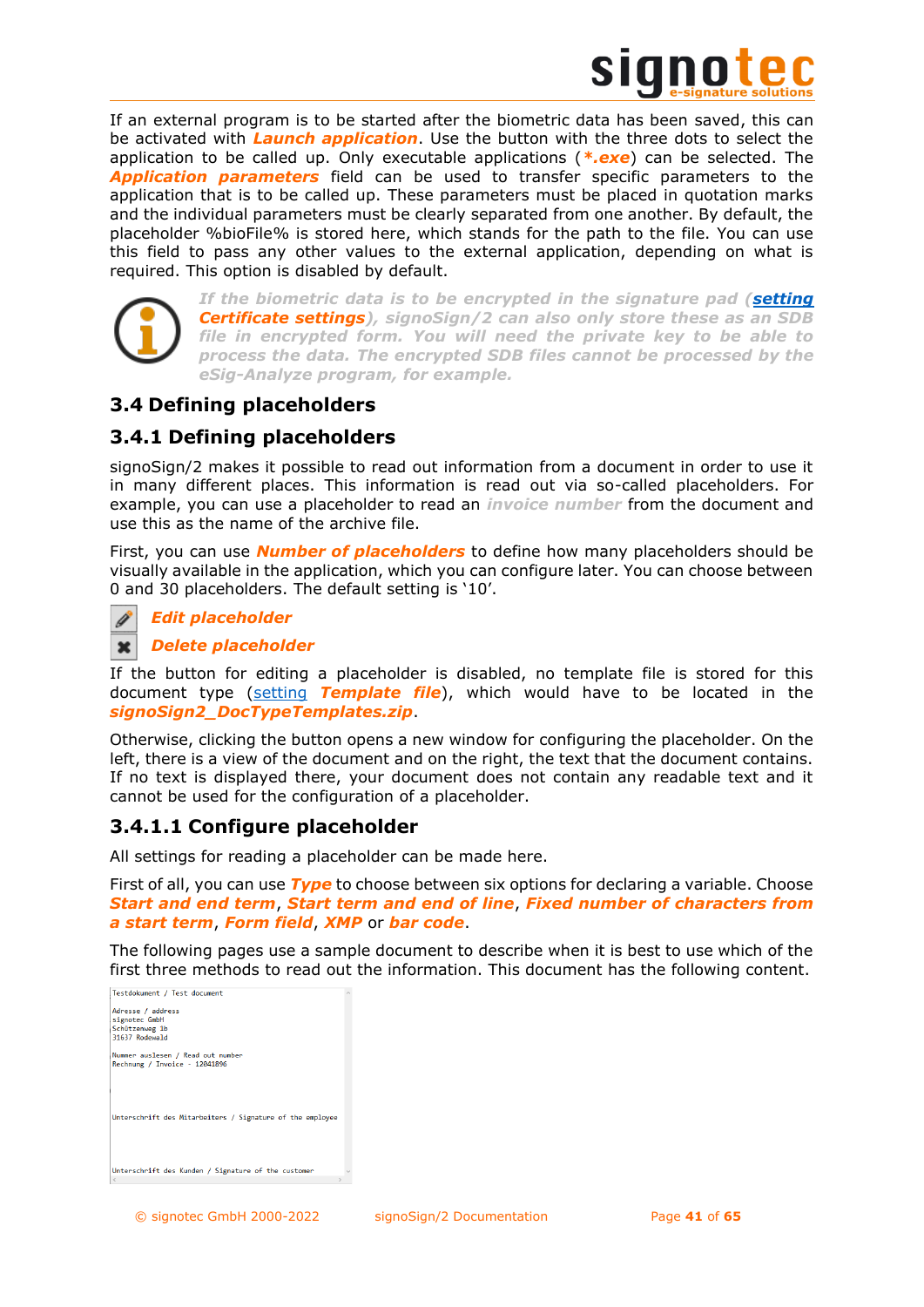

Once you have selected the type, you can use *Placeholder name* to define a name for this placeholder. This makes it easier to see which placeholder is used to read which information if several placeholders are defined later on. By default, no entry is stored, but once a search term is defined, it is stored as a placeholder name and can naturally be edited.

You can then select *Extraction mode*. The variants *Physical*, *Raw* or *Default* are available. This causes the text content of the document to be prepared and displayed differently during extraction. This can be helpful when the placeholders are being configured, as certain information is easier or harder to read depending on the extraction mode. The default setting is 'Physical'.

| Testdokument / Test document                              | Testdokument / Test document                              | Testdokument / Test document Adresse / address signotec Gm |
|-----------------------------------------------------------|-----------------------------------------------------------|------------------------------------------------------------|
|                                                           | Adresse / address                                         |                                                            |
| Adresse / address                                         | signotec GmbH                                             | Unterschrift des Mitarbeiters / Signature of the employee  |
| signotec GmbH                                             | Schützenweg 1b                                            |                                                            |
| Schützenweg 1b                                            | 31637 Rodewald                                            | Unterschrift des Kunden / Signature of the customer        |
| 31637 Rodewald                                            | Nummer auslesen / Read out number                         |                                                            |
|                                                           | Rechnung / Invoice - 12041896                             |                                                            |
| Nummer auslesen / Read out number                         | Unterschrift des Mitarbeiters / Signature of the employee |                                                            |
| $Rechnuma / Invoice - 12041896$                           | Unterschrift des Kunden / Signature of the customer       |                                                            |
|                                                           |                                                           |                                                            |
|                                                           |                                                           |                                                            |
|                                                           |                                                           |                                                            |
|                                                           |                                                           |                                                            |
| Unterschrift des Mitarbeiters / Signature of the employee |                                                           |                                                            |
|                                                           |                                                           |                                                            |
|                                                           |                                                           |                                                            |
|                                                           |                                                           |                                                            |
|                                                           |                                                           |                                                            |
| Unterschrift des Kunden / Signature of the customer       |                                                           |                                                            |
|                                                           |                                                           |                                                            |
|                                                           |                                                           |                                                            |

*Physical mode Raw mode Default mode*

Once the appropriate extraction mode has been selected, the readout of the information can be configured according to the defined type.

To read out the *number of the invoice*, we will use the type *Start and end term* in this description. To read out the information, you will need fixed terms that do not change both directly before and directly after the information with this type. All text between these two terms is read and used for the placeholder. In our example document, the variable *invoice number* comes after the fixed term *Invoice -* and before the fixed term *Signature of the employee*. Accordingly, mark the term *Invoice -* so that it is stored with the *Search term* or enter it manually using the keyboard and search for it using the relevant button with the magnifying glass icon. Now define the *End characters* by selecting the term *Signature of the employee* and entering it there or entering it manually and searching for it. You can use *Occurrence* to specify which occurrence of the corresponding term should be used if it occurs more than once in the document. This cannot be edited manually; you will need use the button with the magnifying glass icon to search for it. If you have configured everything correctly, the placeholder information that has been read should be displayed under *Preview*, which in this case would be *12041896*.

To read the *number of the invoice*, we will use the type *Start term and end of line* in this description. To read out the information, for this type you will need a fixed term that does not change before the information and nothing else on the same line after the information. All text after the start term is read out and used for the placeholder. In our example document, the variable *invoice number* comes after the fixed term *Invoice*  and nothing comes after it. Accordingly, mark the term *Invoice -* so that it is stored with the *Search term* or enter it manually using the keyboard and search for it using the relevant button with the magnifying glass icon. You can use *Occurrence* to specify which occurrence of the corresponding term should be used if it occurs more than once in the document. This cannot be edited manually; you will need use the button with the magnifying glass icon to search for it. You can use *Skip lines* to specify whether lines should be skipped during readout and thus have one of the following lines read out first as information. The default setting is 0. Finally, you can use *Reverse Reading Direction* to specify whether to read to the left instead of the right of the search term. This option is disabled by default. If you have configured everything correctly, the placeholder information that has been read should be displayed under *Preview*, which in this case would be *12041896*.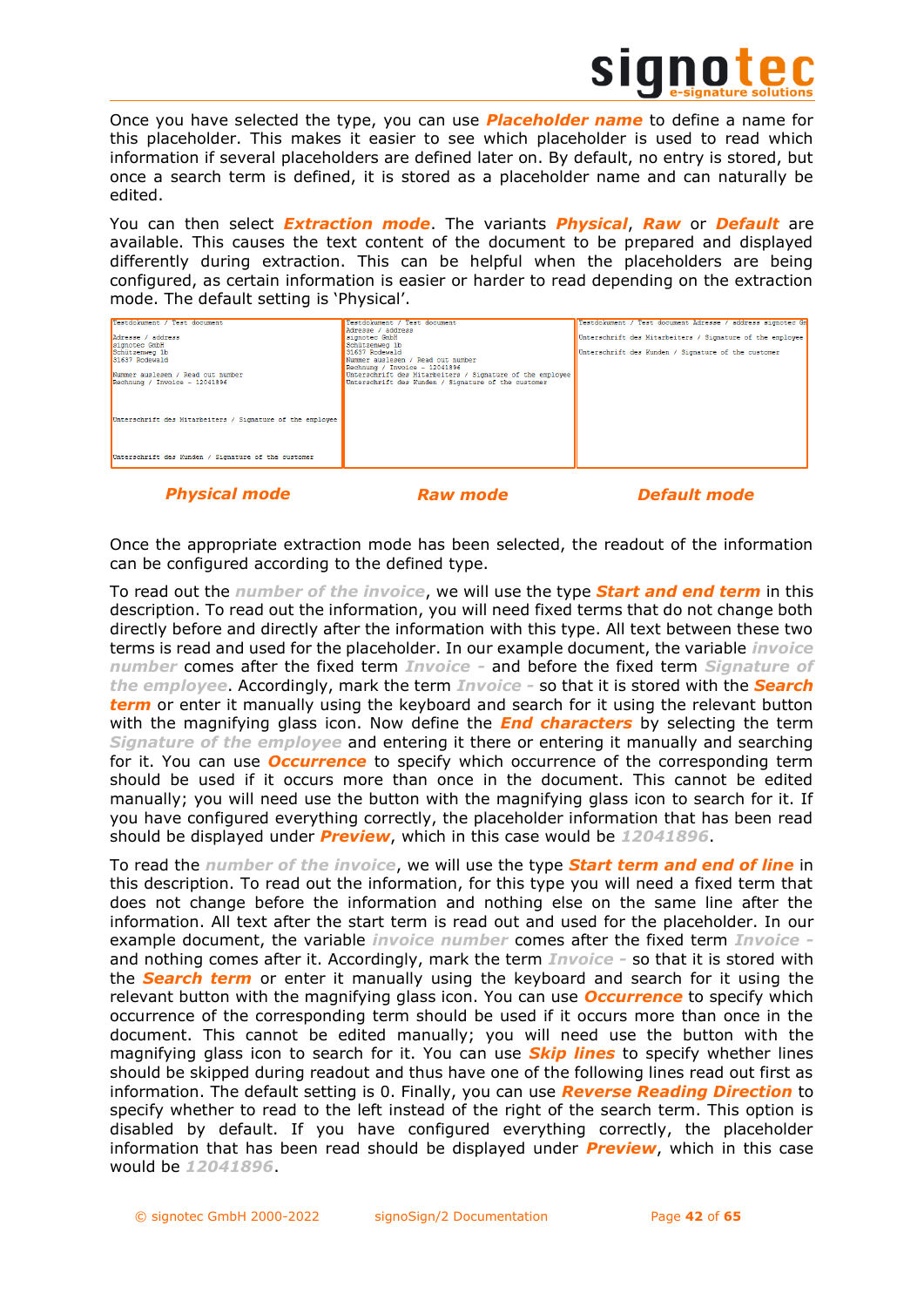

To read the *number of the invoice*, we will use the type *Fixed number of characters from a start term* in this description. To read out the information, for this type you will need a defined term that does not change before the information and the information itself must always have a fixed number of characters. In our example document, the variable *invoice number* comes after the fixed term *Invoice -* and the *invoice number* itself is always exactly *eight characters* long. Accordingly, mark the term *Invoice -* so that it is stored with the *Search term* or enter it manually using the keyboard and search for it using the relevant button with the magnifying glass icon. You can use *Occurrence* to specify which occurrence of the corresponding term should be used if it occurs more than once in the document. This cannot be edited manually; you will need use the button with the magnifying glass icon to search for it. With *Number of characters*, you can define the length in characters of the information which is to be read out. The default setting is 0. Finally, you can use *Reverse Reading Direction* to specify whether to read to the left instead of the right of the search term. This option is disabled by default. If you have configured everything correctly, the placeholder information that has been read should be displayed under *Preview*, which in this case would be *12041896*.

If the information cannot be read out using one of the three types mentioned above, it is advisable to change the extraction mode as described above in order to display the text content in a different way and thus potentially access the information.

The fourth option for using a placeholder to read out information is the type *Form field*. The document type template must contain Adobe-compliant form fields if the content is to be read out from these fields. Text fields, dropdown lists and list boxes are supported. As before, the *Placeholder name* must be defined first. This makes it easier to see which placeholder is used to read which information if several placeholders are defined later on. No entry is saved by default. The *Name of form field* drop-down list shows all of the document's form fields. If the drop-down list is empty, the template file does not contain any form fields. Once you have selected a field on the basis of its name, it is shown highlighted in yellow in the document view. If the form field already contains an entry, the information that is read out is displayed under *Preview*.



*…*

*When configuring placeholders on the basis of form fields, we recommend that you always use a document type template with already filled values, to be able to check the correctness of the settings/selection in the preview.*

The fifth option for using a placeholder to read out information is the type *XMP*. Here, you can use the XMP metadata from the document to fill a placeholder. This metadata are generated when the document is created and they contain information that describes the document, such as the title, creation date, creator, etc. As before, the *Placeholder name* must be defined first. This makes it easier to see which placeholder is used to read which information if several placeholders are defined later on. No entry is saved by default. The *XMP Namespace* drop-down list shows all of the document's metadata namespaces. Select a namespace in order to select an element of this namespace under *XMP Element*. Under *Preview* you can see the corresponding information for the XMP element that is read from the document.

Your document could contain the following XMP metadata, for example:

```
<rdf:Description rdf:about="" 
xmlns:photoshop=http://ns.adobe.com/photoshop/1.0/>
<photoshop:AuthorsPosition>XMP Testdatei – Test 
file</photoshop:AuthorsPosition>
<photoshop:CaptionWriter>Ferenc Hilker</photoshop:CaptionWriter>
</rdf:Description>
…
```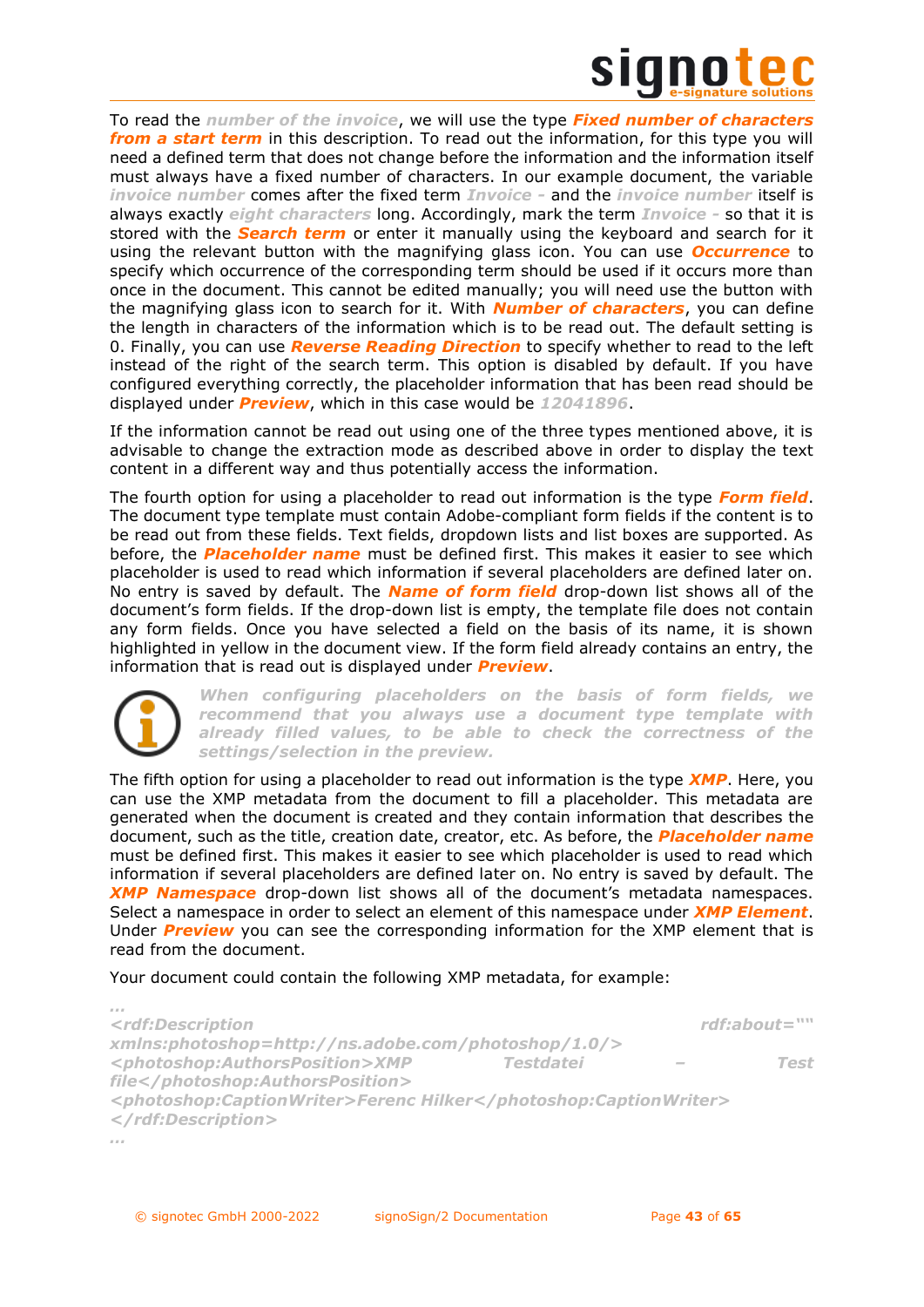

If you now want to read out the information Ferenc Hilker, you would have to select the XMP namespace *http://ns.adobe.com/photoshop/1.0/* and then the XMP element *CaptionWriter*.

The last option for using a placeholder to read out information is the type *Barcode*. As in the previous paragraphs, the first thing you need to do is specify the *Placeholder name*. This makes it easier to see which placeholder is used to read which information if several placeholders are defined later on. No entry is saved by default. You should only define all the following settings if you have all the information that is relevant for the barcode. Otherwise, leave the settings set to the default values, which will make signoSign/2 try to determine the barcode itself. This naturally takes more time than if the correct settings are already stored. You can use the *Scan direction* to specify the orientation of the barcode within the document. Different variants are available. The option 'All' is selected by default. The next setting *Barcode type* determines the stored type. The following barcodes are supported and can be selected: *Australia Post*, *Codabar*, *Code 11*, *Code 128*, *Code 32*, *Code 39*, *Code 93*, *Data Matrix*, *EAN-13*, *EAN-8*, *Interleaved 2 of 5*, *Intelligent Mail*, *ITF-14*, *Micro QR Code*, *Patch*, *PDF417*, *Planet*, *2-digit supplementals*, *5 digit supplementals*, *PostNet*, *QR Code*, *Royal Mail*, *RSS-14*, *RSS Limited*, *TelePen*, *UPC-A* or *UPC-E*. The option 'All' is selected by default. You can use *Page* to inform signoSign/2 which page the barcode is located on. You can choose between *Individual pages of the document* and *All*. The default setting is 1. If the document has two pages, for example, you can choose options *1*, *2* and *All*. The last thing to define is the *Resolution*; you can choose between *72 DPI*, *100 DPI*, *150 DPI*, *200 DPI*, *250 DPI* and *300 DPI*. The default setting is 72 DPI.

If everything is configured correctly, you should be able to select the corresponding barcode and its content, which is read as information, from the *Barcode* drop-down list. If nothing is stored here, your document either does not have a compatible barcode or the settings made do not correspond to the barcode in the document. You can gradually adjust the settings until the desired barcode is available for selection. We recommend the following procedure:

- *1. Define page. This limits the search to a specific page instead of the entire document being searched.*
- *2. Define resolution. Set the DPI one value higher until the barcode is found. It can be found at different resolutions. The following applies: The greater the resolution, the larger the image size and the slower the search or readout process.*
- *3. Define barcode type. Only one type can be the appropriate one. As before, the search takes longer if all types need to be checked than if the relevant type is specified.*
- *4. Define scan direction. As before, you need to keep checking until you find the correct orientation, as it takes considerably longer to check in all scan directions.*

# If you know the barcode's settings, you can, of course, select them directly without trying them out.

The following example corresponds to these settings.



*Type: Barcode Placeholder name: Website Scan direction: Top to bottom Barcode type: QR Code Page: 1 Resolution: 72 DPI Barcode: http://www.signotec.com*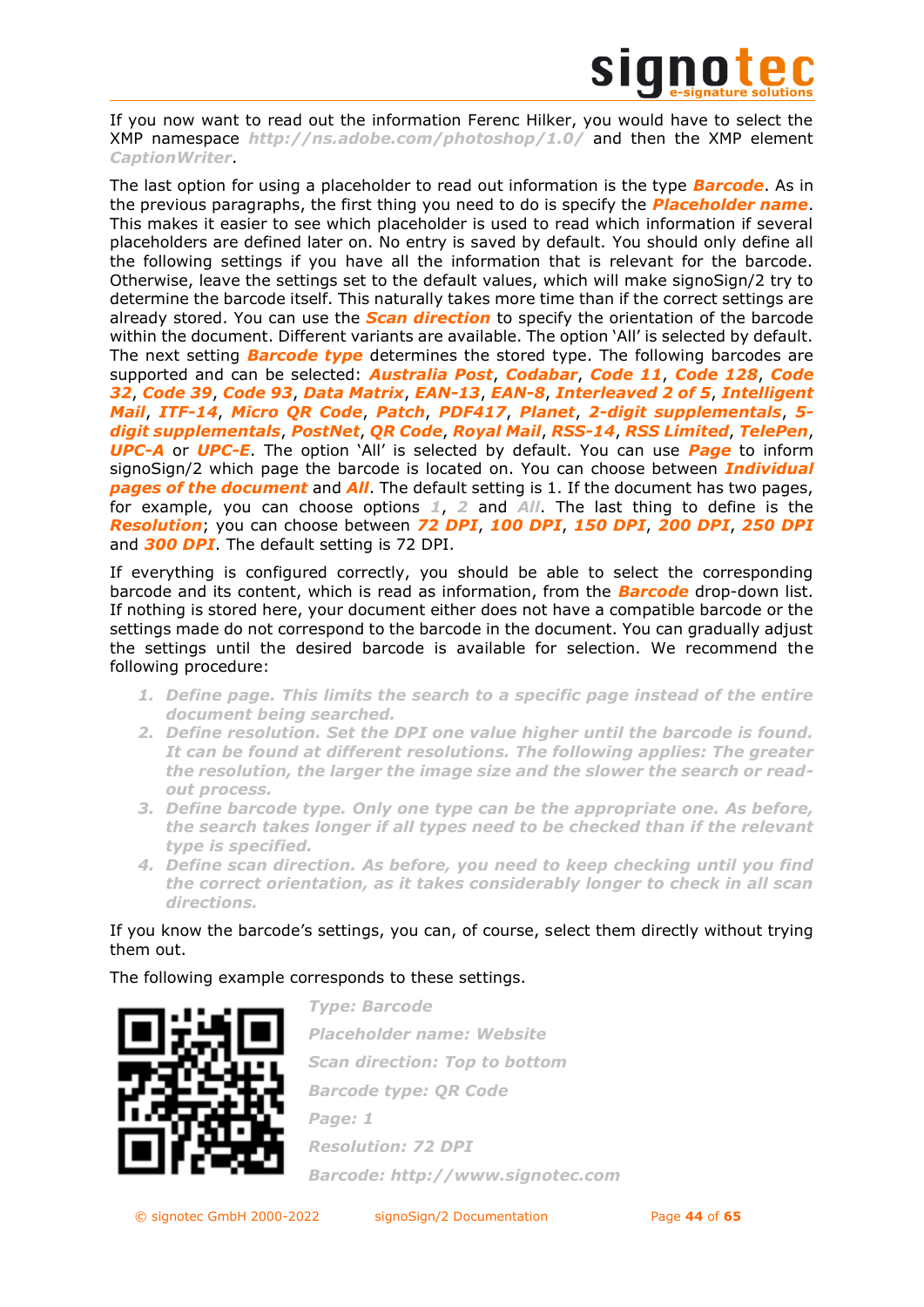

The *Split barcode* setting allows you to read out a particular part of a barcode if the barcode contains various pieces of information. This activates the input fields *Delimiter* and *Occurrence*.

The following example shows the information we read out from the barcode. This information consists of the country code, company name, employee and date. The individual information items are separated by colons.

### *DE:signotec GmbH:Ferenc Hilker:070818*

If we want to read out a certain part of this value, for example *employee Ferenc Hilker*, we must enter *:* under *Delimiter* and **3** under *Occurrence*. The 'Delimiter' field is used to enter the sign that separates the individual information of the value. 'Occurrence' is used to define which information is to be read out from the value.

The information that is read out is displayed under *Preview*. In this case, this would be *Ferenc Hilker*.

# <span id="page-44-0"></span>**3.4.1.2 Options**

Various options affecting the read-out values can be configured for the configured placeholders.

You can use the *Remove leading zeros* setting to remove all unwanted leading zeros from the read-out value. If, for example, the value *0012041896* (an account number) is read out, the two leading zeros can be removed using this setting. Only the value *12041896* is then displayed in under 'Preview'.

With *Remove non-numeric characters*, you can remove all characters that are not a number from the read-out value. If, for example, the value *17.10.2017* (a date) is read out, the full stops can be removed using this setting. Only the value *17102017* is then displayed in under 'Preview'.

The effect of the *Remove blanks* setting is to remove all blanks contained in the read-out value. If, for example, the value *DE96 2505 0180 0012 0418 96* (an IBAN) is read out, the blanks can be removed using this setting. Only the value *DE96250501800012041896* is then displayed under 'Preview'.

Alternatively, the search term can also be a regular expression. In this case, you need to enable *Search terms are regular expressions*. Example: this option is useful if only the account number (the last ten numbers) is to be read out from the value *DE96 2505 0180 0012 0418 96* (an IBAN). As the value in front of the account number is variable, a regular expression can be used. *DE\d{2}[]\d{4}[]\d{4}[]* would have to be defined as the search term. If 'Start term and end of line' is selected as the type, then *0012 0418 96* would be read out as the value. If we enable the 'Remove leading zeros' and 'Remove blanks' settings, we get the account number *12041896*.

Further information on using regular expressions can be found on [here.](http://www.regexlib.com/)

# <span id="page-44-1"></span>**3.5 E-mail settings**

# <span id="page-44-2"></span>**3.5.1 Default values for messages**

Here, you can configure the settings for sending e-mails. First, use *To:* to specify the recipient. You can enter a fixed e-mail address or use a placeholder, if this placeholder reads out an e-mail address. Alternatively, leave this field empty and enter the e-mail address manually before sending. Exactly the same options are available for *Copy to:* (CC) and *Blind copy to:* (BCC). A fixed subject can also be defined for the *Subject* and/or placeholders can be used.

Under *Message*, enter the text you want to send. As well as using placeholders, you can alternatively use the option *Message from file* here. This deactivates the input field and a text file (*\*.txt*) needs to be configured containing the text for the e-mail. This text file is configured by clicking the button with the three dots. Both variants offer the possibility to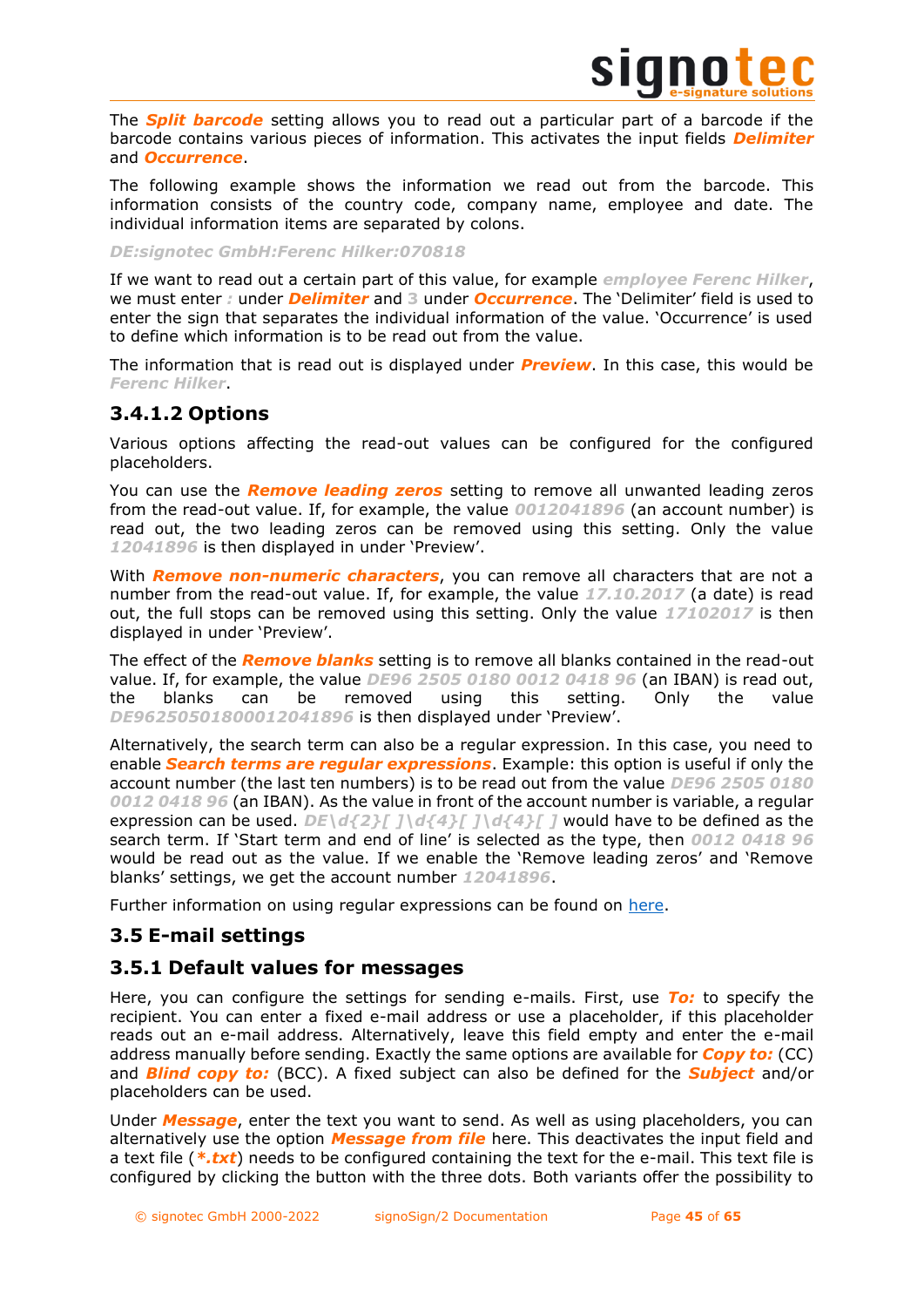

insert a hyperlink in the e-mail by specifying an "[url]" tag. The desired hyperlink must be defined between the opening "[url]" tag and the closing "[/url]" tag. For example *[url]https://www.signotec.com[/url]* so that a link to [www.signotec.com](http://www.signotec.com/) is inserted in the e-mail. The default setting is 'Message'.

Use the *Attach document to the e-mail* option to specify whether the document should sent as an e-mail attachment. This option is enabled by default.

The last setting determines whether the e-mail is sent directly or whether an e-mail window opens where manual changes can be made. This includes To, Copy to, Blind copy to, Subject and Message. This works even for sending e-mails via SMTP. If Outlook is used, the e-mail window will open, where you can make other settings or changes. This is determined by the setting *Send e-mails directly (no e-mail window)*. This option is disabled by default.



*If you use Microsoft Outlook to send e-mails, you will receive a query or warning if the e-mail is to be sent directly as signoSign/2 attempts to send a message via Outlook.*

# <span id="page-45-0"></span>**3.6 signoSign/Universal settings**

# <span id="page-45-1"></span>**3.6.1 Common signoSign/Universal settings**

In this section you can configure what should happen to a document after it has been uploaded to signoSign/Universal. Use *Delete the source file after uploading to signoSign/Universal* to delete the original document after it has been successfully uploaded. This option applies to uploading as well as opening and sharing in signoSign/Universal. The same applies to the setting *Close the document after uploading to signoSign/Universal*. Both options are enabled by default.

# <span id="page-45-2"></span>**3.6.2 E-mail settings for signoSign/Universal**

As with the [setting](#page-44-2) *Default values for messages*, you can define values here that are to be used when sending e-mails. For further information on the options, please refer to the linked chapter. The difference is that these settings are only used when you share a document with signoSign/Universal. In addition, the options *Subject* with *Please sign: %orgFileName%* and *Message* with *Hello, please sign the document %orgFileName% by clicking on the following link. [url]%sharingCaseUrl%[/url] with kind regards,* are preconfigured. The last difference is that the option *Attach document to the e-mail* is not available here, as the document is generally not attached. Via the parameter *%sharingCaseUrl%*, you can set a URL in the e-mail via which the recipient can directly access the document in the browser.

# <span id="page-45-3"></span>**3.7 Archiving settings**

# <span id="page-45-4"></span>**3.7.1 Configure Archive Service**

This section describes the settings for archiving. For *Archive Service*, you can select between the *signoSign/2 File Archiver, signoSign/2 Upload Archiver* and any installed archive plug-ins. The variant 'signoSign/2 File Archiver' is suitable if you want to save the document locally or in the network with path and optional user password identification. If you want to send the document to a website / web server, the signoSign/2 Upload Archiver variant would be the correct choice. The default setting is signoSign/2 File Archiver.

If *signoSign/2 File Archiver* is selected, there are five settings which are described below.

By selecting the *Overwrite the source file* option, the opened file is overwritten. If you have printed a document using the signotec PDF Creator, the temporary PDF document generated by the virtual printer in the *%TEMP%* directory is overwritten during archiving. If a PDF document has been opened directly, it will be overwritten in the source directory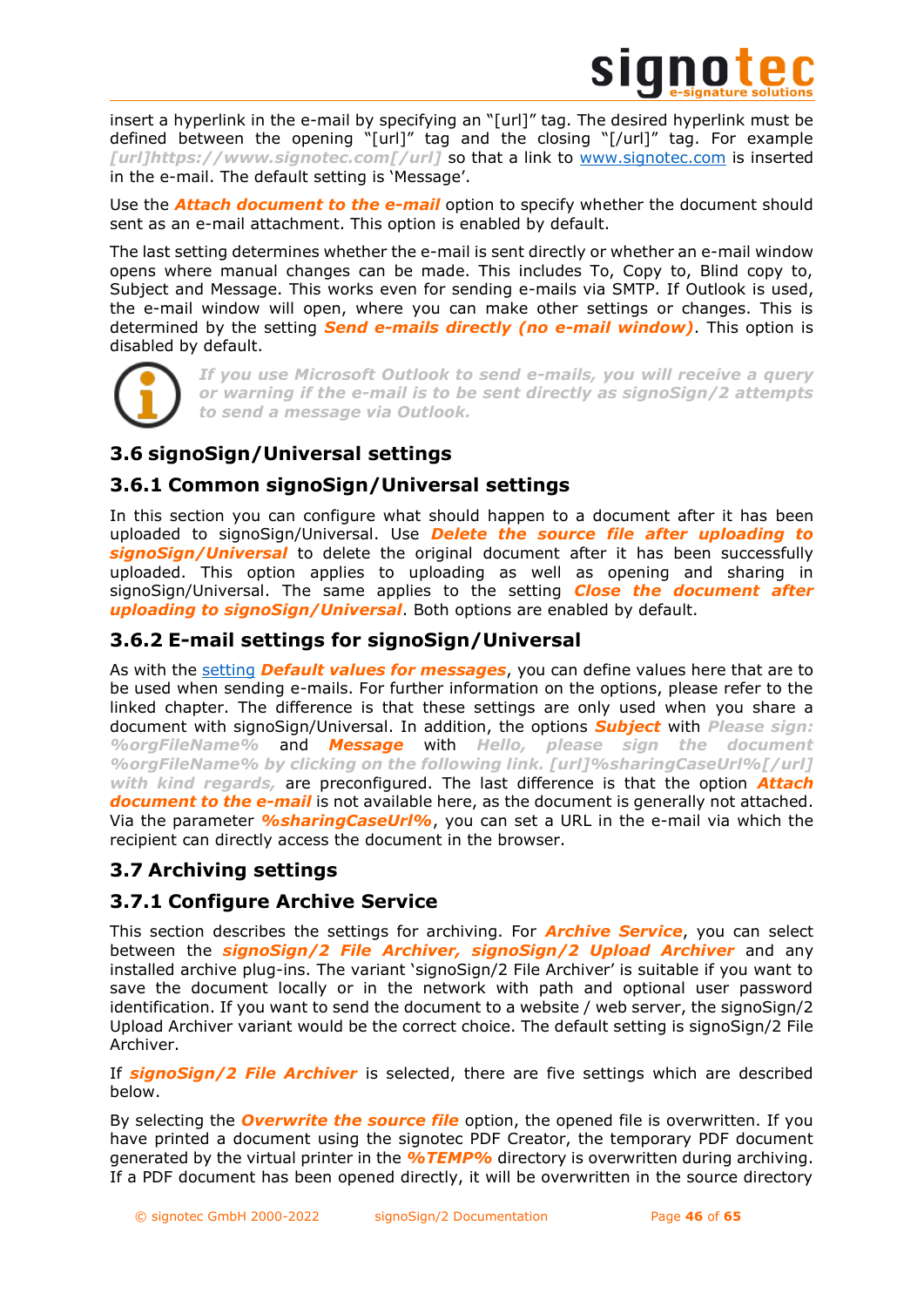

from which it was opened during archiving. This disables the settings for *Name of the archive file*, *Extension of the archive file*, *Archive folder*, *Subfolder* and *Delete the source file after the document is archived*, as they are no longer relevant in this constellation. This option is disabled by default.

The *Name of the archive file* defines the file name under which the document will be stored. Any name can be chosen, and the placeholders can also be used. When you specify the name, ensure that it is unique to avoid any problems during archiving. If, for example, the document is to be saved only with the name *Invoice*, this would cause problems during the next archiving, as this, too, would be saved under the name *Invoice*, but the target directory already contains a document called *Invoice* from the first procedure. Either you overwrite the file and the first document will be lost or you cancel the process, do not overwrite the file but fail to archive the second document. In this case, a date and time stamp could be added to the file name, for example, which would make each file name unique. *Invoice\_%dateFileName%\_%timeFileNameShort%* would be defined under 'Name of the archive file' to have the document saved as *Invoice\_2019-11- 12\_12.04.96*. The parameter %orgFileName% is saved by default.

**Extension of the archive file** allows you to specify the file extension, which will be used when archiving the document. Any ending can be chosen, but we recommend using *.pdf* or *.sig*. The extension can be specified with or without a full stop. The default setting is 'pdf'.

The next field, *Archive folder*, allows you to specify the folder where the document is to be archived. You can configure the archive folder by clicking the corresponding button with the three dots, which will open a new window. As there are two options for archiving, these two options are explained in the following two sections. The default is %USERPROFILE%\Documents.

# <span id="page-46-0"></span>**3.7.1.1 Access with logged in user account (Default)**

You can use *Directory* to specify the storage location where the document is to be saved. This variant uses the logged-in Windows user, so the user must have access to the target directory. You can click the button with the three dots to select the directory or edit it manually in the input field. By default, the setting is activated and stored under %USERPROFILE%\Documents.

# <span id="page-46-1"></span>**3.7.1.2 Access with different user account**

Instead of using the logged-in Windows user for archiving, you can define a user account here that is to be used for archiving. This is useful if the normal user does not have access to the target directory of the archived documents. To do this, activate the option and then define the settings *Directory* (via UNC path), *User name*, *Password* and *Domain*. When you click OK to confirm the configuration, a check for accessibility is made based on these settings. This may take a short moment and if an error occurs you will be notified of this in a message. This option is disabled by default and nothing is saved.

The last setting for signoSign/2 File Archiver is *Add a subfolder*. Here you can specify whether a subfolder should be added in the target directory in which to store the documents. Any name can be chosen for this subfolder and/or placeholders can be used. You can also use the backslash to define further subfolders and thus map an entire directory structure. If this folder doesn't exist, signoSign/2 will create it during archiving. This option is disabled by default and %dateFileName% is saved.

If *signoSign/2 Upload Archiver* is selected, there are three settings which are described below.

You can use the setting *Upload URL* to define the URL (web server) that will receive the document. We use a standardised *Multipart upload* via *http* for the upload and the file is transferred in the field name *file* within the *Content disposition*. The URL can also consist of placeholders. Nothing has been stored here by default.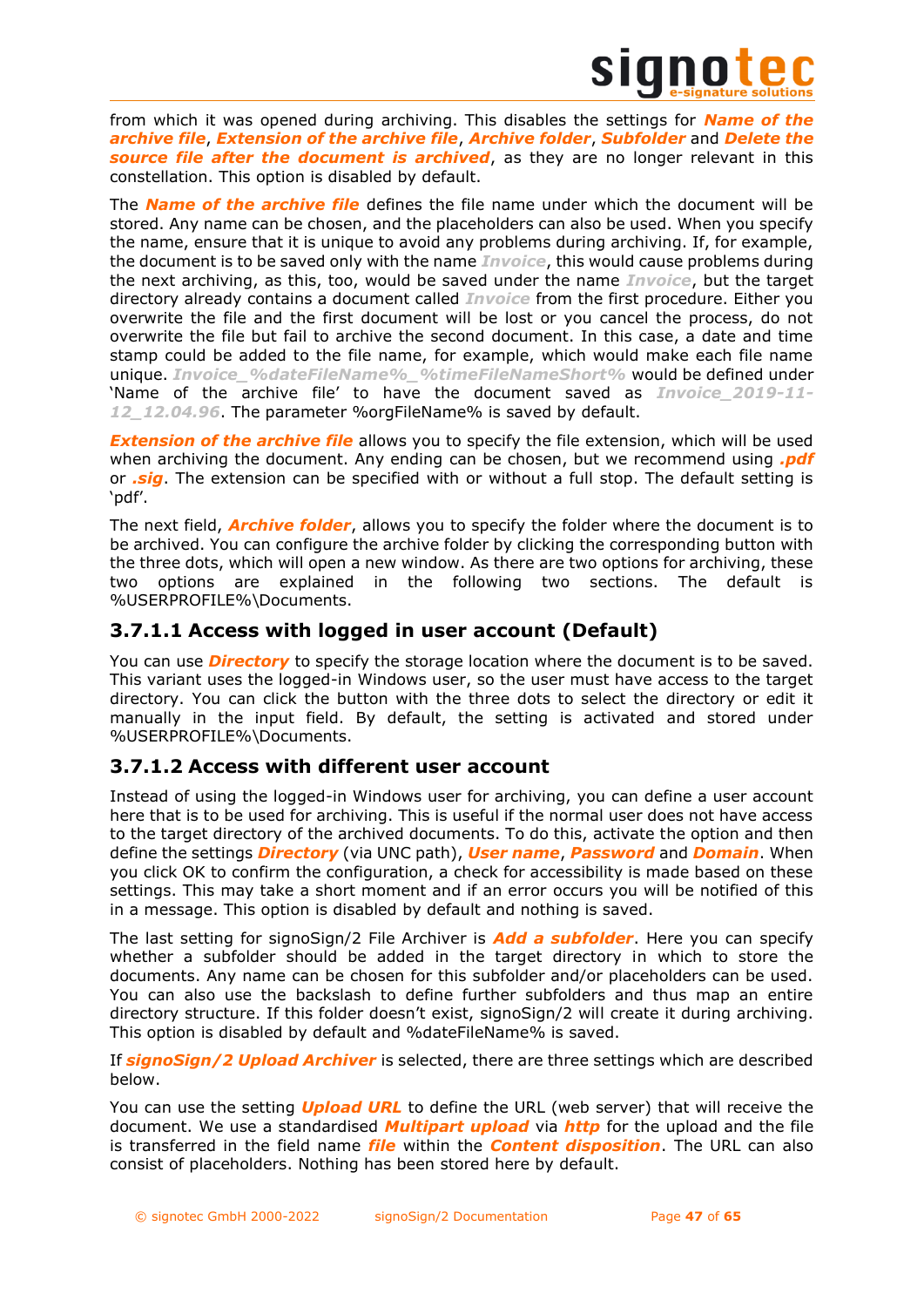

As before, the *Name of the archive file* and *Extension of the archive file* define the name of the document during archiving and its file extension. You can find more detailed information and what issues you need to be aware of under the [settings](#page-45-4) *Configure Archive Service* for *signoSign/2 File Archiver*.

# <span id="page-47-0"></span>**3.7.2 General settings**

If you *Only allow archiving when all signature fields have been signed*, the document will only be archived once all signature fields have been signed. If archiving is attempted beforehand, it will fail and you will be informed of this. The message reads *'The document […] does not contain the required signatures. No archiving could therefore take place.* **Please insert the relevant signatures and try again.'** This option is disabled by default.

The setting *Optional fields may remain empty* is only active if the setting 'Only allow archiving when all signature fields have been signed' has been enabled. During archiving, this option checks whether all the mandatory fields in the document have been signed; all other optional signature fields can remain unsigned.

Alternatively, the option *Only allow archiving with minimum number of signatures* can be activated. This deactivates the setting 'Only allow archiving when all signature fields have been signed'. This variant checks whether the document contains the defined number of signatures, regardless of whether they are mandatory or optional fields, and only then allows archiving. Otherwise you will get the same message as mentioned above. This option is disabled by default.

# <span id="page-47-1"></span>**3.7.3 Additional actions**

Select *Automatically print when archiving* to specify whether the document should be automatically printed after it has been archived. In accordance with how you defined the [setting](#page-31-1) *Default printer*, the printing process is now carried out. This option is disabled by default.

Furthermore, you can select *Automatically send by e-mail when archiving* to send the document automatically by e-mail after it has been archived. In accordance with how you defined the [settings](#page-44-2) *Default values for messages*, the sending of the e-mail is now carried out. This option is disabled by default.

If you activate the *Delete the source file after the document is archived* option, the source file to be signed will be deleted after the signed document has been archived. The temporary, unsigned PDF files created by our signotec PDF Creator virtual printer are saved in the *%TEMP%* directory by default and then deleted by this setting. If a PDF file is opened without using our printer, the opened file will be deleted if the document has been archived. Please ensure that this setting is deactivated when using PDF templates that are used repeatedly. This option is enabled by default.

In addition, you can use *Launch application:* to define an application that the document should be sent to after it has been archived successfully. This works even if the [setting](#page-46-1) *Access with different user account* is used for archiving. Use the corresponding button with the three dots to define the application to be called up (\*.exe). For example, if you installed *Adobe Acrobat Reader* and choose this as the application, the document will open in *Adobe Acrobat Reader* after archiving.

The *Application parameters* setting is only active if the 'Launch application' setting has been enabled. This option allows you to define parameters that are sent to the application being called up. Always enter the parameters in quotation marks if they contain paths or names with spaces. If you are entering several parameters, you can use spaces to separate them. By default, the '%archiveFile%' is stored here, which contains the path of the signed document.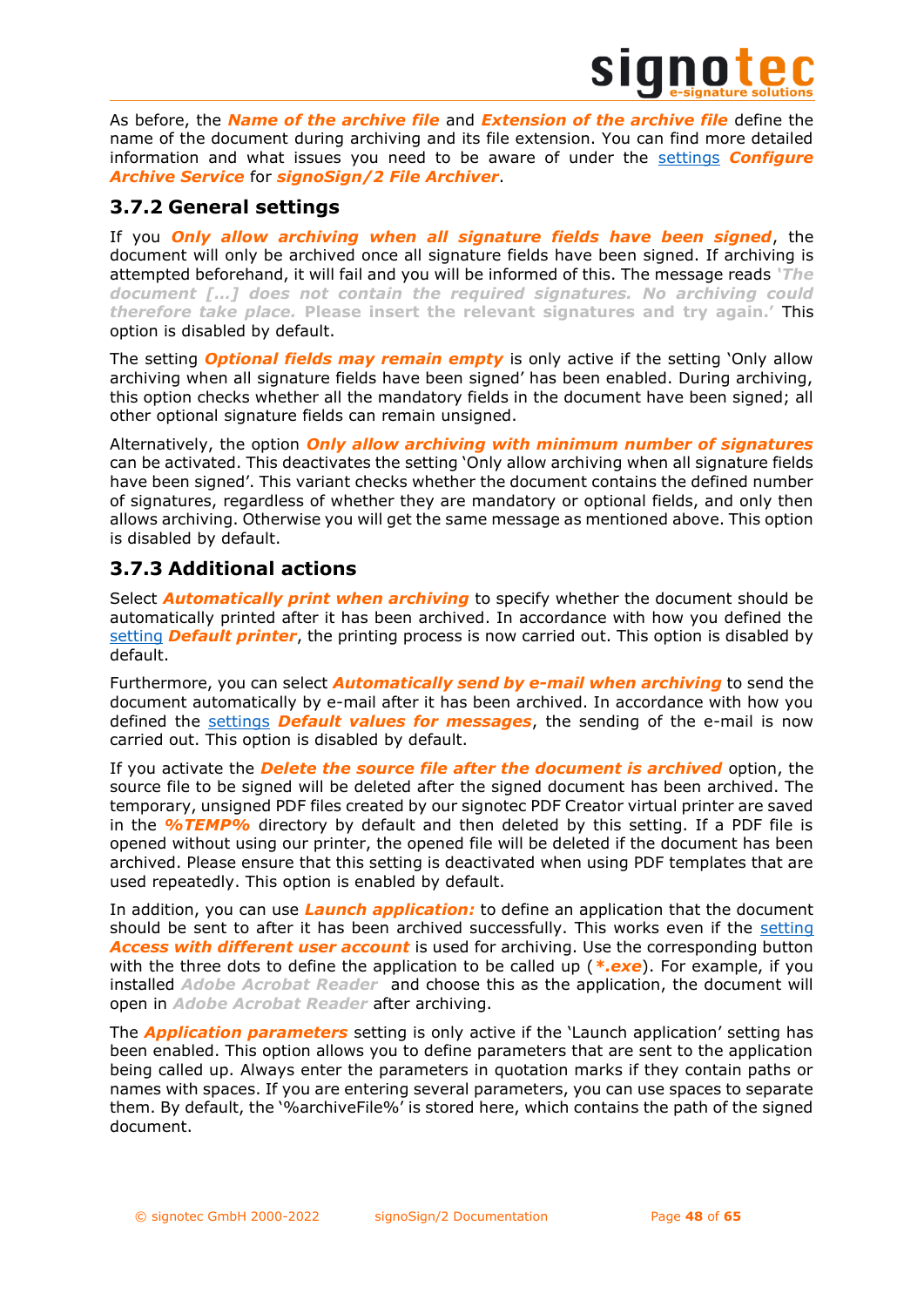# <span id="page-48-0"></span>**3.8 Settings for index file**

# <span id="page-48-1"></span>**3.8.1 Generate index file**

This option allows you to configure the content for an index file for the document being archived. Please bear in mind the configuration of the main index file which is described [here.](#page-23-4) This option is disabled by default.

First, you can specify the *Name of the index file*. You can store any text of your choice and/or use placeholders. By default, the %archiveName% is stored here, which contains the file name of the archived document.

In the *Extension of the index file* field, specify the file format to be used for the index file. The extension can be specified with or without a full stop. The default setting here is 'xml'.

With the next item, *Own path for index file:*, you can define a separate directory for storing the index file. If this option is disabled, the index file will be stored in the same directory as the signed document. You can click the button with the three dots to select the directory or edit it manually in the input field. This option is disabled by default.

The last setting *Treat content as XML* checks the index file's content for a valid XML structure. For example, only one basic element is allowed, the start tag must match the end tag, etc. In addition, the specified coding will be checked and used. If this cannot be determined, UTF-8 will be used. The check covers not only the content of the document type-specific part but also the content of the main index file from the configuration. The check is performed when you click buttons *OK* and *Apply* and a message is displayed if any errors are found. If multiple errors are found, detailed information is always displayed for the first error. If you click *Yes* to confirm the message, the changes are accepted and saved. If you click *No*, no changes are made to the content but it is not saved. This option is disabled by default.

The *Content of the index file* can be established as desired. It is up to you whether you enter text and/or use existing placeholders. This index file can be used, for example, to enable the signed document to be transferred and assigned to archive systems. Nothing has been stored here by default.

# <span id="page-48-2"></span>**3.9 Settings for resubmission**

# <span id="page-48-3"></span>**3.9.1 General settings**

All settings can only be configured if the [setting](#page-22-1) *Use resubmission* has been enabled and administered. Resubmission allows you to store documents temporarily in order to access them again at a later time.

First of all, with *Use resubmission* you can select whether documents of this document type should be stored in resubmission at all. If the option is disabled, the function will not be available in signoSign/2. This option is enabled by default.

Under *Name of document*, you can specify the file name that should be used for storing the document in resubmission. The specification must be made without file format, for example *%orgFileName%* for the original file name rather than *%orgFileName%.pdf*. The default here is %orgFileName%.

By activating the setting *Delete source file after filing in resubmission*, the source file to be signed will be deleted after the document has been successfully saved in signoStorage. Please also note the information regarding source files in the [setting](#page-47-1) *Delete the source file after the document is archived*. This option is disabled by default.

With the *Close document after filing in resubmission* option selected, the document is closed in signoSign/2 as soon as it has been stored in resubmission. If the setting is disabled, the document is stored in signoStorage but remains open for further processing. This option is enabled by default.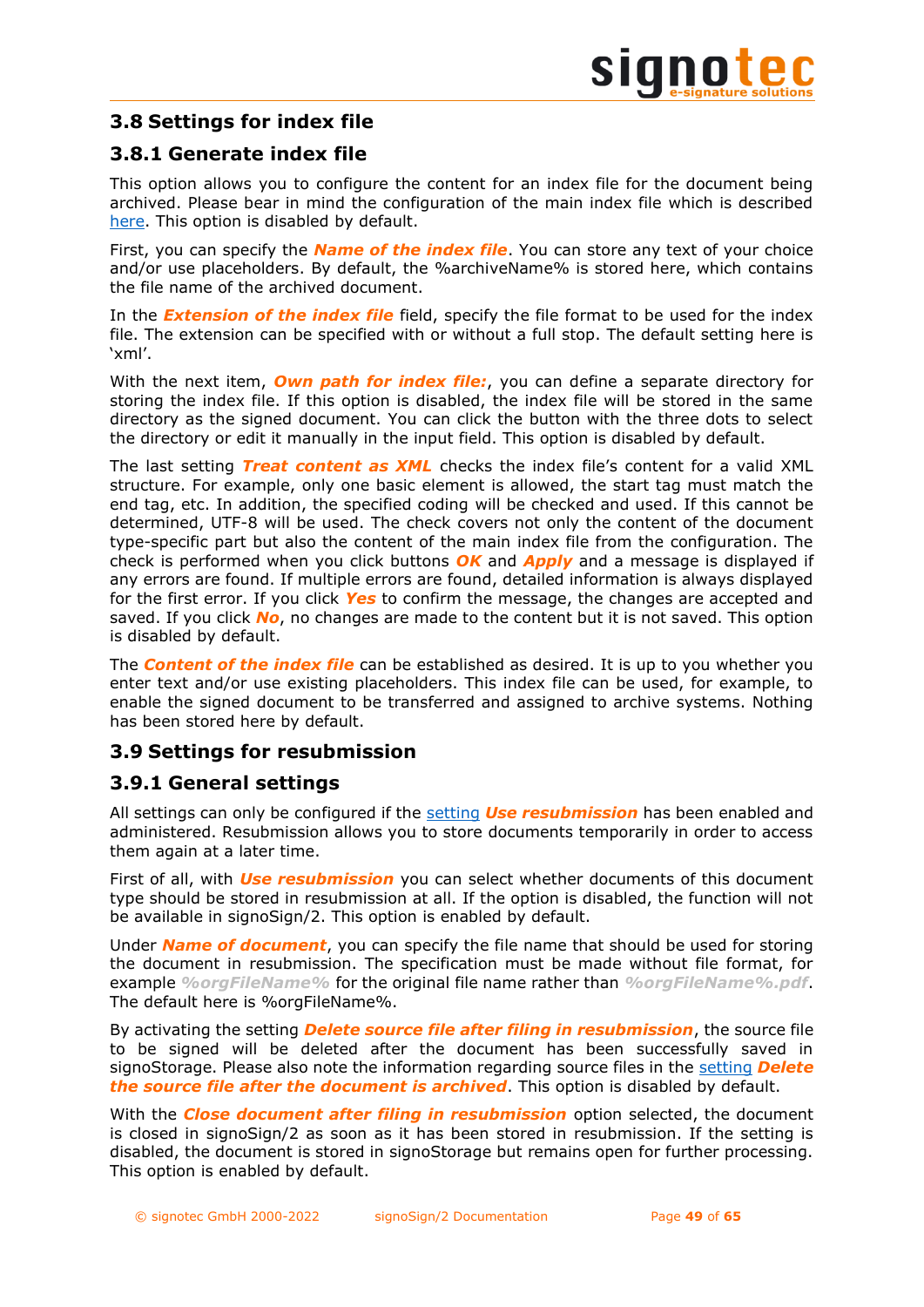

With the function *Send e-mail after filing in resubmission* you can determine whether an e-mail is to be sent after successful saving in the resubmission. The [settings](#page-44-2) *Default*  **values for messages** are taken into account and used, with the exception of the [setting](#page-44-2) *Attach document to the e-mail*. The option is disabled by default.

# <span id="page-49-0"></span>**3.9.2 Settings for signoStorage**

These settings can only be configured if the [setting](#page-22-1) *Storage location* has been set to signoStorage. If file system is stored there, these settings remain disabled and cannot be configured.

To make it easier to find documents in signoStorage, up to ten different user-defined index criteria can be sent as information. Click the relevant button to allocate a placeholder to the index criterion, or enter the relevant value directly into the entry field. For example, for *Index1*, the value *Date\_%dateShort%* could be sent for *Date\_26.04.2019*. Nothing has been stored here by default.

# <span id="page-49-1"></span>**4 Operating signoSign/2**

# <span id="page-49-2"></span>**4.1 The menu bar**

# <span id="page-49-3"></span>**4.1.1 File**

### *Open...*

This function allows you to open a file selection dialog that you can use to open a file in signoSign/2. The supported formats are *PDF files (\*.pdf, \*.sig)*, *Document stack for signoSign/2 (\*.sml)*, *XML Forms Data Format (\*.xfdf)* and *Compressed archives (\*.zip, \*.szp)*. Alternatively, you can use the key combination *Ctrl* + *O* to open the dialog.

### *Open from resubmission...*

This function enables you to open a document from resubmission for further processing.

### *Reload*

This function enables you reload the document that is currently open. Any changes that have been made, such as signatures or notes entered up to saving of the document are discarded and the status at the time of opening is displayed again.

### *Save*

This function allows you to save the document if a storage location has already been specified for the file. This is the case, for example, if the document was opened via the 'Open file' dialog, was created and sent by signotec PDF Creator or was transferred from Adobe Acrobat Reader by signotec Document Transfer. The file is then simply overwritten in the source directory. If no path for the storage location has been stored, e.g. if the document has been split, a 'Save file as' dialog will be displayed where you can define the file name and storage path. Alternatively, you can use the key combination *Ctrl* + *S*.

### *Save in resubmission*

This function allows you to save the document in resubmission in accordance with the [setting](#page-48-3) *General settings*

### *Save as...*

This function allows you to save the document in any folder of your choice. A 'Save file as' dialog opens where you can define the file name and storage path.

### *Save all*

This function allows you to save all documents (one tab per document) that are open in signoSign/2 and have been changed. The files are then simply overwritten in the source directory (see 'Save'). Alternatively, you can use the key combination *Ctrl* + *Shift* + *S*.

# *Upload file to signoSign/Universal*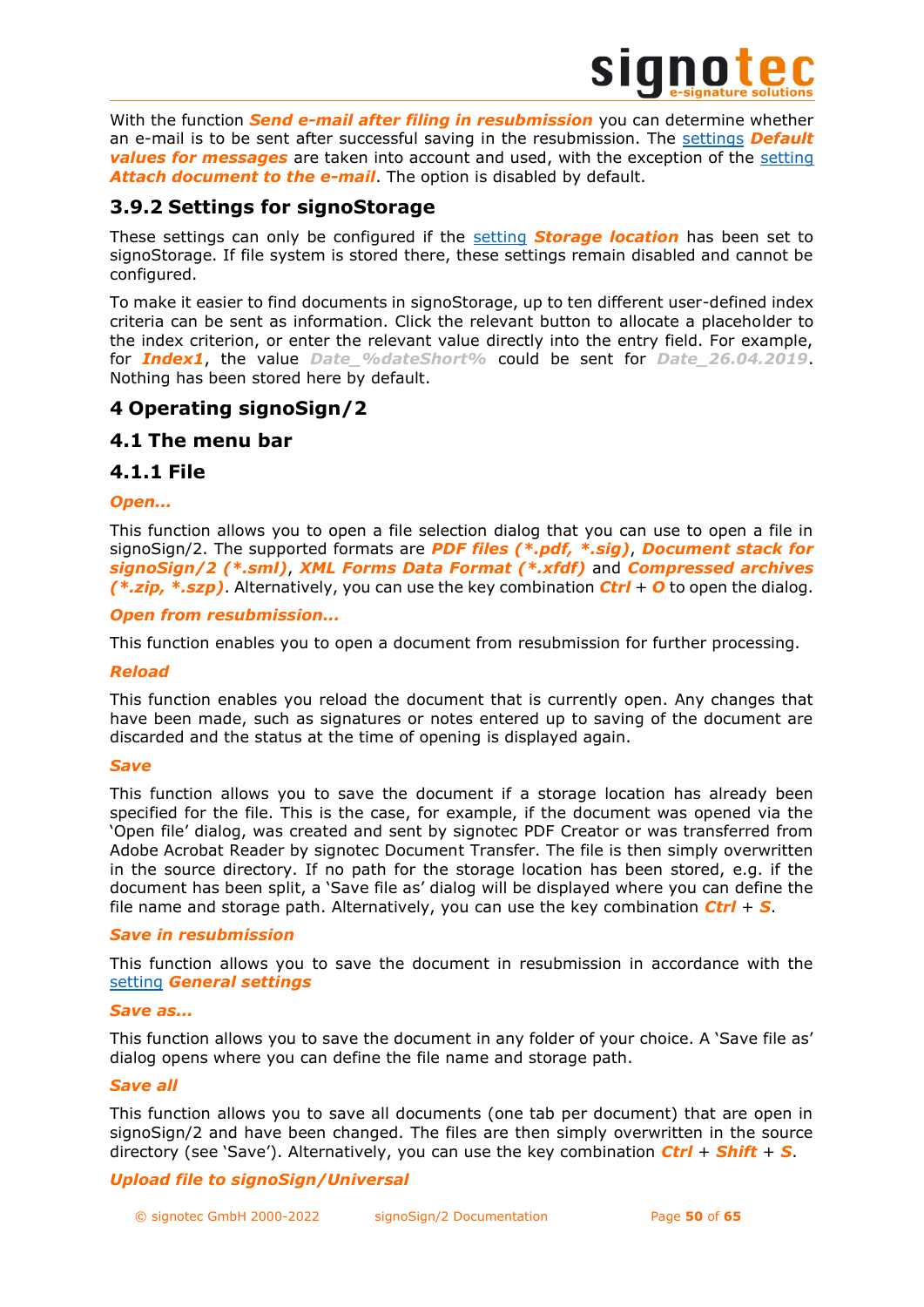

This function allows you to upload the document in signoSign/Universal according to the [setting](#page-22-5) *General settings*.

### *Open file with signoSign/Universal*

This function allows you to open the document in signoSign/Universal according to the [setting](#page-22-5) *General settings*.

### *Share file with signoSign/Universal*

This function allows you to share the document with signoSign/Universal according to the [setting](#page-22-5) *General settings*. This function is not available if you have selected the [setting](#page-9-2) *Deactivate e-mail transmission*.

### *Close*

This function allows you to close the current document (current tab). Alternatively, you can use the key combination *Ctrl* + *W*.

### *Close others*

This function allows you to close all other documents apart from the current document.

### *Close all*

This function allows you to close all documents that you have opened in signoSign/2.

### *Print...*

This function allows you to print the current document. A print dialog opens where you can to select the printer and adjust various settings. If you have configured one or more printers in the [setting](#page-9-0) *Printer preselection* , they are listed under this menu item. If you have configured a printer for this document type under the [setting](#page-31-1) *Default printer*, the document will be printed on this printer directly without a dialog. Alternatively, you can use the key combination *Ctrl* + *P*.

### *Display with Adobe Reader*

This function allows you to open the current document with all changes as a copy in Adobe Acrobat Reader (additional window). This option is available only if Adobe Acrobat Reader is installed.

### *Send by e-mail*

This function allows you to send the current document by e-mail. Depending on the [setting](#page-44-2) *Send e-mails directly (no e-mail window)*, either the e-mail window opens where changes can still be made to the e-mail, or the e-mail is sent directly. If the [setting](#page-44-2) *Attach document to the e-mail* is enabled, the document is attached automatically.

### *Exit*

This function allows you to exit signoSign/2. Any open documents are closed and the [setting](#page-27-0) *After closing the document* takes effect.

# <span id="page-50-0"></span>**4.1.2 Edit**

### *Search text...*

This function allows you to search for specific text in the current document. A new window opens where you can enter the *Search term*. Select the *Match case* option to make the search case-sensitive. Click *Search* to start the search. The first hits are highlighted in yellow in the document. Then you can perform additional searches (*Continue search*) within the document. Click *Close* to close the window. Alternatively, you can use the key combination *Ctrl* + *F*.

### *Form mode*

This function allows you to switch to form mode if the document contains Adobe-compliant form fields. If the document does not contain any form fields, the function is disabled. No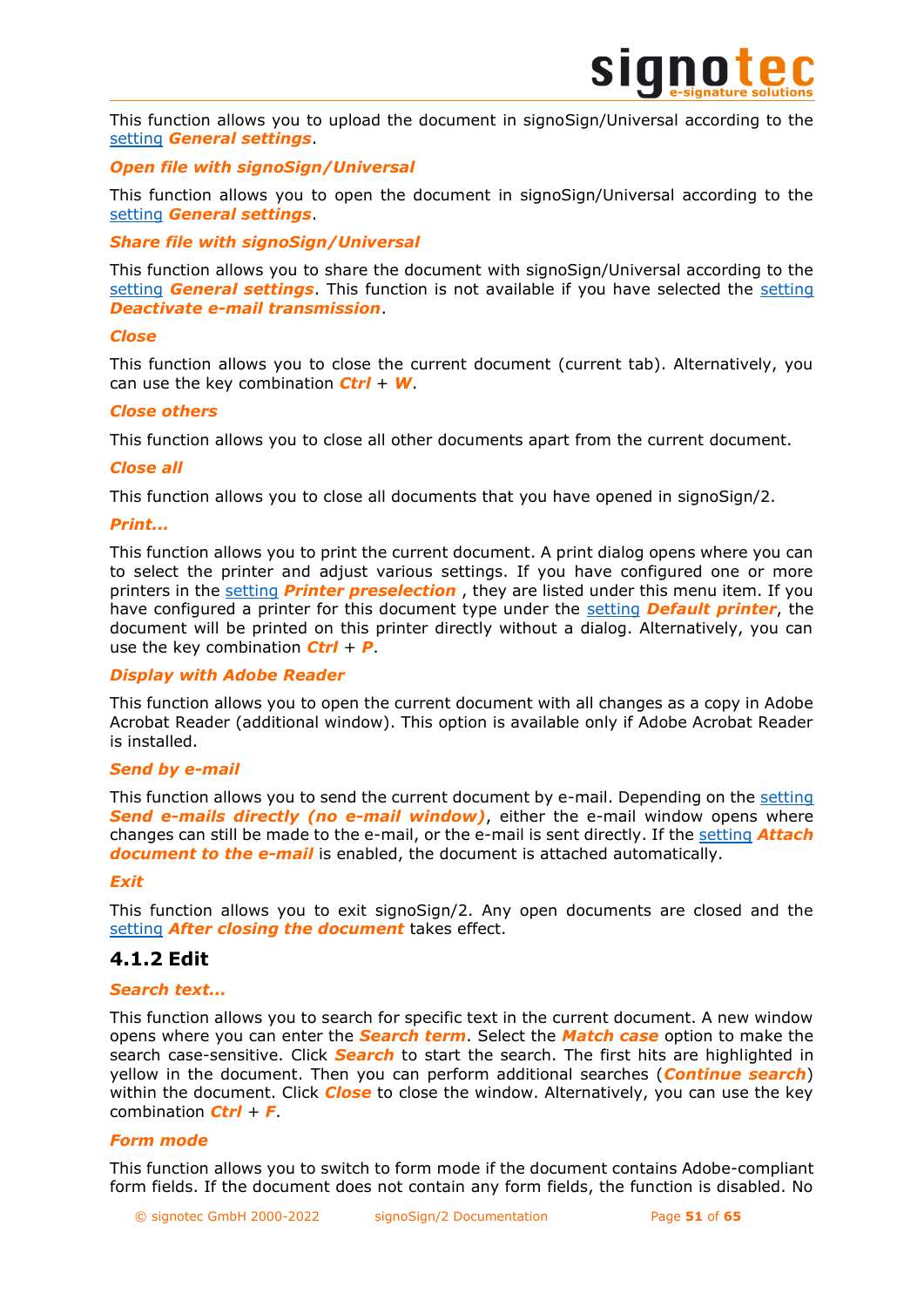

form fields can be created with signoSign/2. The form fields are highlighted in colour (blue) if form mode is enabled. Mandatory fields are additionally outlined in red. You can fill out in the form fields by entry and selection. Clicking this button again or using another function (such as the [options](#page-50-0) *Create notes* or *Start signing*) exits form mode and saves the changes you have made. While form mode is enabled, the signature fields are hidden.



*Once a signatory has been captured, the form fields can only be edited if the [setting](#page-27-0) Allow filling out of signed documents is enabled. Otherwise, form mode is disabled for further changes. Processing is only possible if the form fields with the signature have not been locked [\(setting](#page-32-1) Lock form fields).*

### *Create notes*

This function allows you to insert a note at any point in the document. If the function has been selected, there is a tick next to the menu item, you can tell that this mode is active.

You can now use the mouse to draw a note field. A 'Create note' window opens where you can define a text and adjust the *Font*, *Font size* and *Background color*. All settings are enabled as soon as they have been selected, and are displayed in the text box accordingly. The text field is prefilled with the entry from the last note process. The default settings here are Arial, Automatic and Transparent.

You can also select an *Image file* instead of or in addition to the text using the corresponding button with the three dots. The image formats *.bmp*, *.jpg*, *.gif* and *.png* are supported. Alternatively, you can enter the path manually. The setting *Scale image to border* allows you to specify whether the image should be inserted in its original size (disabled) or scaled to the size of the drawn note field (enabled). This can cause graphics to appear squeezed or distorted, however. This option is disabled by default.

Click *OK* to insert the note and *Cancel* to close the window and discard the note. Disable this function to return to the normal mouse pointer and leave note mode.

Here, too, the hint from the [function](#page-29-0) *Content to insert after opening the document* applies that the document loses PDF/A-1b conformity if images and/or transparent text are inserted. You will be informed by a warning if you select this option.

### *Handwritten notes*

This function allows you to insert a note at any point in the document using the mouse, touch or pen. If the function is selected, another toolbar appears, which is used for further control. Unlike the [function](#page-50-0) *Create notes*, no note field needs to be drawn at this point.



Use this button to select the pen. Afterwards you can create handwritten notes in one or more places in the document. The selected pen size and pen color are taken into account.



Use this button to select the marker. Afterwards you can make handwritten markers at one or more places in the document. The selected marker size and marker color are also taken into account here.



Use the button to select the rubber. Afterwards you can remove notes and markings in the document that have not yet been confirmed. To do this, you simply have to erase at the point where something is to be removed. The process always removes contiguous lines from one operation.

Use this button to confirm created notes and markings so that they are fixed in the document and cannot be removed. The mode for handwritten notes is then closed.



Use this button to exit the mode for handwritten notes. All created notes and marks that have not yet been confirmed are discarded.

If the pen or marker has been selected, the size and color of the note or marker to be inserted can be selected using the corresponding selection fields. This can be changed during creation without having to confirm the previous entries beforehand.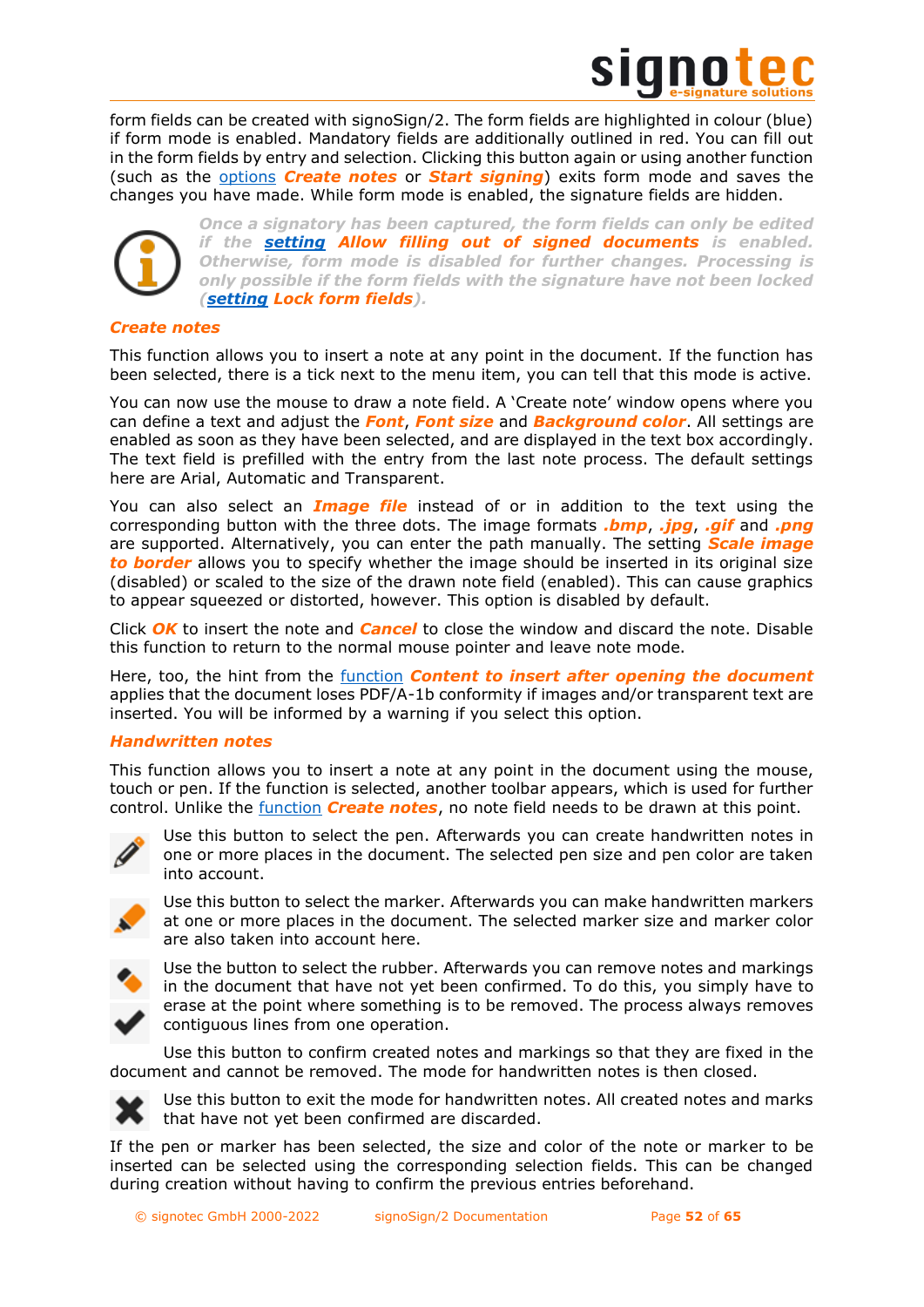

### *Append stamp*

This function allows you to insert a stamp or seal at any point in the document. After selecting the function, all configured stamps and seals are displayed as a preview image and can be selected. After selection, the stamp or seal is displayed as a shadow preview in the size to be inserted on the document, so that an optimal positioning is guaranteed.

### *Capture signature manually*

This function allows you to place one or more signatures field at any point in the document. Depending on the [setting](#page-27-0) *Only allow available signature fields to be signed*, this function may be enabled or disabled. As is the case for notes, if there is a tick next to the menu item, you can tell that this mode is active. You can now define one or more signature fields by drawing them with the mouse. Please note that at this point the [setting](#page-32-1) *Use static instead of virtual signature fields* from the document type is also used and, depending on the selection, the signature fields are inserted either permanently or temporarily. You can start the signature process by clicking on the corresponding button for all signature fields or by clicking directly on a signature field. If you disable this option, the normal mouse pointer appears again.

### *Start signing*

This function allows you to start the signing process, which runs through all signature fields in the stored sequence. Alternatively, you can use the *F5* key.

### *Archive*

This function allows you to archive the document in the configured directory. The document is then closed in signoSign/2. Alternatively, you can use the *F12* key.

### *Append a scanned page…*

This function allows you to scan in the document with the locally connected scanner and add it to the end of the document as a new page. Alternatively, you can use the *F4* key.

Once the scan is complete, the scanned document is opened in a new window as a preview. You can use the sliders *Brightness* and *Contrast* to change the value of the respective setting to then start the scanning procedure with *Scan again* to achieve a scan in better quality, if required. *Rotate* allows you to define whether the scanned document should be inserted with a rotation of *0°*, *90°*, *180°* or *270°*. The scan does not need to be repeated for this. Click *Cancel* to close the window and *OK* to add the scanned document to the end of the open document as a new page.

### *Add pictures from a webcam…*

This function allows you to capture images with your webcam and add them to the end of the document as a new page.

Once the image capture has started, a new window opens displaying a preview of the selected webcam view. You can use *Choose camera* to switch from one webcam to another, if several are connected. You can use the *Digital zoom* slider control to reduce the webcam zoom (minimum of 1x zoom) or increase it (up to 10x). Use the buttons *Capture first image* and *Capture second image* to capture the current view and display it as a preview under the corresponding button. Regardless of the opened document, the new page with the captured images is always inserted in DIN A4 portrait format. The first image is always inserted in the top half of the document and the second always in the lower half. Click **OK** to insert the images as a new page at the end of the document and *Cancel* to close the window and discard any captured images.

### *Append another document…*

This function allows you add images to the end of an unsigned document as a new page. An 'Open file…' dialog is opened where you can select a *.pdf* or *.sig* file and add it by clicking *Open*. Clicking *Cancel* closes this dialog without making any changes to the document.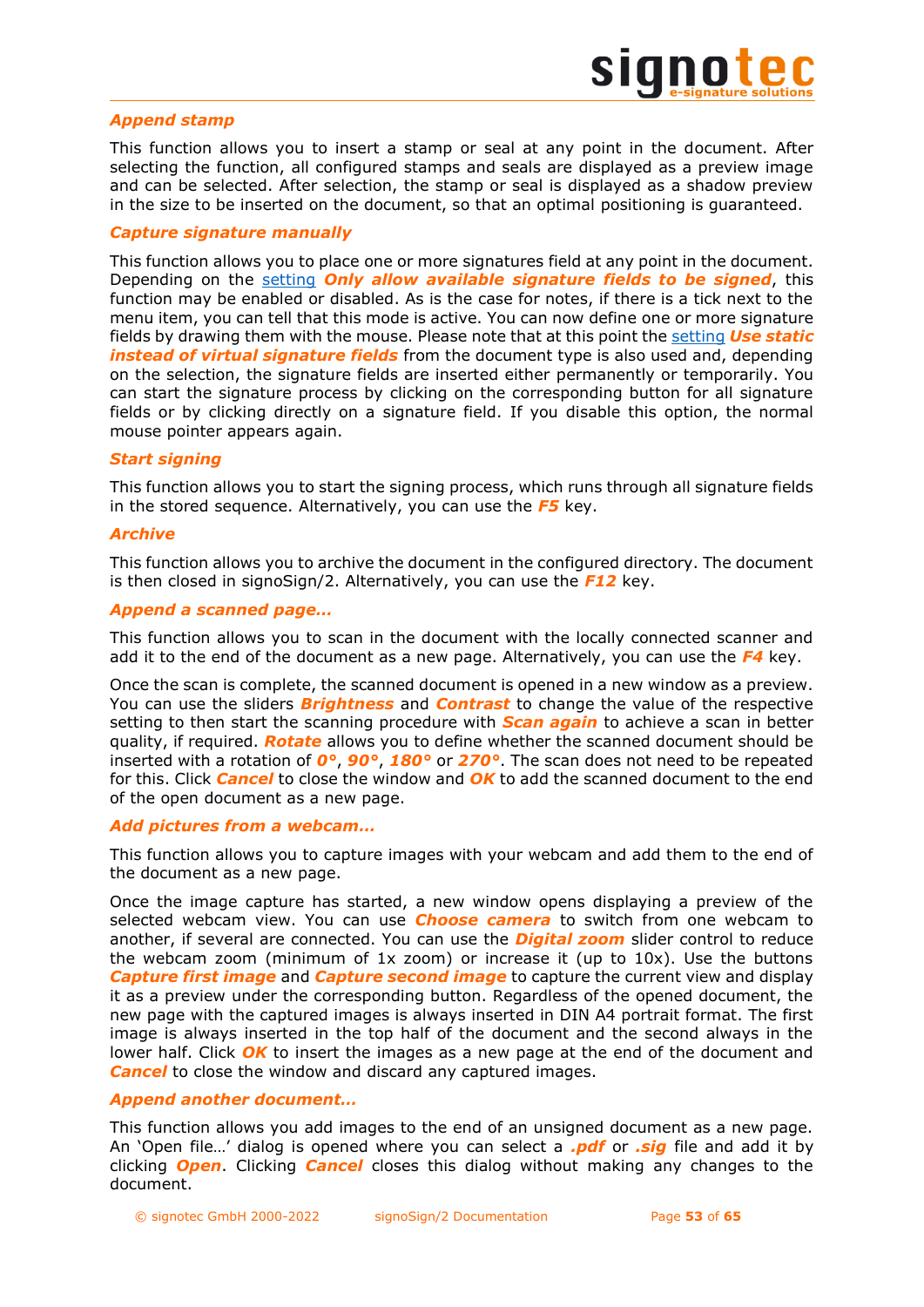



### <span id="page-53-1"></span>*Rotate clockwise*

This function allows you to rotate the current document (all pages) 90° clockwise. It can be repeated indefinitely. You can use the [function](#page-49-3) *Reload* to undo a rotation if the document has not been saved or archived.

### *Rotate counterclockwise*

This function allows you to rotate the current document (all pages) 90° counterclockwise. It can be repeated indefinitely. You can use the [function](#page-49-3) *Reload* to undo a rotation if the document has not been saved or archived.

### <span id="page-53-0"></span>**4.1.3 View**

### *Go to page...*

This function allows you to skip to a specific page in the document. A new window opens where you can enter the page number. Click *OK* to go to the specified page. Click *Cancel* to close the dialog without skipping to a specific page. Alternatively, you can use the key combination *Ctrl* + *G*.

### *First page*

This function allows you to return to the first page of the open document. Alternatively, you can use the *Home* key.

### *Previous page*

This function allows you to return to the page before the current page of the open document. This means, for example, that if you are on *page 9* and click on this button, you will be taken to *page 8*. Alternatively, you can use the *Page Up* button.

### *Next page*

This function allows you to go to the next page in the open document. This means, for example, that if you are on *page 6* and click on this button, you will be taken to *page 7*. Alternatively, you can use the *Page Down* button.

### *Last page*

This function allows you to go to the last page of the opened document. Alternatively, you can use the *End* button.

### *Fit to page height*

This function allows you to adjust the current page view such that a whole page is displayed in the view. Alternatively, you can use the key combination *Ctrl* + *0*.

### *Fit to page width*

This function allows you to adjust the current page view such that the entire width of the page is displayed in the view. The height of the document is not taken into account. Alternatively, you can use the key combination *Ctrl* + *3*.

### *Reduce zoom*

This function allows you to zoom further out of the document. Every time you click this option, you zoom further away from the document and everything gets smaller. Alternatively, you can use the key combination *Ctrl* + *-*.

### *Enlarge zoom*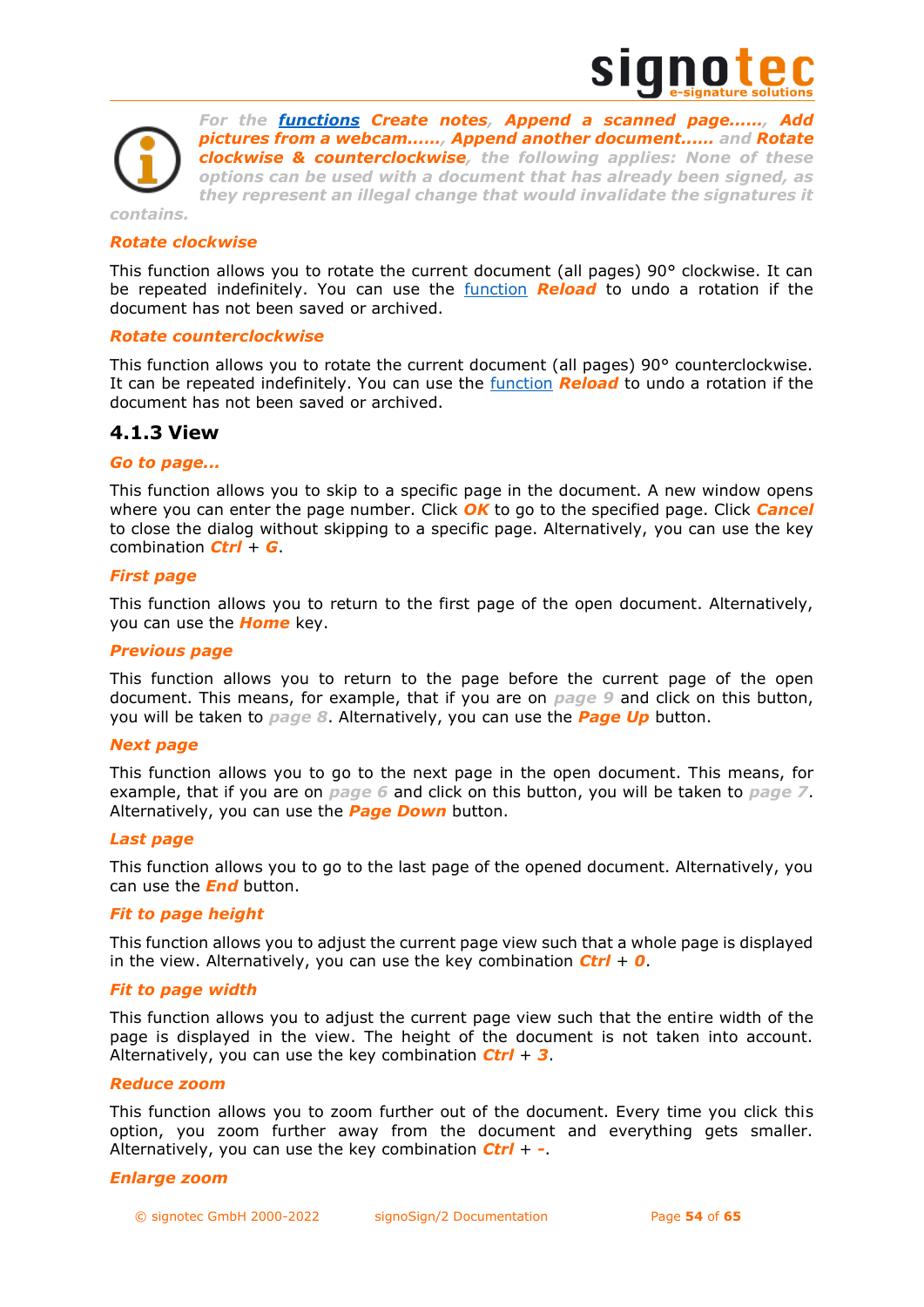

This function allows you to zoom further into the document. Every time you click this option, you zoom closer into the document and everything gets bigger. Alternatively, you can use the key combination *Ctrl* + *+*.

# <span id="page-54-0"></span>**4.1.4 Tools**

### *PDF report...*

This function allows you to open the PDF report, providing information on the *Description*, *Fonts* and *Signature and form fields*. A new window opens with the corresponding tabs. You can navigate through these tabs and obtain this information at any time. Click *Close* to close the dialog again.

### *Open log view...*

This function allows you to open the log view in accordance with the [setting](#page-7-1) *Type of logging*. A new window opens containing the log file for the current date. You can use *Select log file* to change to the log for a previous date. Clicking the button *Copy to clipboard* copies the entire content, which can then be copied into an e-mail, for example.

### *Configuration…*

This function allows you call up the configuration settings of signoSign/2. A new window opens where you can make changes to the settings. Click *OK* to confirm these changes and *Cancel* to discard them and close the dialog. Alternatively, you can use the *F8* key. Unlike the other options, the *F8* key can still be used to call up the configuration even if the [function](#page-23-2) *Configuration…* has been disabled.

### *Document types…*

This function allows you call up the document type administration of signoSign/2. A new window opens where you can make changes to the document types. Clicking *OK* and *Apply* confirms these changes, but only the OK button will also close the window. The *Cancel* button allows you to discard any changes you have made and closes the window. Alternatively, you can use the *F9* key. Unlike the other options, the *F9* key can still be used to call up the document type administration even if the [function](#page-23-2) *Document types...* has been disabled.

# <span id="page-54-1"></span>**4.1.5 Help**

### *About signotec signoSign/2...*

This function allows you call up information about signoSign/2. A new window opens containing the *Setup version*, information about how to *Contact* signotec GmbH and *Licence information*. Expanding the option *Click here to display a list of the DLLs used* displays an exact list of all files used by signoSign/2 and their versions and any installed *plug-ins*.

### *Open documentation*

The function allows you to open the signoSign/2 User Guide in Adobe Acrobat Reader, provided this documentation has been included in the installation. Only the German or the English documentation is installed, depending on the operating system's system language. Adobe Acrobat Reader must also be installed. The link to the User Guide is located in the installation directory *…\signotec\signoSign2\Dokumentation*, and the file itself is stored in *%PROGRAMDATA%\signotec\signoSign2*. The documentation for installation is a separate file, but it is also located in the installation directory.

### *Video tutorials*

This function allows you to open our YouTube channel, where you can find helpful video tutorials on how to use signoSign/2. The website is opened in a new browser window. Depending on the display language of the application, you will be directed to the German or English YouTube channel.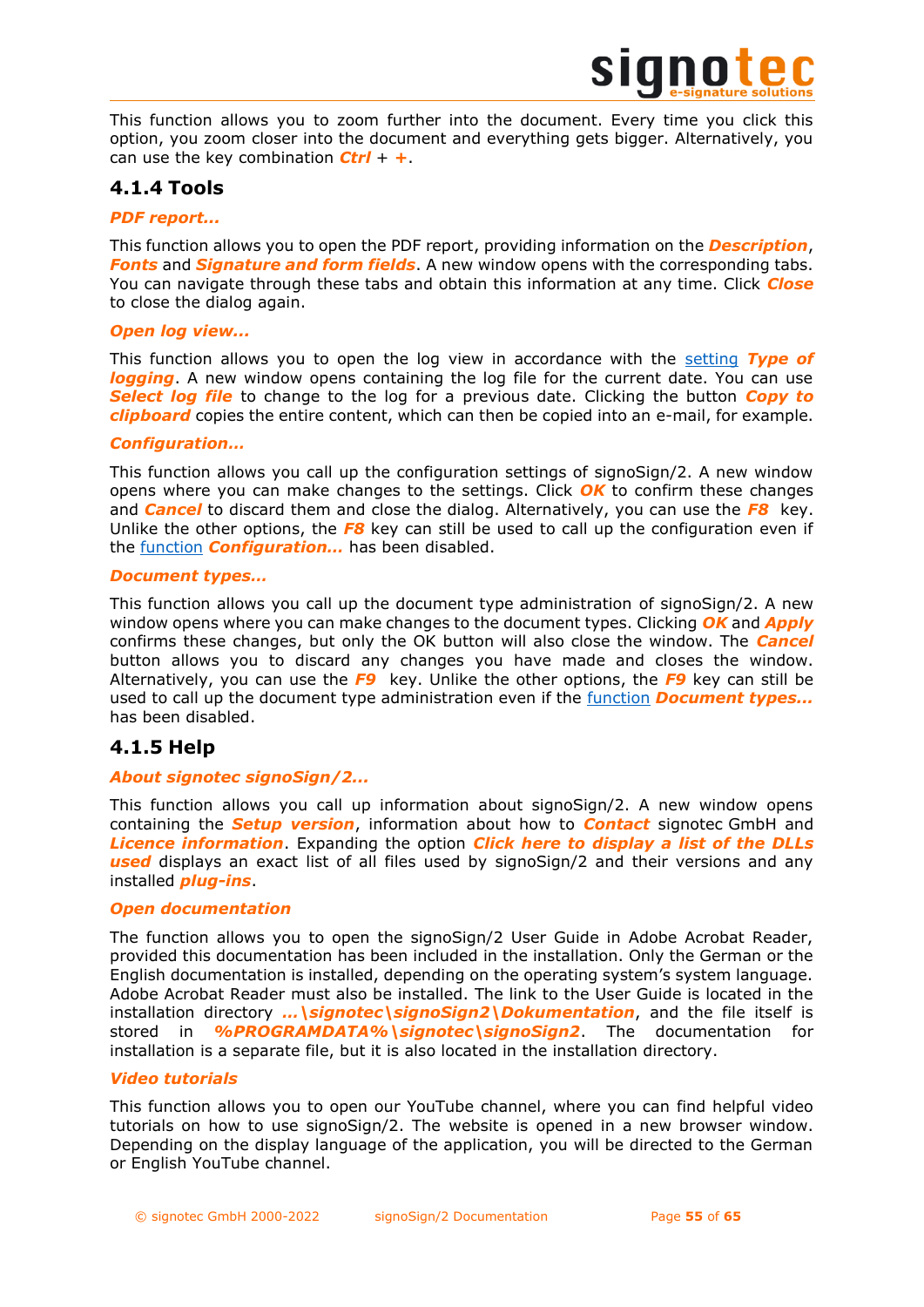

### *Licensing...*

This function allows you to license signoSign/2. A new window opens where you can view your currently used license under *Licence information*. The default setting here is a license for testing. You can license signoSign/2 under *Activate licence*. On the one hand, you can select the licence file (\*.licx) under *Use licence file*. This is created based of the value that is displayed in *Show client information*. Please provide this value to your vendor upon request. Alternatively insert the licensing key into the corresponding text box *Enter licence key.* You can use **Paste from clipboard** to enter the license key if it is stored in the clipboard. You can now activate the licence using the licence key by clicking on *Check input*. An internet connection is required for the licence check. After a successful check by the licence server, the activation will be carried out, otherwise you will receive a corresponding message. The activation can then be used offline for up to 60 days before the licence has to be checked online again. As a rule, the activation renews itself daily when the internet connection is active, so that the period of 60 days is reset. Alternatively, the activation can be updated manually (see below). Other licensing procedures are available on request.

If the licence check reveals that the maximum number of activations has already been reached, you can request an offer to extend your licence for your licence key by e-mail via *Request a quote*. Please request the license from [license@signotec.de.](mailto:license@signotec.de)

Alternatively, you can release all existing activations of your licence via *Take over licence* and thus reassign them. In this case, the existing activations are reset and the individual computers are activated again. This procedure is only possible with a new installation. Insofar as the computer was already activated, an automatic reassignment of the activations is not possible. In this case, please contact the support of signotec GmbH.

If you are already using a licence of the old licence model, the button *Switch to online*  **licensing** is also displayed. This deletes the licence used up to now and you must then deposit the new licence of the online variant. Please note that the change is not made automatically. Please apply for the new licence in advance and only then carry out the change.

By the *Update* button, you can retrieve the properties of the licence again if it has changed. At the same time, the period for offline use is reset.

*Release licence* offers the possibility to delete the activation on this computer and thus to release an activation. You can click *Close* to exit the dialog.



*The license is only valid for the current version at the time of purchase. Later, newer versions are subject to a fee or you can conclude a software maintenance contract. Using an invalid license will result in your inability to run the software. Please also note that signotec only provides current versions of the software.*

As an alternative to entering the licence key manually, you can also have the licensing carried out automatically. To do this, you must put the licence file with the name *SS200.licx* or *SS200.txt* in *%PROGRAMDATA%\signotec\Licences*. The structure of this file must look like this:

*<license> <licenseData> <activationId>ABCD1234-EF56-GH78-IJ90-KLMNOP123456</activationId> </licenseData> </license>*

The licence key *ABCD1234-EF56-GH78-IJ90-KLMNOP123456* is used here as an example only and must be replaced with your correct licence key. When starting signoSign/2, this licence file is read in automatically and checked and activated by our licence server using the licence key. The automatic licence generation requires an active internet connection.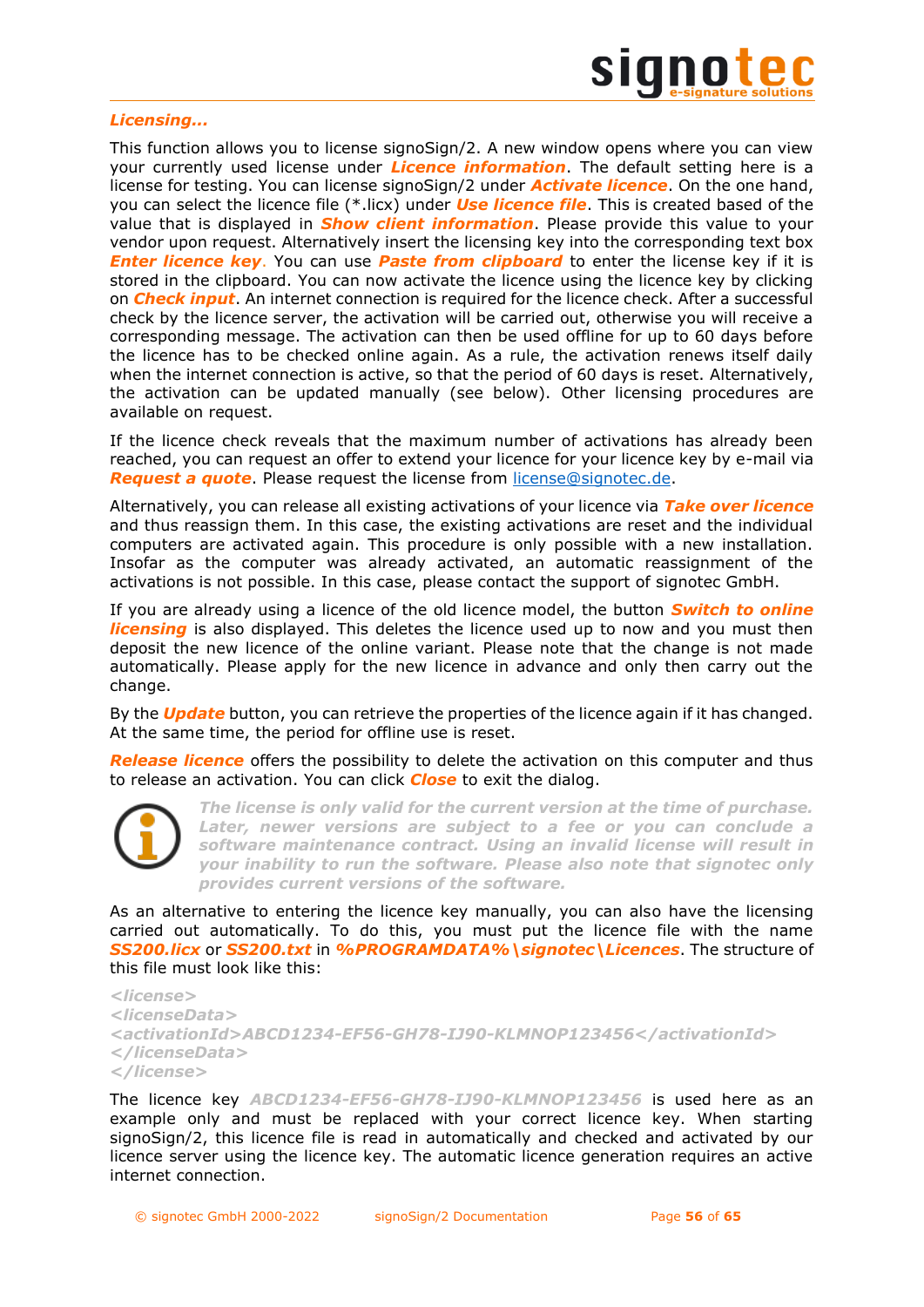

### *Remote maintenance...*

The function allows you to open the remote maintenance tool TeamViewer, provided this tool was included in the installation. It makes it possible for signotec GmbH to connect to your computer via remote maintenance to help with questions or problems. You must click *Accept* to accept the disclaimer before starting remote maintenance. If you select *Reject*, remote maintenance cannot be performed. Please notify the support team of *your ID*. The **password** is a permanently stored password that is known to the employee. You can click *Cancel* to close the window again. For remote maintenance, please contact our hotline or use the [support form](https://en.signotec.com/supportform) on our website to open a ticket.

# <span id="page-56-0"></span>**4.2 Status bar**

The status bar is located at the bottom of the signoSign/2 and it displays important information for the displayed document. *Page* displays what page you are currently on, for example *Page: 6 / 9*. Double-click this information to call up the [function](#page-53-1) *Go to page...*. This function is only available if the document has more than one page, however. **Page format** shows the format of the first page of the document in millimetres, for example *210 x 297 mm* for a DIN A4 portrait document. The next item is *Signed signature fields*, which shows the number of signed signature fields out of all signature fields in the entire document, e.g. *Signed signature fields: 0 / 3*, if none of the three signature fields have been signed. You can also use *On current page* to display how many signature fields on the current page have been signed, e.g. *On current page: 1 / 2*, if one of the two signature fields on the corresponding page has been signed. Last, you can see which *Document type* was identified in the check in document type administration or loaded as a transfer via SML, ZIP or SZP file. If no match could be found or no document type was transferred, *All other documents* is displayed here. In addition, notes and warnings regarding your licence are displayed. Double-click this information to access the licence dialogue.

# <span id="page-56-1"></span>**4.3 Parameter values**

signoSign/2 can be started in conjunction with any number of parameters. Each of these parameters must include a path to a *.pdf*, *.sig*, *.sml*, *.xfdf*, *.zip* or *.szp* file.

The following is an example of a potential call-up:

*"C:\Program Files\signotec\signoSign2\signoSign2.exe" "C:\Documents\Test.pdf" "C:\Templates\New\Test2.sig"*

This starts signoSign/2 and opens the files *Test.pdf* and *Test2.sig*. The order in which the documents are opened is not necessarily the same as the order of the parameters.

Alternatively, you can use the *OpenResubmission* parameter to open the resubmission in signoSign/2. If the [setting](#page-22-1) *File system* is used for the resubmission, no information for filtering the displayed documents can be appended to the parameter. If, on the other hand, the [setting](#page-22-1) *signoStorage* is used, the result list can be narrowed down by means of column name and value. Several values can be passed, the individual values must be separated by a "&". If the filter function is to be used, the complete parameter must be defined in inverted commas.

A call could look like this, for example:

*"C:\Program Files\signotec\signoSign2\signoSign2.exe" OpenResubmission*

*"C:\Program Files\signotec\signoSign2\signoSign2.exe" "OpenResubmission?ID=96&User=Ferenc Hilker"*

It is not possible to include other parameters of information.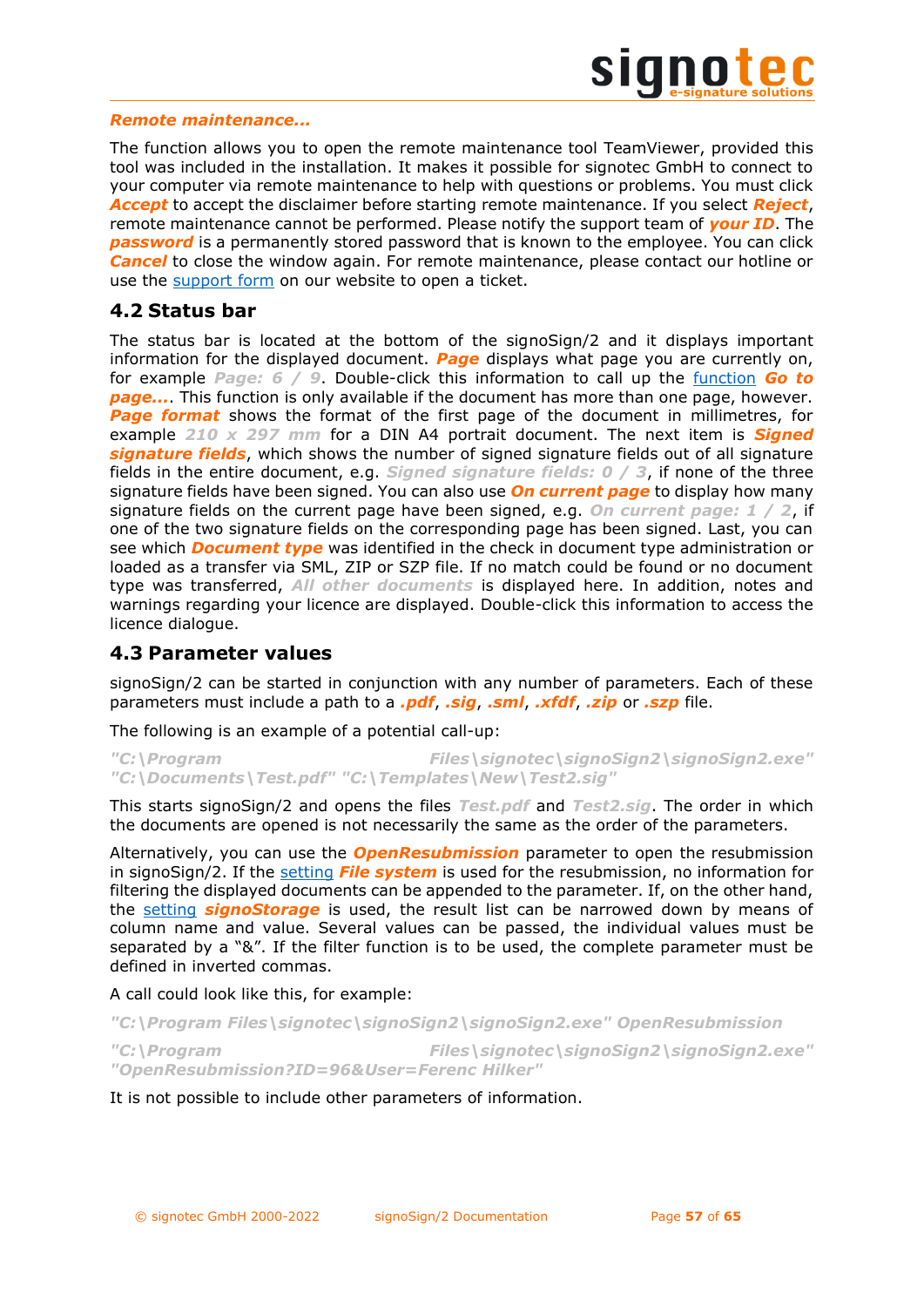



*It is not possible to use and pass the OpenResubmission and file parameters at the same time.*

# <span id="page-57-0"></span>**4.4 Using SML files**

SML files can be used to open one or more PDF documents with signoSign/2 and to include information for these documents such as document type and placeholders. To do this, the SML file must be opened with signoSign/2 and contain at least one reference to a document. The format and content of these files is based on an XML structure. If the document type is defined in the SML file, there is no need for signoSign/2 to perform the check based on identification terms. If the document type is not stored, the check for identification terms is performed as usual. In addition, predefined values for the placeholder can be defined in the SML file without them being read from the document by signoSign/2. This option is only considered for the first ten placeholders. All values in the SML file for the other placeholders (11 to 30) are ignored by signoSign/2. If placeholders are already configured in the document type, their values will be overridden by the values defined in the SML file. Placeholders that are not defined in the SML file will be determined by signoSign/2 in the usual way.

The following example explains the format of a SML file:

```
<?xml version="1.0" encoding="utf-8"?>
<signotec>
<Open>
….<File>C:\Document\Invoice.pdf</File>
….<File>C:\Document\Invoice2.pdf</File>
….<Values>
……<DocType>Invoice<DocType>
……<Variable1>€18.96</Variable1>
……<Variable2>26.08.2019</Variable2>
……<Variable3>Ferenc Hilker</Variable2>
….</Values>
..</Open>
..<Open>
….<File>C:\Document\DeliveryNote.pdf</File>
….<Values>
……<DocType>Delivery<DocType>
……<Variable1>L2019-H-001</Variable1>
……<Variable2>27.08.2019</Variable2>
……<Variable3>Rodewald</Variable2>
….</Values>
..</Open>
..<DeleteAfterOpen>True</DeleteAfterOpen>
</signotec>
```
*signotec* must be used as root element, in which any number of *Open* elements can be embedded. The *File* element can be used to define a document with name and path that are to be opened. An *Open* Element can contain any number of *File* elements. In the *Values* element, you can define the document type on the basis of the element *DocType* and the placeholders on the basis of elements *Variable1* to *Variable10*. For each *Open* element, only one *Values* element can be defined, and in this element the elements *DocType* and *VariableX* must only be defined once. The *DeleteAfterOpen* element can also be included. As long as it is set to *True*, the SML file will be deleted after the documents are opened.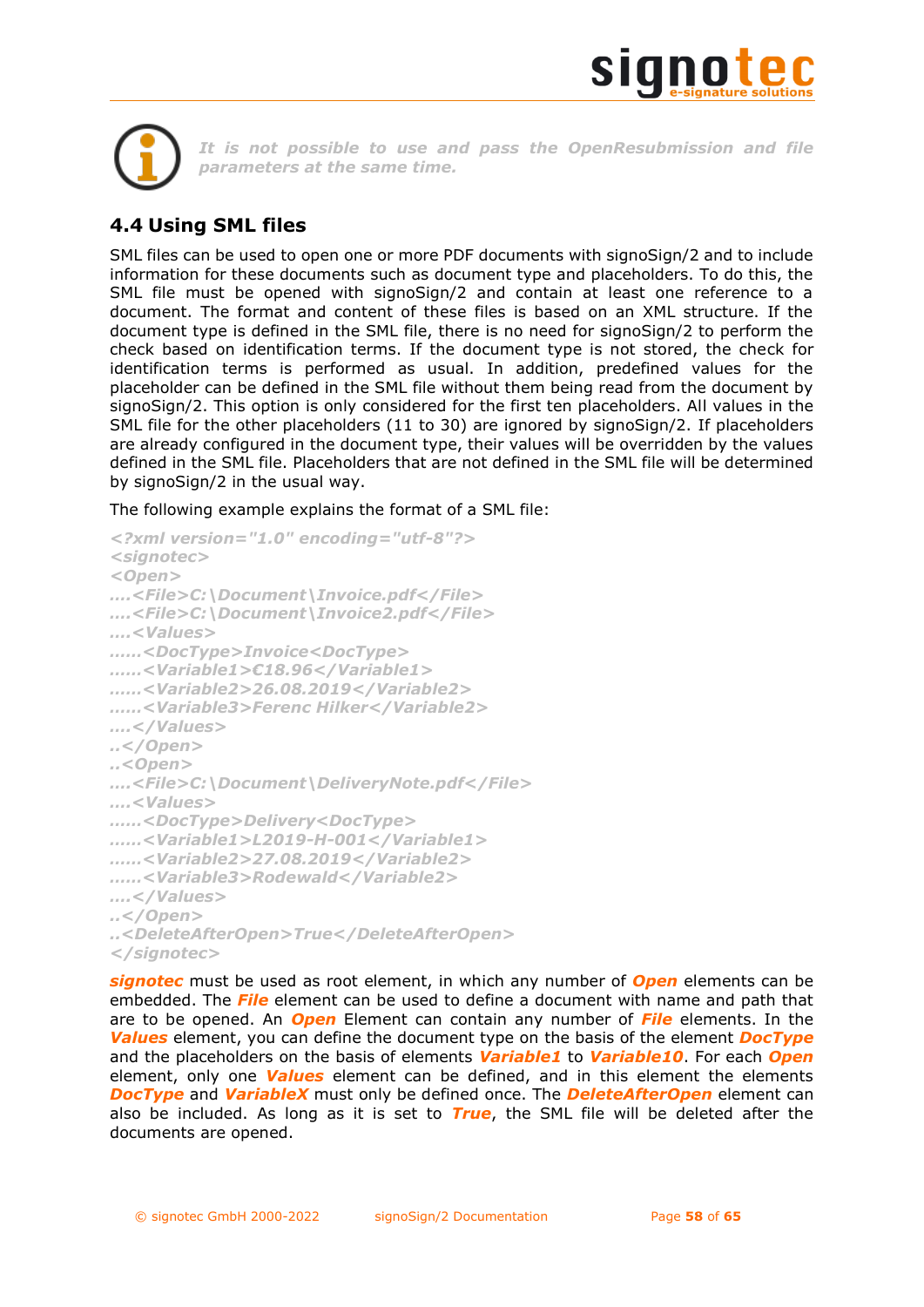



*Note that the elements are case-sensitive.*

SML files cannot be used if the PDF documents they contain are to be temporarily stored in the file system or in resubmission [\(setting](#page-48-3) *Use resubmission*). SML files and their PDF documents can also not be used for the backup function [\(setting](#page-27-0) *Backup and restore incomplete processed documents*).

# <span id="page-58-0"></span>**4.5 Use ZIP & SZP files**

You can use ZIP or SZP files to transfer one or more PDF files to signoSign/2 as it opens. Furthermore, the document types and their complete settings can be specified for these documents, independent of the document type recognition within signoSign/2. In this case, a pair consisting of a PDF document and XML file must be included in the ZIP or SZP file. The names of these two files must be exactly the same, e.g. *Invoice.pdf* and *Invoice.xml*, to ensure that the document to be signed can be matched to the document type. The PDF document corresponds to the file that is to be signed in signoSign/2 and the XML file contains the document type and its settings. Several pairs of PDF and XML can be contained in the ZIP or SZP file, e.g. *Invoice.pdf*, *Quote.pdf*, *Invoice.xml* and *Quote.xml*. If the ZIP or SZP file only contains one PDF document without an XML file or if the name of the PDF document does not match the name of the XML file, the PDF document is opened and document type recognition on the basis of identification definitions is started up and applied. The XML file (document type) must contain the structure of an exported document type.

The following is an example of the first lines of an XML file:

```
<?xml version="1.0" encoding="utf-8"?>
<DocumentType Version="1.0">
<GeneralSettings>
<ID>51d524d1-671d-4698-a499-78b3bb01877f</ID>
<Name>Invoice</Name>
<Description></Description>
<Version>1.0.0</Version>
<TemplateFile>C:\Document\Template-Invoice.pdf</TemplateFile>
<IsEnabled>True</IsEnabled>
…
```
All values (settings) of the document type not included in the XML file are ignored by signoSign/2 and therefore skipped. Please note that the [setting](#page-47-1) *Delete the source file after the document is archived* in this case deletes the ZIP or SZP file. The SZP file can be selected and opened by the 'Open file...' dialog, this does not apply to the ZIP file. Both files can be opened by being dragged and dropped into the main window, by URL schema from the web or as transfer parameter for the application (signoSign2.exe).

# <span id="page-58-1"></span>**4.6 Use URL schema**

You can start signoSign/2 from a web environment via URL and transfer documents with and without document types and their settings. The URL schema '*signosign2://*' is used for this, which is assigned to the application (*signoSign2.exe*) by the setup. The URL can contain parameters of the supported file formats *.pdf*, *.sig*, *.sml*, *.xfdf*, *.zip* and *.szp*. If several files are to be transferred in one URL, the key *docX* can be used. The first parameter *doc1=* contains the web or file URL, the second parameter is introduced with *&doc2=* and also contains a web or file URL. A third parameter would then be added with *&doc3=* (etc.).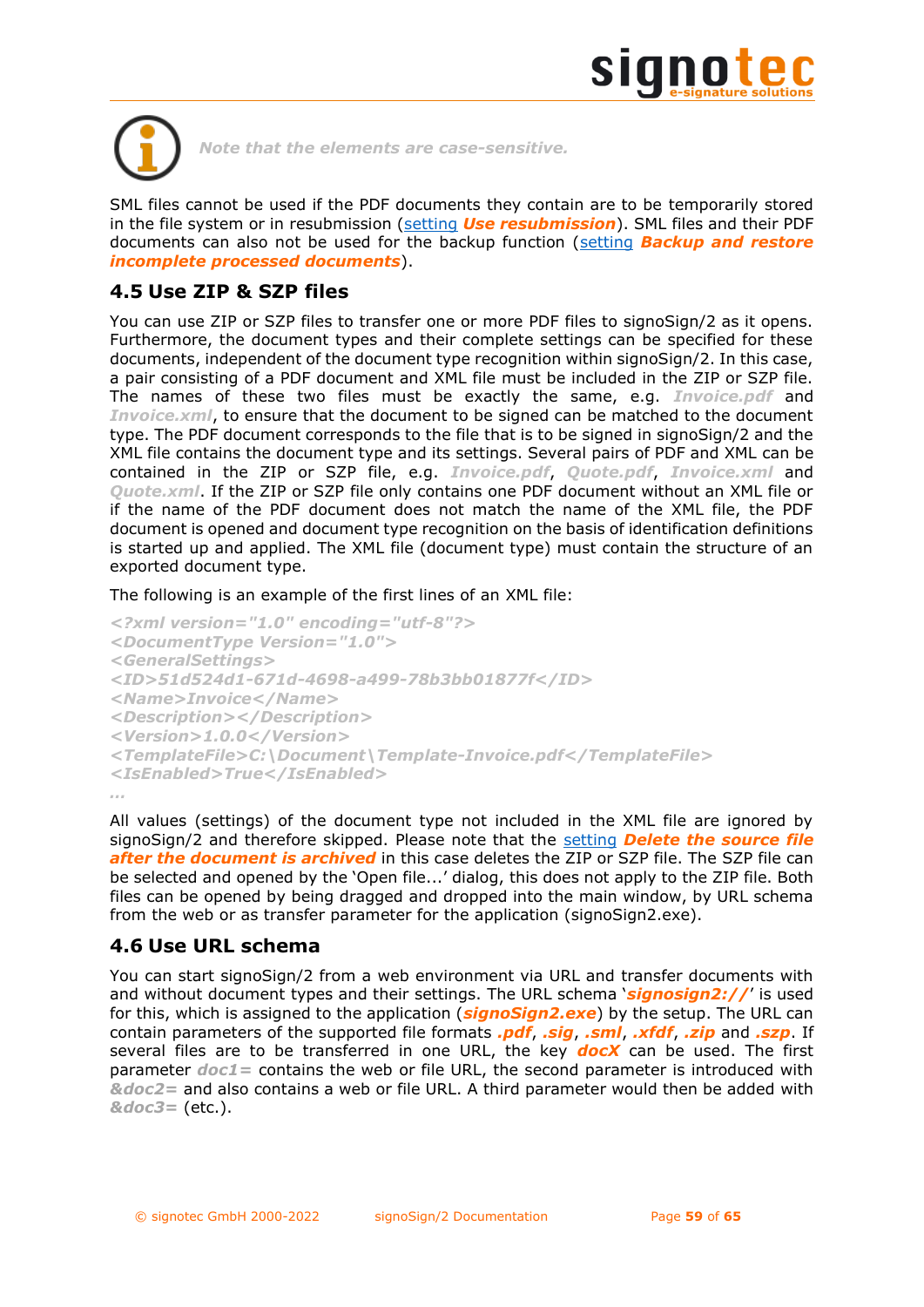

### The following is an example of a potential call-ups from a web application:

*<a href="signoSign2:// https://downloads.signotec.com/Support/Dokumente/DE/signoSign2/zertifika t.pdf"> Certificate </a>*

*<a href="signoSign2://https://bit.ly/39WrTBL">Certificate</a>*

*<a href="signoSign2://doc1=https://bit.ly/39WrTBL&doc2= https://bit.ly/2QmAzty"> Certificate DE + Certificate EN</a>*

Please make sure that any prohibited URL characters in the file name or path are encoded accordingly. If the file is *Invoice & Delivery Note.pdf*, for example, the URL must be changed to *Invoice%26 Delivery Note.pdf*.

As with the [function](#page-56-1) *Parameter values*, the resubmission can also be opened here using OpenResubmission. Therefore, please observe the notes there, which also apply to the URL schema.

For example, the calls from a web application could look like this:

*<a href="signoSign2://OpenResubmission">Resubmission</a>*

*<a href="signoSign2://OpenResubmission?ID=96&User=Ferenc Hilker">Resubmission filtered</a>*

# <span id="page-59-0"></span>**4.7 Read-only document types**

You can use read-only document types in signoSign/2, to prevent them from being altered, deleted or exported. To do this, you need to export the document type administration (*signoSign2\_DocTypes.xml*) with the corresponding document types and rename it to *signoSign2\_DocTypes\_Locked.xml*. You can now distribute this renamed file to restrict access to the corresponding users. Do this by placing the file in the folder that was defined in [setting](#page-7-2) *Directory for document types*. If you now start signoSign/2 and call up document type administration, all document types from *signoSign2\_DocTypes\_Locked.xml* are displayed, along with the existing document types from *signoSign2\_DocTypes.xml*. The read-only document types are shown in italics and are initially disabled (greyed out). To activate a document type, select it and activate the [setting](#page-26-0) *Use document type*. It is then activated in the list and displayed as blue text. All other settings are disabled and cannot be changed. Only the order of the document types can be changed and a copy can be created.

# <span id="page-59-1"></span>**4.8 Saving user-defined values**

Various settings are saved per user in the *signoSign/2\_UserConfiguration.json* file, which is located in *%APPDATA%\signotec\signoSign2*.

These settings include the following values:

- Application window positions (e.g. configuration, document type administration, notes, signature dialog, etc.)
- Notes settings such as text, font, font size, etc.
- Settings of handwritten notes such as pen mode, pen size and pen color
- Other settings such as sidebar width, selected webcam, opened documents from signoStorage, domain usernames, etc.

The changes are automatically overwritten as soon as you change a window position, for example, or change a selected value or insert a note.

# <span id="page-59-2"></span>**4.9 Available keyboard shortcuts for the signature dialog**

The signature dialog on the computer has various buttons that can also be called up via key combinations. The following table aims to provide an overview.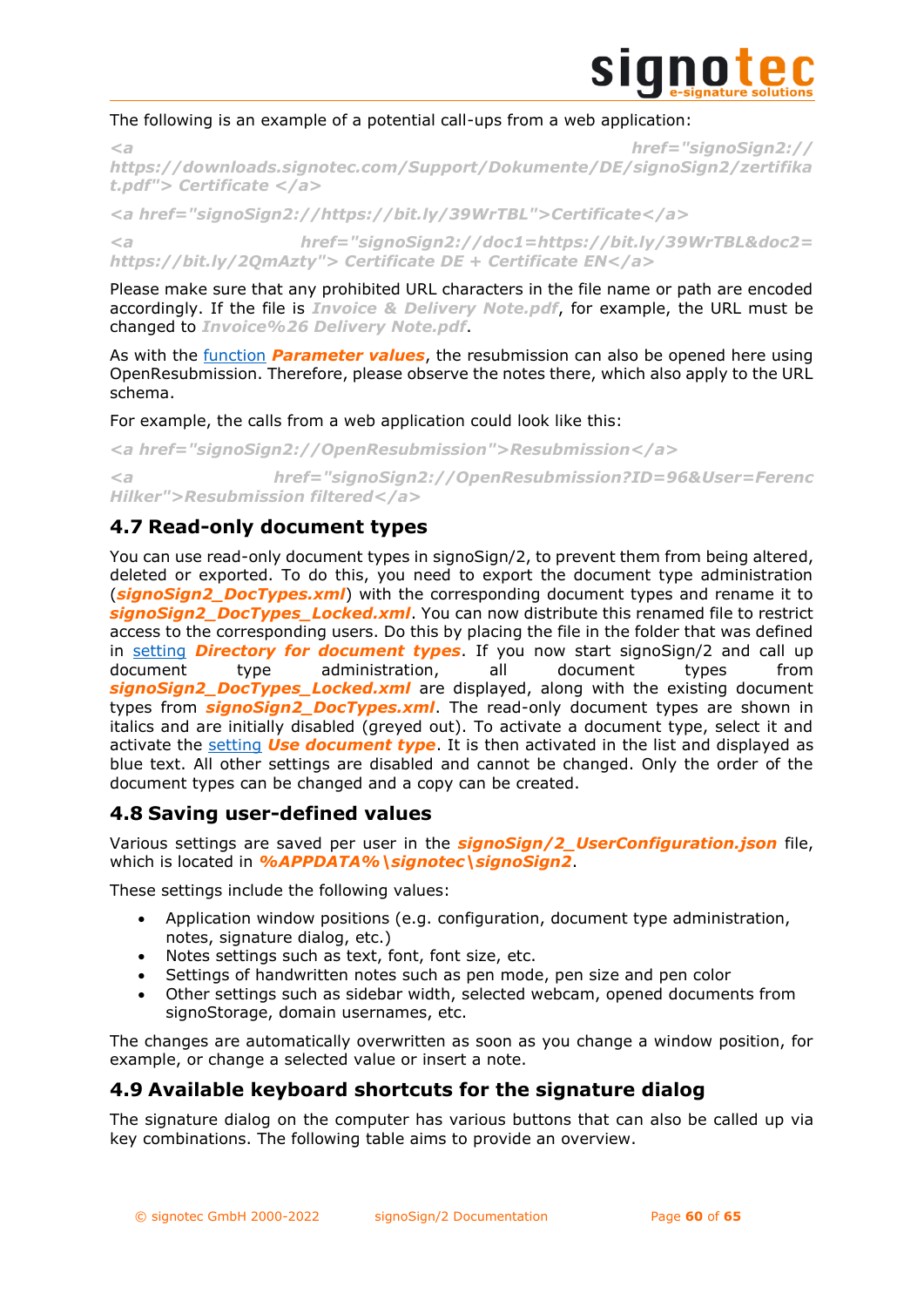# Signote C

| <b>Button</b>                  | <b>Keyboard</b><br>shortcut | <b>Note</b>                                                                                                                                                                                                                                                                      |
|--------------------------------|-----------------------------|----------------------------------------------------------------------------------------------------------------------------------------------------------------------------------------------------------------------------------------------------------------------------------|
| OK.                            | Alt + $\Omega$              | Disabled as long as the confirmation<br>text is displayed.                                                                                                                                                                                                                       |
| Retry                          | $Alt + R$                   | Disabled as long as the confirmation<br>text is displayed.                                                                                                                                                                                                                       |
| Skip                           | Alt $+ S$                   | Disabled as long as the confirmation<br>text is displayed, only one signature<br>field is present or the signature is only<br>requested for one signature field, and if<br>it is a mandatory field and the setting<br>Do not allow mandatory fields to be<br>skipped is enabled. |
| Cancel                         | <b>ESC</b>                  |                                                                                                                                                                                                                                                                                  |
| Change the signature<br>device | $Alt + C$                   | Hidden as long as no second signature<br>device is configured.                                                                                                                                                                                                                   |
| Change Device                  | $Alt + U$                   | Only available with the mobile capture<br>plug-in. Enables the mobile device to<br>switch to signature capture.                                                                                                                                                                  |

# <span id="page-60-0"></span>**4.10 Available placeholders**

signoSign/2 provides various placeholders that can be used in different places. The following table aims to provide an overview.

| <b>Placeholder</b> | <b>Description</b>                                | <b>Note</b>                                                                                                           |
|--------------------|---------------------------------------------------|-----------------------------------------------------------------------------------------------------------------------|
| %docTypeIndexFile% | Content of the document<br>type index file        | Only available for the setting<br><b>Content of the main index</b><br><i>file</i> .                                   |
| %sigFieldName%     | Signature field name                              | Only available for the setting<br><b>Save signatures as images</b><br>and the setting Save<br>biometric data to files |
| %sigImage%         | Path of the image of the<br>signature             | Only available for the setting<br><b>Save signatures as images.</b>                                                   |
| %bioFile%          | Path of the file containing<br>the biometric data | Only available for the setting<br>Save biometric data to files                                                        |
| %orgFileName%      | Original file name                                |                                                                                                                       |
| %title%            | Document title                                    |                                                                                                                       |
| %numSignatures%    | Number of signatures                              |                                                                                                                       |
| %user%             | Windows login name                                |                                                                                                                       |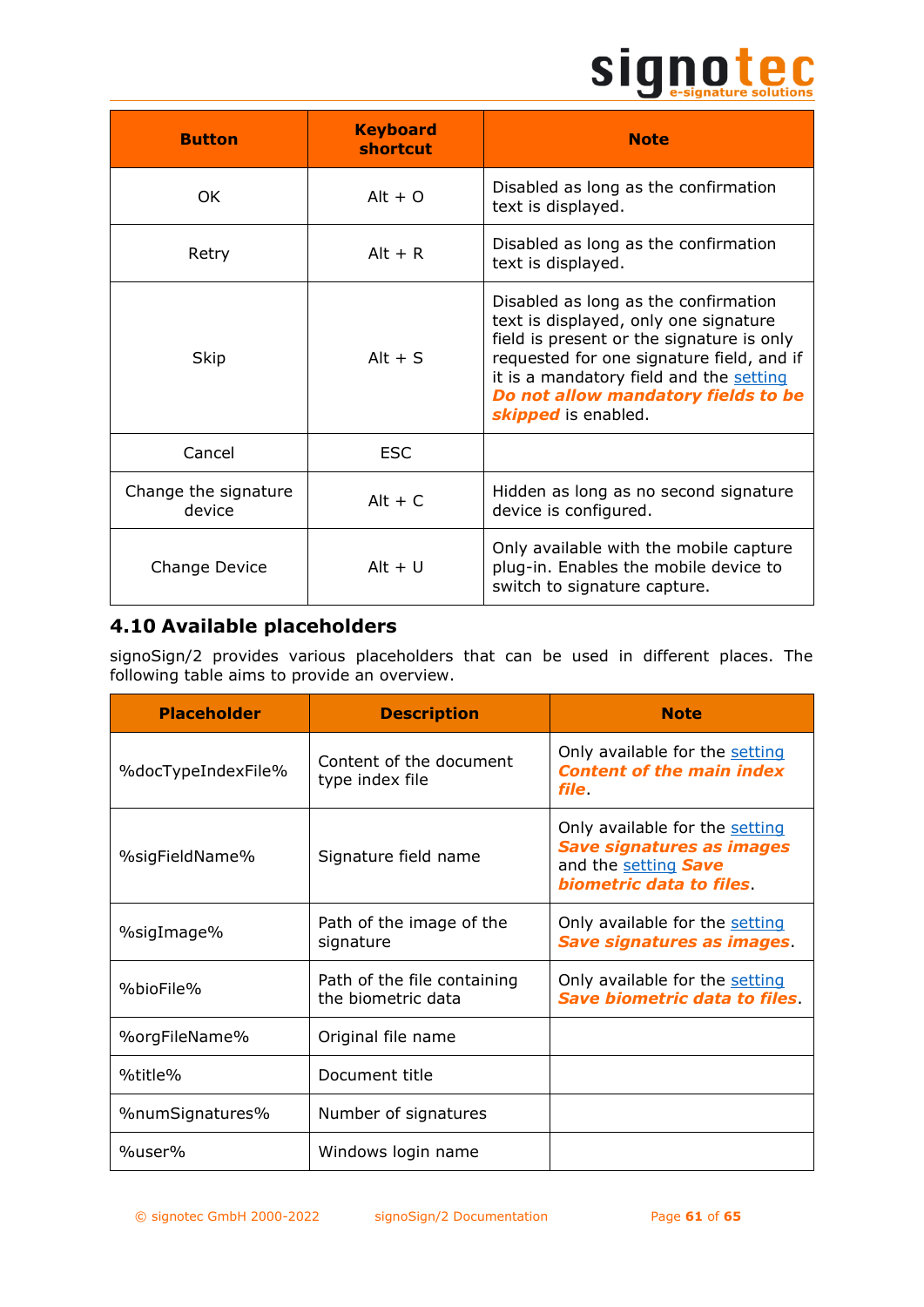

| %machine%           | Machine name                                            |                                                                                                                                                      |
|---------------------|---------------------------------------------------------|------------------------------------------------------------------------------------------------------------------------------------------------------|
| %guid%              | Globally Unique Identifier<br>(GUID)                    |                                                                                                                                                      |
| $\%$ ip $\%$        | IP address                                              |                                                                                                                                                      |
| %mac%               | MAC address                                             |                                                                                                                                                      |
| %dateShort%         | Current date, short format<br>(29.09.2019)              |                                                                                                                                                      |
| %dateLong%          | Current date, long format<br>(Thursday, 29 August 2019) |                                                                                                                                                      |
| %timeShort%         | Current time, short format<br>(09:49)                   |                                                                                                                                                      |
| %timeLong%          | Current time, long format<br>(09:49:40)                 |                                                                                                                                                      |
| %signoCounter%      | signoCounter                                            | Not available everywhere.                                                                                                                            |
| %dateFileName%      | Current date, short format<br>$(2019-08-29)$            | Only available for the setting<br><b>Configure Archive Service,</b><br>the setting Generate index<br>file and the setting General<br>settings.       |
| %timeFileNameShort% | Current time, short format<br>(09.49.40)                | Only available for the setting<br><b>Configure Archive Service,</b><br>the setting Generate index<br>file and the setting General<br>settings.       |
| %timeFileNameLong%  | Current date, long format<br>(09.49.40.6692)            | Only available for the setting<br><b>Configure Archive Service,</b><br>the setting Generate index<br>file and the setting General<br><i>settings</i> |
| %archiveFile%       | Archive file                                            | Only available for the setting<br><b>Default values for messages</b><br>and the setting <b>Additional</b><br>actions.                                |
| %indexFile%         | Index file                                              | Only available for the setting<br><b>Additional actions</b>                                                                                          |
| %archiveName%       | Name of the archive file                                | Only available for the setting<br><b>Generate index file.</b>                                                                                        |
| %var1% to %var30%   | Placeholder 1 to 30                                     |                                                                                                                                                      |
| %randomX%           | Random number                                           | X must be replaced by a<br>number that defines the                                                                                                   |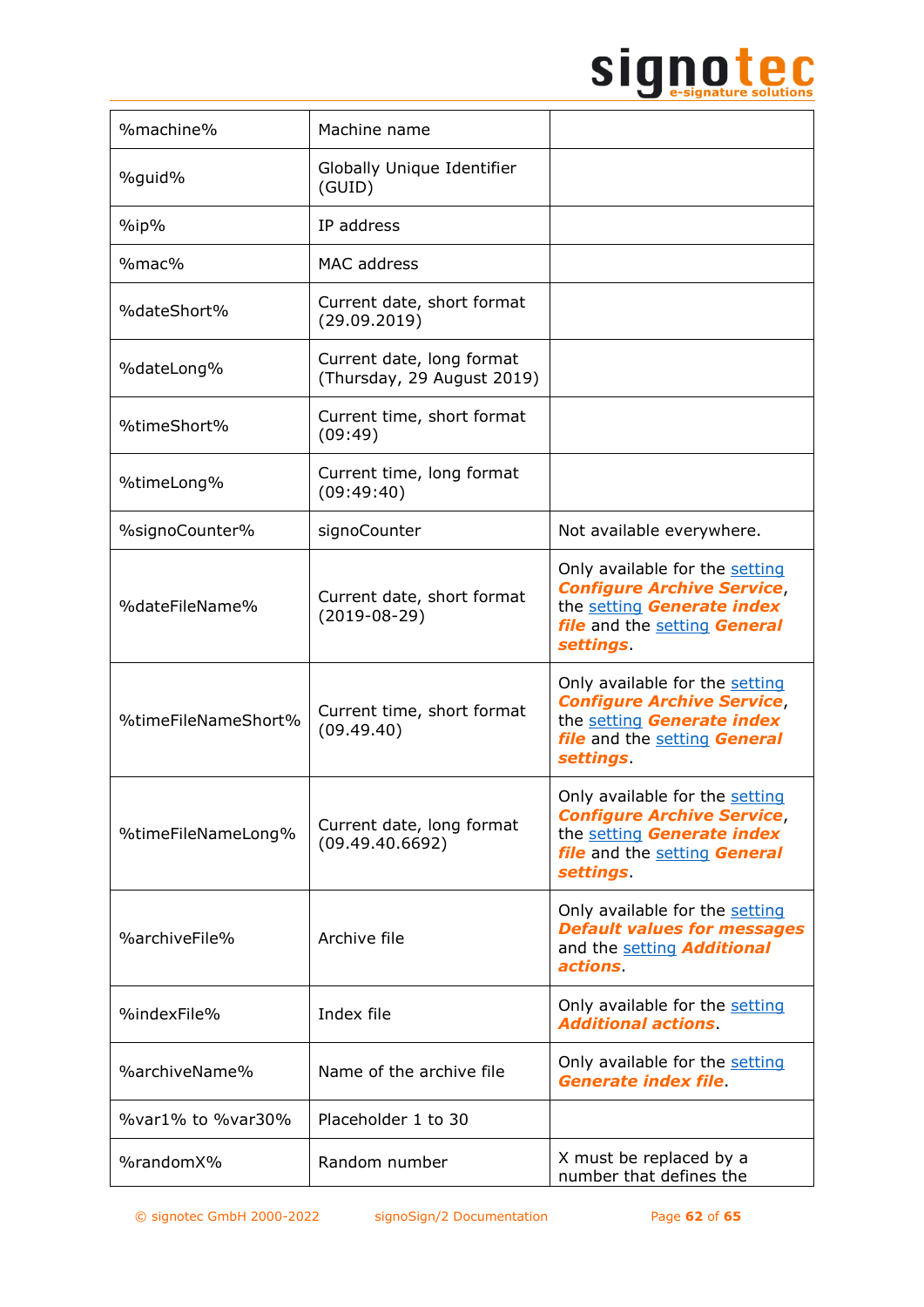

|                  |                                            | number of digits of the random<br>number. Example:<br>%random4% for 1896                |
|------------------|--------------------------------------------|-----------------------------------------------------------------------------------------|
| %dateTimeX%      | Current time stamp, user<br>defined format | X must be replaced by the<br>format. Example:<br>%dateTimedd.MM.yyyy%<br>for 12.04.1896 |
| %docTypeName%    | Name of the document type                  |                                                                                         |
| %sharingCaseUrl% | Url to the shared document                 | Only available for the setting<br>Message in the<br>signoSign/Universal e-mail          |
| %sharingCasePw%  | Password to access the<br>shared document  | Only available for the setting<br>Message in the<br>signoSign/Universal e-mail          |
| %domainuser%     | Windows user name                          | Only available when using a<br>domain                                                   |

# <span id="page-62-0"></span>**4.11 Available buttons on the signature pad**

signoSign/2 provides various buttons in the signature device which are available in specific constellations. The first button design of the signature device Delta will be used as an example. The following table aims to provide an overview.

| <b>Button</b> | <b>Function</b>                              | <b>Note</b>                                                               |
|---------------|----------------------------------------------|---------------------------------------------------------------------------|
|               | Skip to the first page of the<br>document    | Only for signature device<br>Delta & Alpha in<br>interactive signing mode |
|               | Skip to the previous page of the<br>document | Only for signature device<br>Delta & Alpha in<br>interactive signing mode |
|               | Skip to the next page of the<br>document     | Only for signature device<br>Delta & Alpha in<br>interactive signing mode |
|               | Skip to the last page of the<br>document     | Only for signature device<br>Delta & Alpha in<br>interactive signing mode |
|               | Start signing mode                           | Only for signature device<br>Delta & Alpha in<br>interactive signing mode |
|               | Start note mode                              | Only for signature device<br>Delta in interactive<br>signing mode         |
|               | Start marking mode                           | Only for signature device<br>Delta in interactive<br>signing mode         |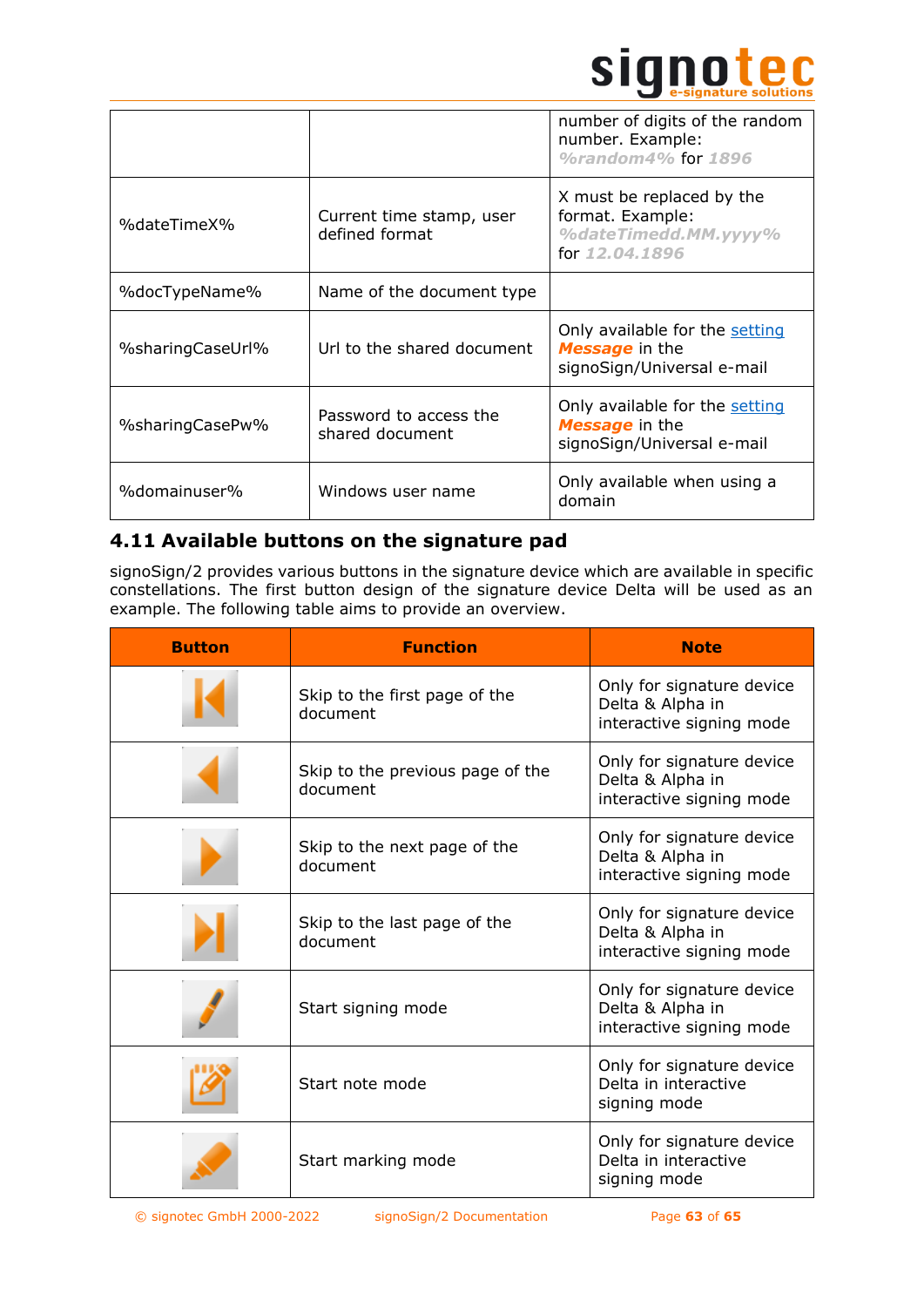

| Exit reading mode and disconnect<br>the signature device             | Only for signature device<br>Delta in interactive<br>signing mode                                                          |
|----------------------------------------------------------------------|----------------------------------------------------------------------------------------------------------------------------|
| Reject confirmation text and cancel<br>signing, note or marking mode | Confirmation text for all<br>signature devices, modes<br>cancel only the interactive<br>signing mode                       |
| Delete signature, note or marking<br>and recapture                   | Signature for all signature<br>devices, note and mark<br>only for the interactive<br>signing mode                          |
| Skip signature field                                                 | Only for signature device<br>Delta & Alpha in<br>interactive signing mode                                                  |
| Accept confirmation text and insert<br>signature, note or mark       | Confirmation text and<br>signature for all signature<br>devices, note and mark<br>only for the interactive<br>signing mode |
| Rotate view 180°                                                     | Only for the signature<br>device Alpha                                                                                     |

# <span id="page-63-0"></span>**5 Plug-ins**

You have the option to extend the software signoSign/2 with plug-ins, which provide various special functionalities. These plug-ins are included as features in the signoSign/2 setup and can be installed in a customized installation by activating the feature. In the express installation, no plug-ins are installed, or only plug-ins that may already be installed are updated. After the successful installation you can find the relevant information on the plug-in in the [area](#page-24-1) *Plug-in information*. If you have not already done so, you only have to activate a licence that supports this plug-in. The plug-ins that are currently available are presented below:

# <span id="page-63-1"></span>**5.1 Mobile capture**

This plug-in allows you to capture signatures using the signoCapture app on a mobile device. The mobile device must be in the same network via WLAN as the computer on which signoSign/2 is installed.

# <span id="page-63-2"></span>**5.1.1 Installing the app**

The *signoCapture* app must be installed on the mobile device. You can obtain it from here [\(Google Play](https://play.google.com/store/apps/details?id=de.signotec.signoCapture&hl=en) or [App Store\)](https://apps.apple.com/us/app/signocapture/id1135853001).

# <span id="page-63-3"></span>**5.1.2 Plug-in configuration**

The mobile capture plug-in must be configured as a signature device. You can do this in the configuration under the [setting](#page-15-0) *Select signature device*.

# <span id="page-63-4"></span>**5.1.3 Signing with the plug-in**

To capture a signature with the mobile device, the app must be started on the device. You will be shown a **Pairing Code** that is required for connecting the app and the signoSign/2. Use the adjacent button to generate a new pairing code. If you start a signature process,